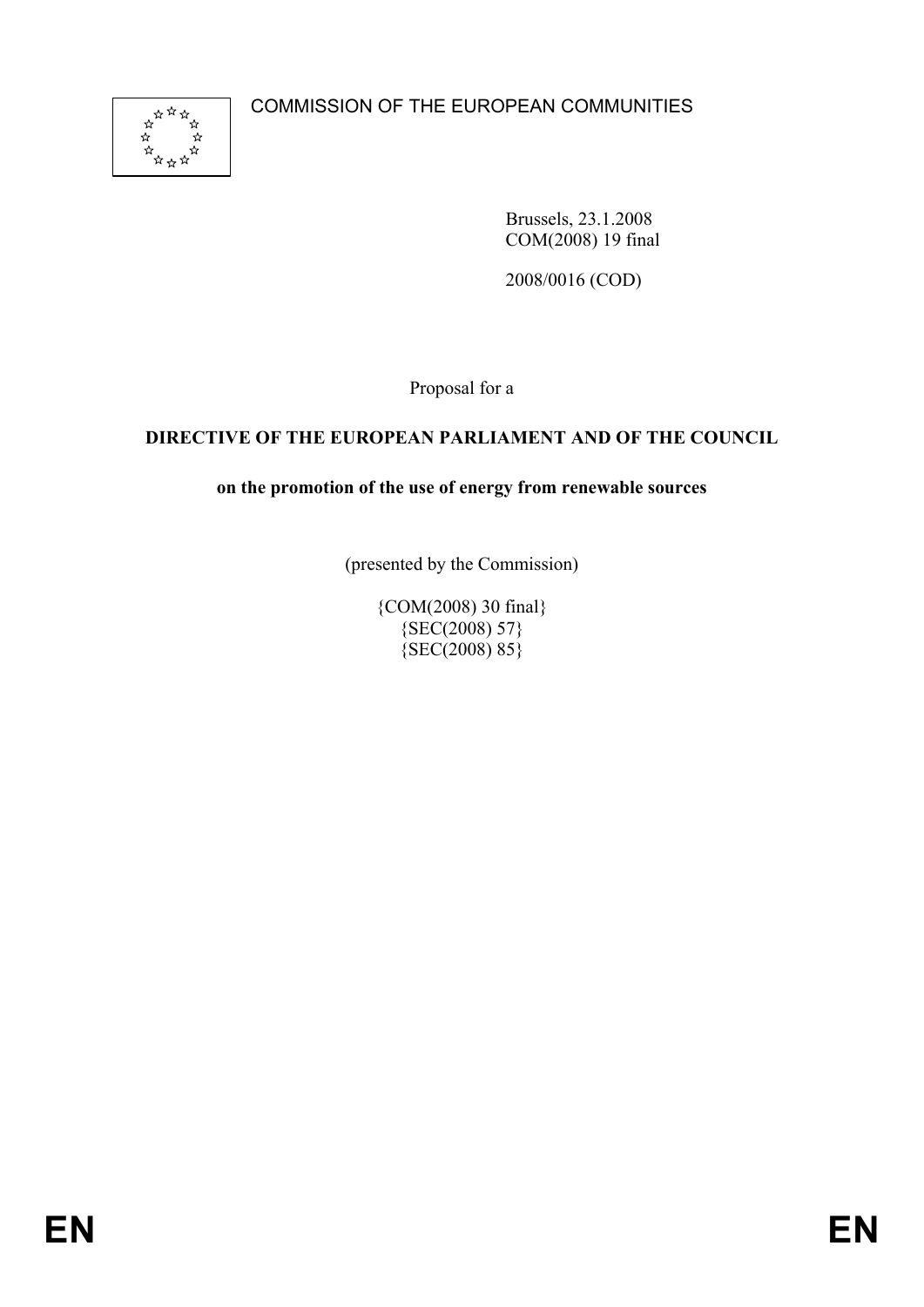### **Explanatory memorandum**

#### **1. CONTEXT OF THE PROPOSAL**

#### • **Grounds for and objectives of the proposal**

The Community has long recognised the need to further promote renewable energy given that its exploitation contributes to climate change mitigation through the reduction of greenhouse gas emissions, sustainable development, security of supply and the development of a knowledge based industry creating jobs, economic growth, competitiveness and regional and rural development.

This Proposal for a Directive aims to establish an overall binding target of a 20% share of renewable energy sources in energy consumption and a 10% binding minimum target for biofuels in transport to be achieved by each Member State, as well as binding national targets by 2020 in line with the overall EU target of 20%.

Responding to the call made by the European Council of March 2006 (Council Document 7775/1/06 REV10) the Commission presented its Strategic European Energy Review on the 10 January 2007. As part of the Review, the Renewable Energy Road Map [COM(2006) 848] set out a long term vision for renewable energy sources in the EU. It proposed that the EU establish a binding target of 20% for renewable energy's share of energy consumption in the EU by 2020, and a binding 10% target for the share of renewable energy in transport petrol and diesel.

The European Parliament noted in its Resolution on climate change (14 February 2007) that energy policy is a crucial element of the EU global strategy on climate change, in which renewable energy sources and energy efficient technologies play an important role. The Parliament supported the proposal of a binding target to increase the level of renewable energy in the EU energy mix to 20% by 2020 as a good starting point, and considered that this target should be increased to 25% of the EU energy mix. Furthermore the European Parliament, in its Resolution on the Roadmap for Renewable Energy in Europe (25 September 2007), called on the Commission to present by the end of 2007 a proposal for a renewable energy legislative framework, referring to the importance of setting targets for the shares of renewable energy sources at EU and Member State level.

The Brussels European Council of March 2007 (Council Document 7224/07) reaffirmed the Community's long-term commitment to the EU-wide development of renewable energies beyond 2010 and invited the Commission to submit its proposal for a new comprehensive Directive on the use of renewable resources. This should include legally binding targets for the overall share of renewable energy and the share of biofuels for transport in each Member **State** 

### • **General context**

The EU and the world are at a cross-road concerning the future of energy. The challenges of climate change caused by anthropogenic emissions of greenhouse gases, mainly from use of fossil energy, need to be tackled effectively and urgently. Recent studies have contributed to growing awareness and knowledge of the problem and its long-term consequences, and have stressed the need for decisive and immediate action. An integrated approach to climate and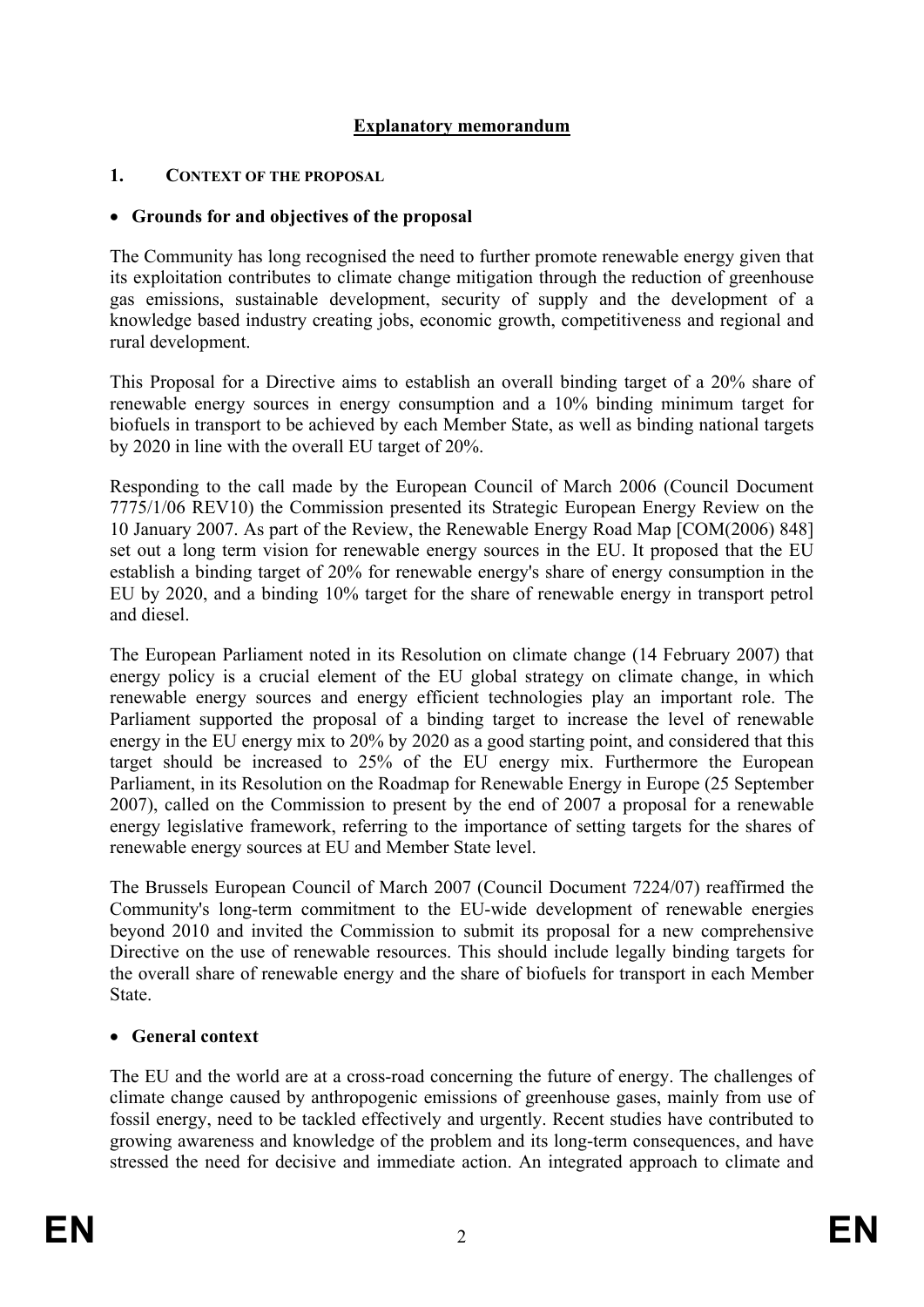energy policy is needed given that energy production and use are primary sources for greenhouse gas emissions. The European Union's increasing dependence on energy imports threatens its security of supply and implies higher prices. In contrast, boosting investment in energy efficiency, renewable energy and new technologies has wide-reaching benefits and contributes to the EU's strategy for growth and jobs.

The consequences of climate change, increasing dependence on fossil fuels, and rising energy prices make it even more pressing for the EU to put in place a comprehensive and ambitious policy on energy combining action at the European and Member States' level. In the framework of this energy policy, the renewable energy sector stands out for its ability to reduce greenhouse gas emissions and pollution, exploit local and decentralised energy sources, and stimulate world-class high-tech industries.

Renewable energy sources are largely indigenous, they do not rely on the future availability of conventional sources of energy, and their predominantly decentralised nature makes our economies less vulnerable to volatile energy supply. Consequently they constitute a key element of a sustainable energy future.

For renewables to become the "stepping stone" to reaching the dual objective of increased security of supply and reduced greenhouse gas emissions, a change in the way in which the EU promotes renewables is needed. Strengthening and expansion of the current EU regulatory framework is necessary. It is important to ensure that all Member States take the necessary measures to increase the share of renewables in their energy mix.

A new legislative framework for the promotion and the use of renewable energy in the European Union will provide the business community with the long term stability it needs to make rational investment decisions in the renewable energy sector so as to put the European Union on track towards a cleaner, more secure and more competitive energy future.

### • **Existing provisions in the area of the proposal**

Directive 2001/77/EC (OJ L 283, 27.10.2001) of the European Parliament and of the Council on the promotion of electricity produced from renewable energy sources in the internal market: the Directive sets a 21% indicative share of electricity produced from renewable energy sources in total Community electricity consumption by 2010. It defines national indicative targets for each Member State, encourages the use of national support schemes, the elimination of administrative barriers and grid system integration, and lays down the obligation to issue renewable energy producers with guarantees of origin if they request them. With current policies and efforts in place, it can be expected that a share of 19% by 2010 – rather than the 21% aimed at - will be reached.

Directive 2003/30/EC (OJ L 123, 17.5.2003) of the European Parliament and of the Council on the promotion of the use of biofuels or other renewable fuels for transport: the Directive sets a target of 5.75% of biofuels of all petrol and diesel for transport placed on the market by 31 December 2010. Member States were required to set indicative targets for 2005, taking a reference value of 2% into account. This interim indicative target has not been achieved. Biofuels counted to 1% of transport fuel in 2005. The Commission's conclusion according to the assessment of the progress is that the target for 2010 is not likely to be achievedexpectations are for a share of about 4.2%.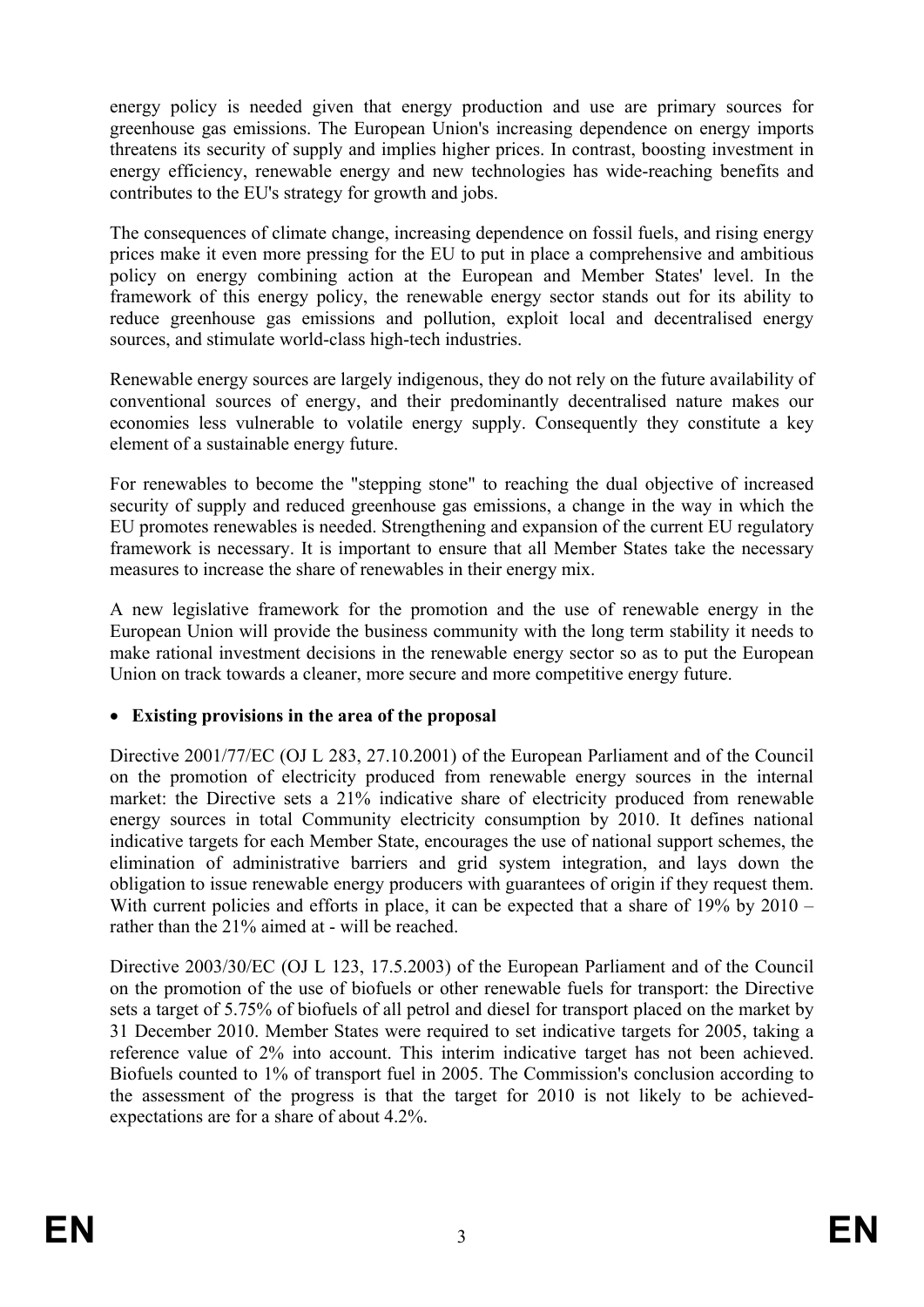Provisions of the former 2001/77/EC and 2003/30/EC Directives that overlap with the provisions of the new Directive will be deleted at the moment of transposition; those that deal with targets and reporting for 2010 will remain in force until 31 December 2011.

### • **Consistency with the other policies and objectives of the Union**

The Proposal is consistent with the EU policies of combating climate change, reducing greenhouse gas emissions, achieving sustainable development, ensuring energy security and realising the Lisbon Strategy.

The proposal will, in particular, form part of a legislative package that will establish greenhouse gas and renewable energy commitments for all Member States. In addition to the present Directive establishing renewable energy targets for 2020, the package proposed by the Commission includes a Regulation updating national greenhouse gas emissions targets and a Directive to improve and expand the EU emissions trading system (EU ETS). The interlinkages between setting greenhouse gas reduction targets, the emissions trading scheme and renewable energy targets are clear. The Commission sees the various elements as complementary: EU ETS will facilitate growth in renewable energy; the renewable energy Directive will create conditions enabling renewable energy to play a key role in reaching the greenhouse gas reduction targets.

The Community's external energy policy should ensure the common voice of the EU in support of intensifying its relationship with its energy partners, with a view to further diversifying sources and routes, strengthening partnership and cooperation and focusing on the reduction of greenhouse gas emissions, renewables and increasing energy efficiency. Third countries should be able to benefit from the promotion of renewables in the EU through the supply of biofuels and other bioliquids which meet sustainability requirements, or the supply of renewable electricity from neighbouring countries. While in principle, no trade restrictions should apply to renewable energy imports or exports, the Community must ensure that a level playing field is afforded to all renewable energy producers, in and outside of the Community. As this proposal sets ambitious objectives for Member States and its industry to meet, the issue of legal framework of third countries must be addressed.

The development of a market for renewable energy sources and technologies also has a clear positive impact on security of energy supply, regional and local development opportunities, rural development, export prospects, social cohesion and employment opportunities, especially as concerns small and medium-sized undertakings as well as independent power producers.

The proposal is also consistent with the European Strategic Energy Technology Plan [COM(2007) 723], which emphasises the need to bring the next generation of renewable energy technologies to market competitiveness. In addition, information and communication technologies will further facilitate the integration of renewable energies into the European electricity supply and distribution system.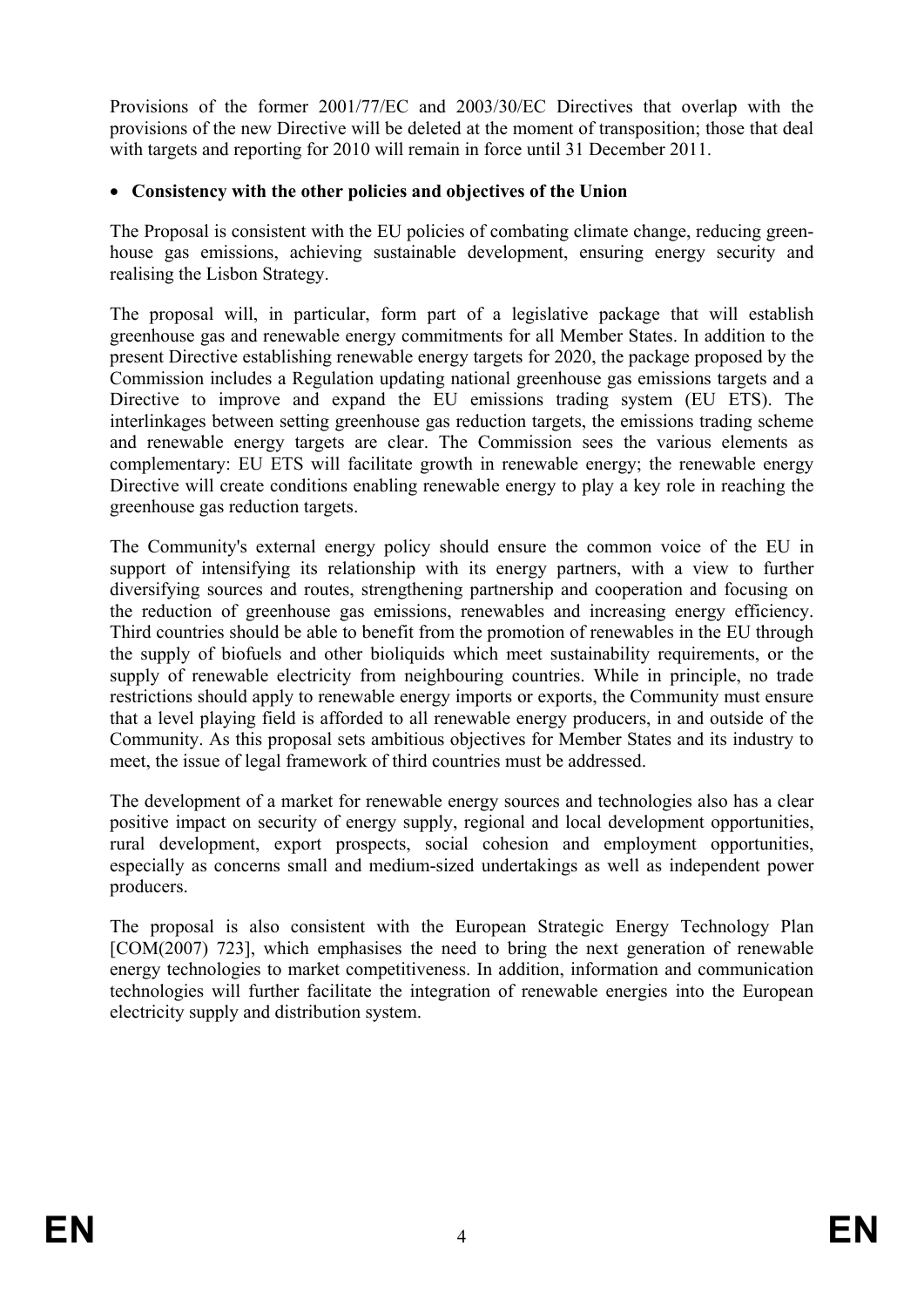#### **2. CONSULTATION OF INTERESTED PARTIES AND IMPACT ASSESSMENT**

#### • **Consultation of interested parties**

### *Consultation methods, main sectors targeted and general profile of respondents*

The main issues addressed in the renewable energy roadmap were debated in the public consultation on the Energy Green Paper and the Strategic European Energy Review between March and September 2006. Furthermore there have been consultations during 2007 including with Member States, citizens, stakeholder groups, civil society organisations, NGOs and consumer organisations.

The legislative proposal is based on a thorough impact assessment process with widespread consultation with stakeholders: numerous meetings with stakeholders on the key issues of the proposal, including barriers to the development of renewable energy uses, biofuels sustainability and flexibility measures in meeting the renewable national targets. Four public consultation exercises (Internet) have taken place, apart from the one on the Energy Green Paper (March-September 2006), on the revision of biofuels policy, on heating and cooling in renewable energy, on administrative barriers and on biofuels sustainability.

- 1. Public consultation on the biofuels Directive review (April-July 2006);
- 2. Public consultation on the promotion of heating and cooling from renewable energies (August-October 2006);
- 3. Public consultation on administrative barriers to the development of renewable resources in the electricity sector (March-April 2007);
- 4. Public consultation on biofuel issues in the new legislation on the promotion of renewable energy (April-June 2007).

#### *Summary of responses and how they have been taken into account*

There was wide support for a stronger policy on renewable energy sources and notably to a longer-term target for renewable energy, with suggestions ranging from 20% in 2020 to 50% and more by 2040/2050. The use of obligatory targets was widely supported, as was the internalisation of external costs.

The main positive effects of an EU initiative to increase heating and cooling from renewable energy sources, as suggested by a large number of respondents, are related to the promotion of local employment and opportunities for small and medium sized enterprises, regional and rural development, stimulating economic growth and increasing global European industry leadership. Tackling climate change and the security of the EU's energy supply were also seen as positive effects. The negative effects suggested by respondents mostly relate to the pressure on biomass resources, which are also used for non-energy industrial use and its further exploitation may lead to shortages or undesirable environmental impacts.

The biofuels issues in the Directive were the subject of the last related public consultation exercise. The proposal submitted to consultation proposed three sustainability criteria: a) land with high carbon stocks should not be converted for biofuel production; b) land with high biodiversity should not be converted for biofuel production; c) biofuels should achieve a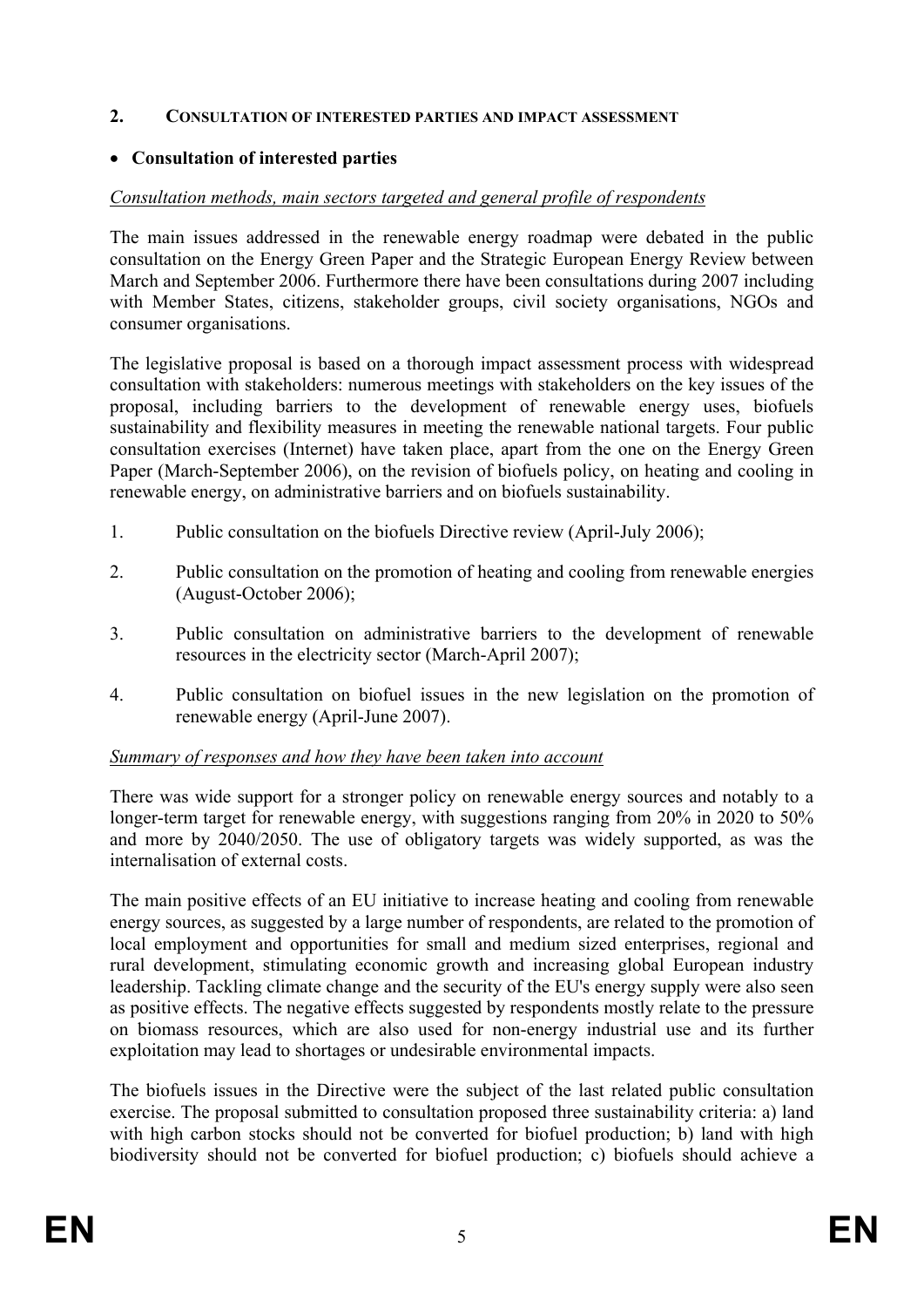minimum level of greenhouse gas savings (carbon stock losses from land use change would not be included in the calculation). In the responses, there is general support for such criteria from most respondents, with many proposing further reinforcements to the scheme.

### • **Collection and use of expertise**

## *Scientific/expertise domains concerned*

In order to answer the question whether the EU should adopt quantified targets for the share of renewable energy in 2020 and if so, for what amount and what form, several analyses and studies have been realised including the contribution of external experts.

## *Methodology used*

For the modelling exercise various scenarios using the PRIMES and Green-X models have been carried out for the EU-27.

### *Main organisations/experts consulted*

Several studies have been carried out and used in order to define the different elements of the proposal. These include the FORRES 2020 report: "Analysis of the EU renewable energy sources' evolution up to 2020, April 2005"; the OPTRES report: "Analysis of barriers for the development of electricity generation from renewable energy sources in the EU-25", May 2006; the RE-GO project "Renewable Energy Guarantees of Origin: implementation, interaction and utilization", European Commission Contract No 4.1030/C/02-025/2002; the E-TRACK project "A European Standard for the tracking of electricity", European Commission Contract No EIE/04/141/S07.38594; the PROGRESS project "Promotion and growth of renewable energy sources and systems", European Commission Contract No TREN/D1/42- 2005/S07.56988; and the report by MVV Consulting, June 2007: "Heating and cooling from renewable energies: cost of national policies and administrative barriers". Regarding biofuels target impact on food prices, the study carried out by the Zentrum für Europaïsche Wirtschaftsforschung (ZEW) (2007): "Competitiveness effects of trading emissions and fostering technologies to meet the EU Kyoto targets", 2007.

## *Means used to make the expert advice publicly available*

Most of the studies used have been published or are available on the Europa website, including the OPTRES project with contract No.: EIE/04/073/S07.38567 (www.optres.fhg.de) Progress report, 2007 "Identification of administrative and grid barriers to the promotion of electricity from Renewable Energy Sources" published at:

http://ec.europa.eu/energy/res/consultation/admin\_barriers\_en.htm.

The MVV Consulting report on "Heating and cooling from renewable energies: cost of national policies and administrative barriers" is available at: http://ec.europa.eu/energy/res/sectors/heat\_from\_res\_en.htm.

### • **Impact assessment**

The impact assessment explores the associated options, described below:

• In what units should renewable energy targets be expressed? The impact assessment compares options for expressing the targets in terms of primary or final energy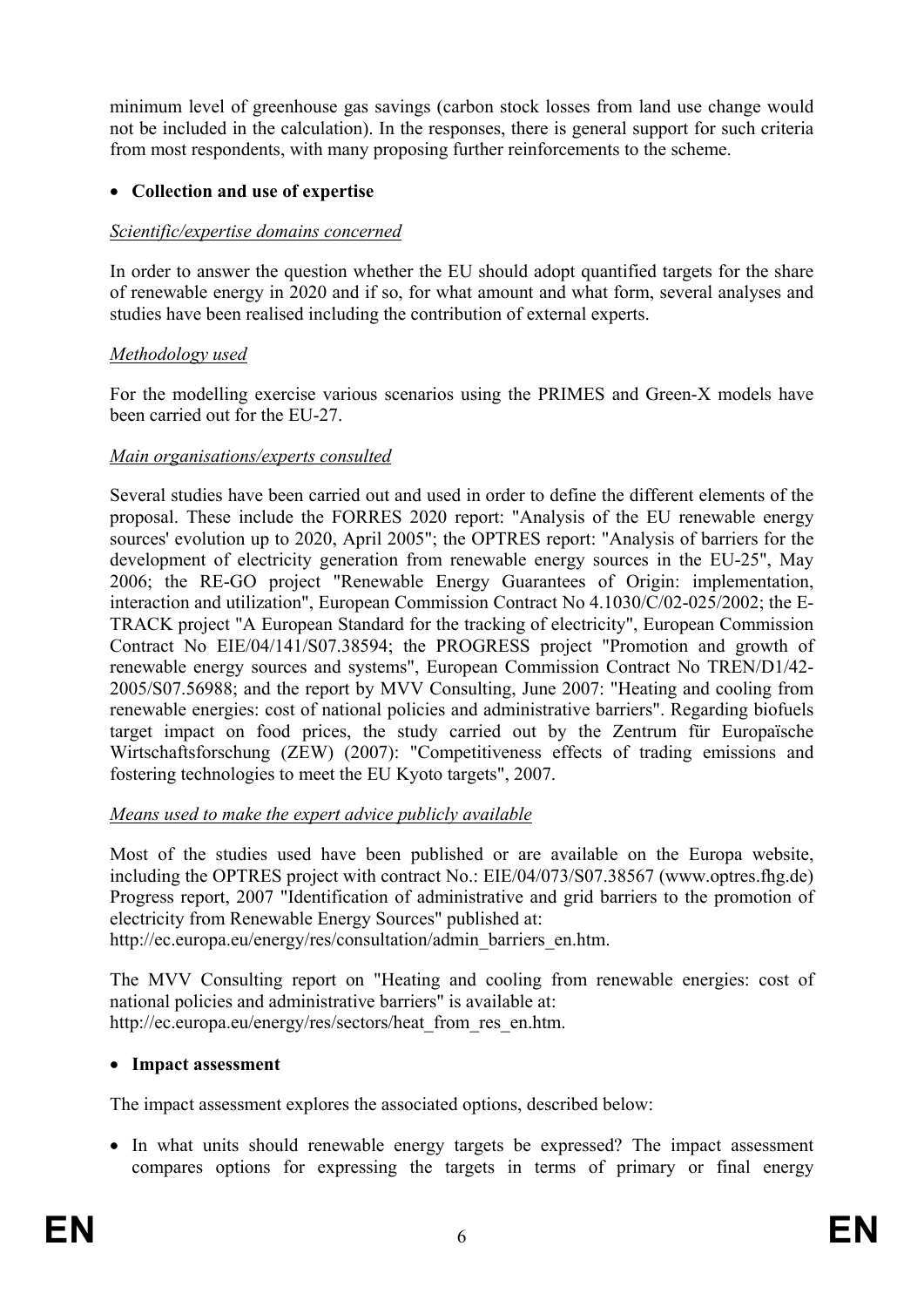consumption and concludes in favour of the latter, as it does not discriminate between different types of renewable energy and accounting in primary energy gives greater weight to thermal and nuclear energy and therefore increases in these energy sources would make the achievement of any given renewable energy share harder to achieve.

- How should the 20% commitment be shared between Member States? Different methods are assessed, including modelled resource potential in each Member State, applying a flatrate increase for all Member States, and modulating results by GDP to reflect fairness and cohesion. The conclusion is that a flat-rate approach modulated by GDP is the most appropriate as it provides a simple common, fair increase for all Member States. When weighted by GDP, the result reflects the wealth of the different Member States, and when modulated to take account of early progress in developing renewables, the result recognises the role "early starters" have played in leading the development of renewable energy in Europe and also reflects an overall cap on the targeted share of renewable energy in 2020 in individual Member States.
- How can cross border transfers in renewables be improved (through the use of guarantees of origin) to help Member States achieve their commitments – including the possibility of renewable energy consumed in one Member State counting towards the targets of another? Options of standardising the guarantees of origin already applied in the electricity sector are examined together with the possible expansion of scope beyond the electricity sector and various degrees of transferability of guarantees of origin. It is suggested that the guarantee of origin regime can be substantially improved and standardised and that its scope could be extended to large scale heating and cooling.
- What administrative and market barriers to the development of renewable energy can be removed? A range of planning rules, administrative procedures and market information failures are examined and requirements or recommendations to remove them are proposed (such as creating "one-stop-shops", ensuring charges are proportionate, granting mutual recognition of certification, setting planning deadlines, greater provision of information to public and professionals, and establishing minimum levels of renewable energy consumption in new buildings).
- What criteria and monitoring methods can be used to form a biofuels sustainability regime? A wide range of options are explored, and it is suggested that such a system should include minimum levels of greenhouse gas performance, criteria on biodiversity and rewards for the use of feedstock diversifying the raw material pool such as lignocellulosic material for the production of second generation biofuels. It is appropriate to leave verification to Member States (whilst encouraging multinational certification schemes); the penalty regime for failing to meet the criteria should be consistent across the single market and include exclusion from tax breaks, the barring of such biofuels from biofuel obligations and national targets. Finally, the actual "tracing" of the biofuels will require physical tracking, so that biofuels fulfilling the sustainability criteria can be identified and rewarded with a premium in the market.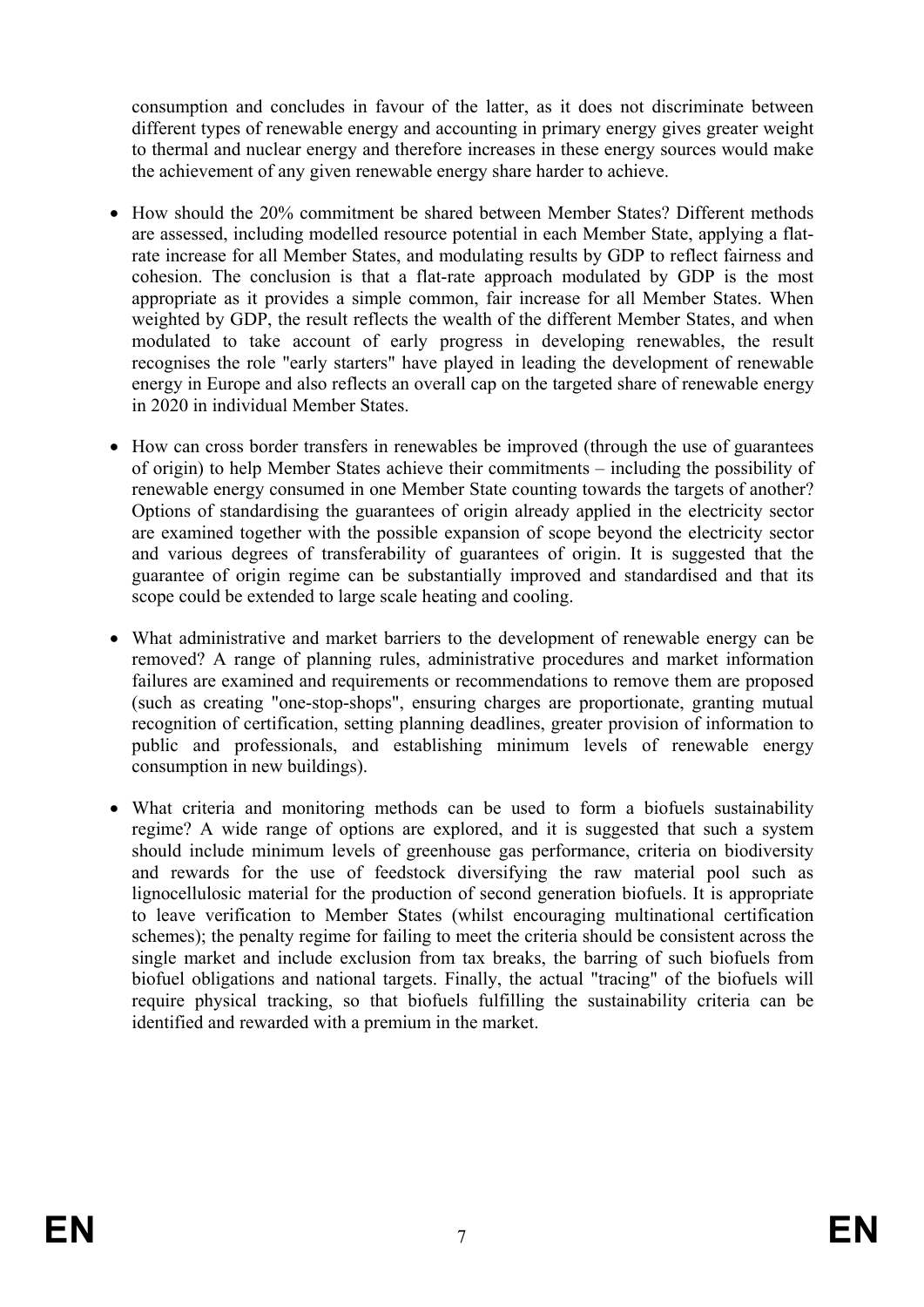#### **3. LEGAL ELEMENTS OF THE PROPOSAL**

## • **Summary of the proposed action**

The proposed Directive lays down the principles according to which Member States need to ensure that the share of renewable energy in the EU final energy consumption reaches at least 20% by 2020, and establishes national overall targets for each Member State.

Three sectors are concerned in renewable energy: electricity, heating and cooling and transport. The overall approach is for Member States to retain discretion as to the mix of these sectors in reaching their national target. However, it is proposed that each Member State shall achieve at least a 10% share of renewable energy (primarily biofuels) in the transport sector by 2020. This is done for the following reasons: (1) the transport sector is the sector presenting the most rapid increase in greenhouse gas emissions of all sectors of the economy; (2) biofuels tackle the oil dependence of the transport sector, which is one of the most serious problems of insecurity in energy supply that the EU faces; (3) biofuels are currently more expensive to produce than other forms of renewable energy, which might mean that they would hardly be developed without a specific requirement.

Specifically for biofuels and other bioliquids, the Directive sets up a system to guarantee the environmental sustainability of the policy, ensuring *inter alia* that the biofuels counting towards the targets achieve a minimum level of greenhouse gas savings.

## • **Legal basis**

The Proposal will be made on the basis of Article 175(1) of the Treaty in combination with Article 95. While a single legal base is preferred, it is recognised that a dual legal base is appropriate where a measure contains provisions based on different parts of the Treaty. Both these legal bases imply the use of the co-decision procedure.

The majority of the Proposal falls under Article 175(1) (environment). This Article gives the Community power to act to preserve, protect and improve the quality of the environment, protect human health and make prudent and rational use of natural resources. These objectives are pursued by this Directive.

However, Articles 15, 16 and 17 of the Proposal impose binding obligations on Member States regarding the sustainability of biofuels and other bioliquids. While the sustainability criteria themselves obviously pursue an aim of environmental protection, the Directive also prevents Member States from adopting certain measures which would obstruct trade in biofuels or raw materials. The Directive thus aims for a complete harmonisation of biofuel sustainability criteria in order to ensure that no criteria adopted individually by Member States may constitute an obstacle to trade between Member States. For this element of the Directive, the internal market is therefore considered to be the primary objective. This assessment is not altered by the fact that environmental protection is also an important goal, since Article 95(3) EC expressly provides for a high level of protection of the environment to be aimed for in measures to complete the internal market. The Commission therefore considers that the provisions of harmonised standards for biofuel sustainability fall under Article 95 (internal market).

In general, renewable energy is a close substitute for conventional energy and is supplied through the same infrastructure and logistic systems. All Member States already use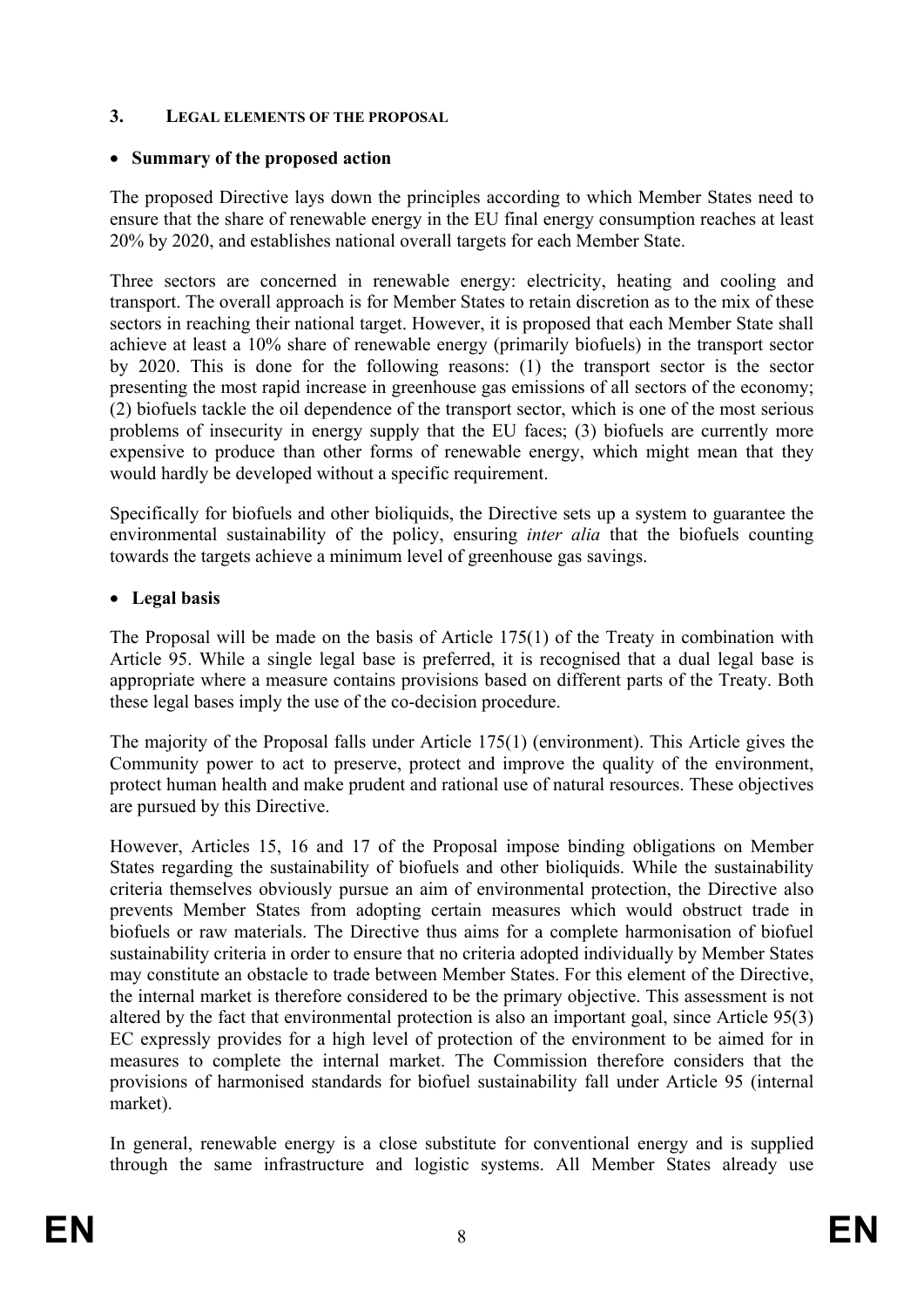renewable energy and all have already decided to increase renewable energy's share. For these reasons, the proposal will not significantly affect Member States' choice between different energy sources or the general structure of their energy supply and does not fall under Article 175(2) of the Treaty.

## • **Subsidiarity principle**

The subsidiarity principle applies insofar as the Proposal does not fall under the exclusive competence of the Community.

The objectives of the Proposal cannot be sufficiently achieved by the Member States for the following reasons:

It is clear from the experience with the promotion of renewable energy sources in the European Union that real progress only began to be made when the European Union adopted legislative instruments containing targets to be reached by a given deadline. This is true for Directive 2001/77/EC on the promotion of electricity from renewable energy sources and for Directive 2003/30/EC on the promotion of the use of biofuels. No such legal framework exists to promote the penetration of renewable energy sources in the heating and cooling sector. The development of renewable energy in this sector is nearly stagnant.

The European Council has concluded that the European Union needs to collectively achieve a 20% share of renewable energy sources in final energy consumption by 2020 for reasons of security of supply, of environmental protection and for reasons of competitiveness of the renewable sector, which is currently a world leader in many sectors.

Leaving action to the Member States would put the achievement of this share at risk and would not realise an equitable distribution of the efforts needed to arrive at the 20% overall share. In addition, leaving action completely to the Member States would also create investor uncertainty as to the objectives to be reached and the pathway toward these objectives.

In addition to the targets, the Directive addresses means to support the development of renewable energy, such as administrative procedures, planning, construction and information and training. For electricity from renewable energy sources it tackles grid system issues, such as access to the grid, and develops the role of the guarantees of origin. These measures build on existing provisions of Directive 2001/77/EC and of Directive 2002/91/EC on the energy performance of buildings, and provide for a common approach for the benefit of renewable energy producers and consumers across the Community. A Community approach to promoting renewables by these means is proportionate, because the level of ambition of the target requires coordinated action which addresses the sectors where most progress can be made.

Community action in the field of biofuel sustainability is justified, because it avoids the development of multiple national schemes which might impede trade to and within the Community.

In the Proposal, Member States retain wide discretion to favour the development of the renewable energy sector in the way that suits their national potential and circumstances best, including the option of achieving their targets by supporting the development of renewable energy in other Member States.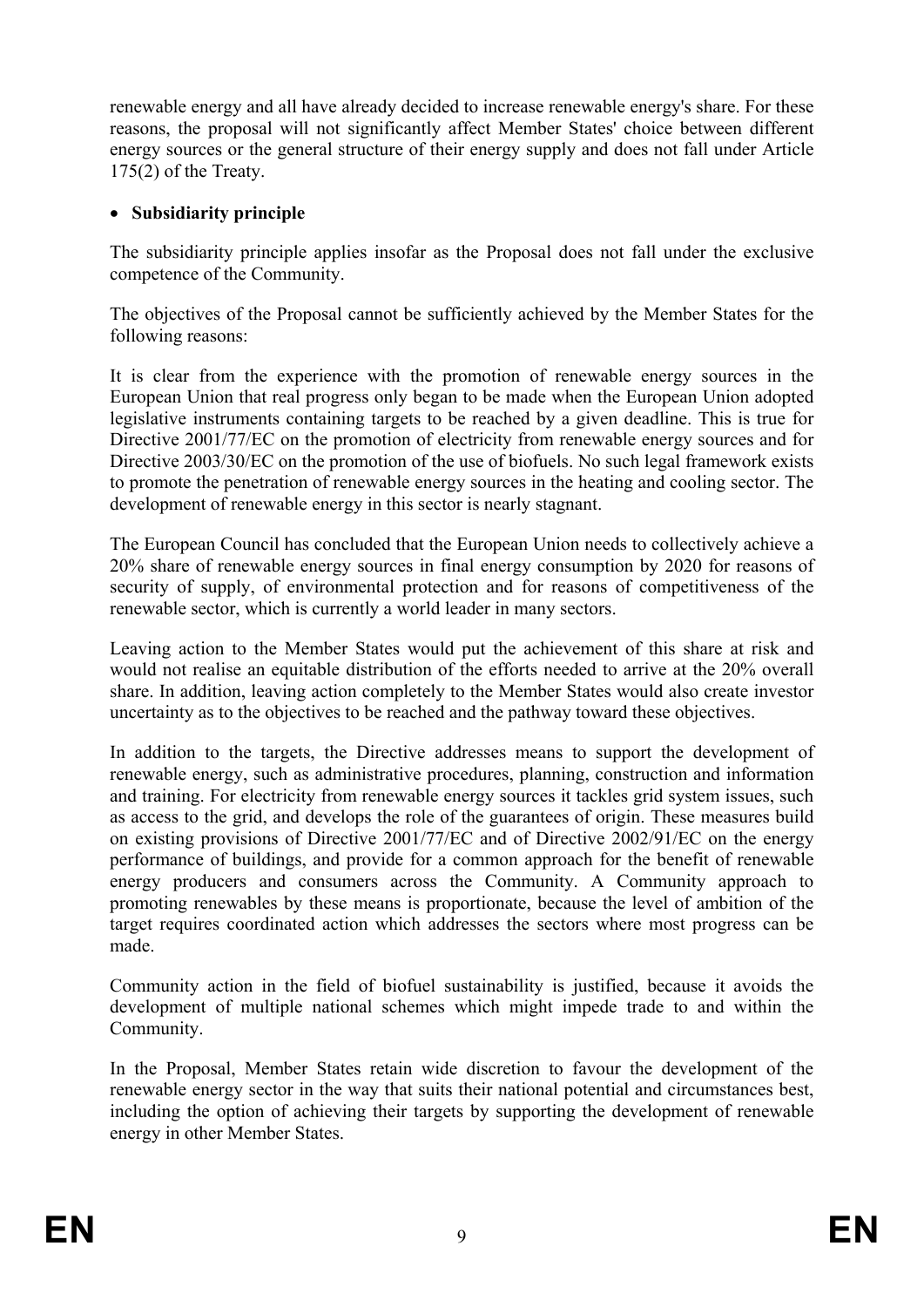The Proposal therefore complies with the subsidiarity principle.

## • **Proportionality principle and choice of instruments**

The Proposal complies with the proportionality principle for the following reasons:

An overall objective could not be reached without overall commitment, expressed in legally binding targets. As energy policy problems are threatening the Community as a whole, responses should be articulated at the same level.

The instrument chosen is a Directive that has to be implemented by the Member States. A Directive is the appropriate instrument for the promotion of renewable energy sources as it clearly defines the objectives to be reached, while leaving Member States sufficient flexibility to implement the Directive in the way that suits their particular national circumstances best. It goes further than a framework Directive in that it is more precise on objectives and more detailed on measures to be taken.

The Directive sets an overall binding target for the European Union of 20% renewable energy by 2020. In addition, it sets a 10% binding minimum target for the market share of biofuels in 2020 to be observed by all Member States.

For the rest, the Member States are free to develop the renewable energy sector that corresponds best to their national situation and potential, provided they collectively reach the 20% target.

The level of constraint imposed is thus proportionate to the objective aimed at.

## **4. BUDGETARY IMPLICATION**

The Proposal has no implication for the Community budget.

## **5. ADDITIONAL INFORMATION**

## • **Simplification**

The Proposal provides for simplification of legislation.

Currently there are two Directives in the field of renewable energy: for electricity and biofuels. The third sector, heating and cooling has not been legislated at European level so far. The 2020 target setting and revision of the renewable energy sector offers an opportunity to propose one comprehensive Directive legislating all the three sectors of renewable energies. This makes it possible to put in place indivisible measures in the different sectors, to address cross cutting issues (e.g. administrative barriers).

A single Directive and single national action plans will encourage Member States to think of energy policy in a more integrated way concentrating on the best allocation of efforts.

Reporting is currently required under both Directives; it will be replaced with a single report under the proposed new Directive.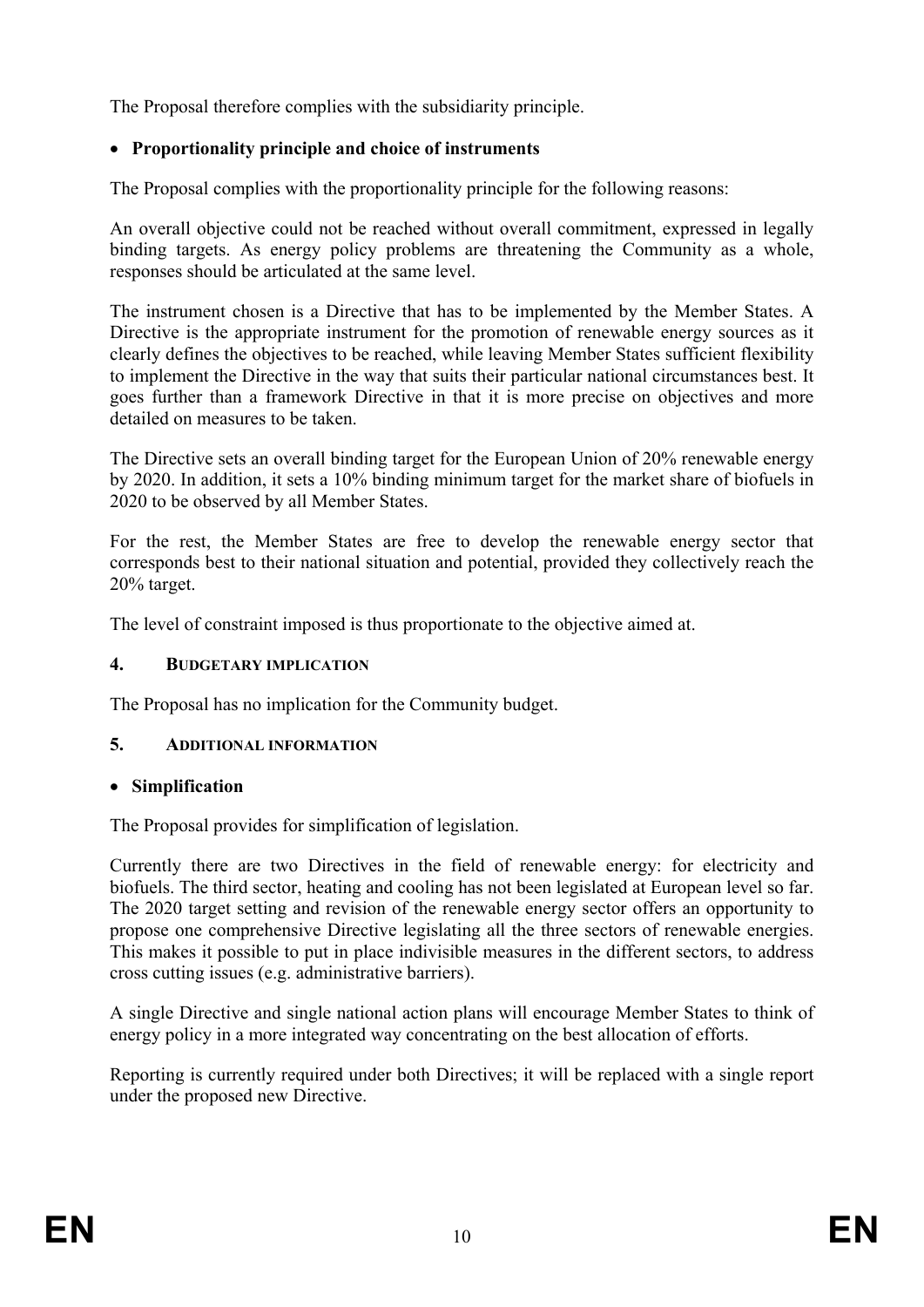## • **Repeal of existing legislation**

The adoption of the Proposal will lead to the repeal of existing legislation.

### • **Review/revision/sunset clause**

The Proposal includes several review clauses.

## • **Recasting**

The Proposal does not involve recasting.

## • **Correlation table**

The Member States are required to communicate to the Commission the text of national provisions transposing the Directive as well as a correlation table between those provisions and this Directive.

## • **European Economic Area (EEA)**

The proposed act concerns an EEA matter and should therefore extend to the European Economic Area.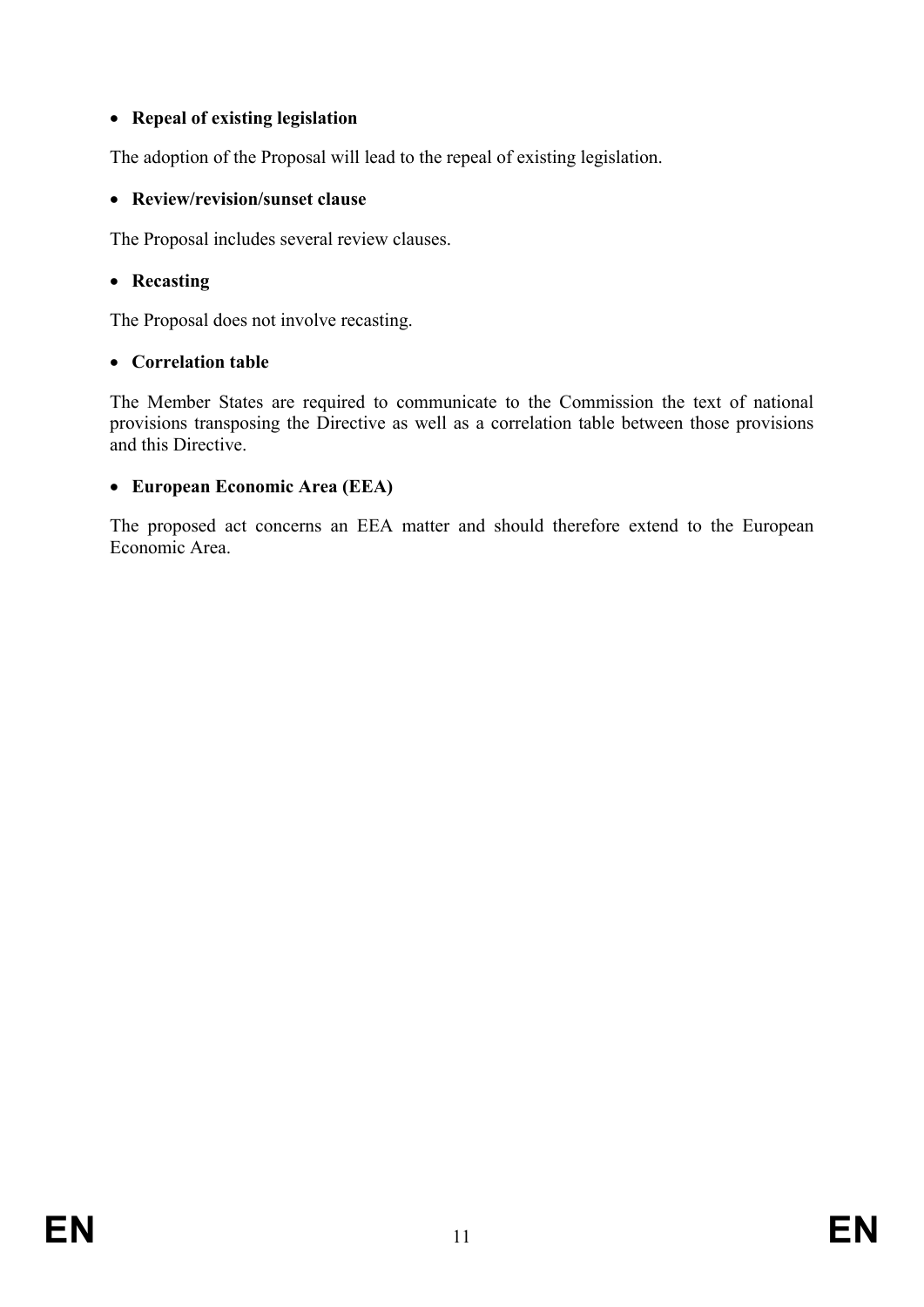#### 2008/0016 (COD)

#### Proposal for a

## **DIRECTIVE OF THE EUROPEAN PARLIAMENT AND OF THE COUNCIL**

#### **on the promotion of the use of energy from renewable sources**

## **(Text with EEA relevance)**

#### THE EUROPEAN PARLIAMENT AND THE COUNCIL OF THE EUROPEAN UNION,

Having regard to the Treaty establishing the European Community, and in particular Article 175(1) thereof and Article 95 thereof

Having regard to the proposal from the Commission<sup>1</sup>,

Having regard to the opinion of the European Economic and Social Committee<sup>2</sup>,

Having regard to the opinion of the Committee of the Regions<sup>3</sup>,

Acting in accordance with the procedure laid down in Article 251 of the Treaty<sup>4</sup>,

Whereas:

- (1) The increased use of energy from renewable sources constitutes an important part of the package of measures needed to reduce greenhouse gas emissions and comply with the Kyoto Protocol to the United Nations Framework Convention on Climate Change, and with further European and international greenhouse gas emission reduction commitments beyond 2012. It also has an important part to play in promoting security of energy supply, promoting technological development and providing opportunities for employment and regional development, especially in rural areas.
- (2) In particular, increased use of biofuels for transport is one of the most effective tools by which the Community can reduce its dependence on imported oil – where the security of supply problem is most acute - and influence the fuel market for transport.
- (3) Directive 2001/77/EC of the European Parliament and of the Council of 27 September 2001 on the promotion of electricity produced from renewable energy sources in the internal electricity market<sup>5</sup> and Directive 2003/30/EC of the European Parliament and of the Council of 8 May 2003 on the promotion of the use of biofuels or other

<u>.</u>

<sup>1</sup> OJ  $C$ , ,  $p$ .

<sup>2</sup>  $\mathrm{OJ\,C}$  , , p. .

<sup>3</sup> OJ C , , p. . 4

OJ  $C_1$ , p. .

<sup>5</sup> OJ L 283, 27.10.2001, p. 33. Directive as last amended by Council Directive 2006/108/EC (OJ L 363, 20.12.2006, p. 414).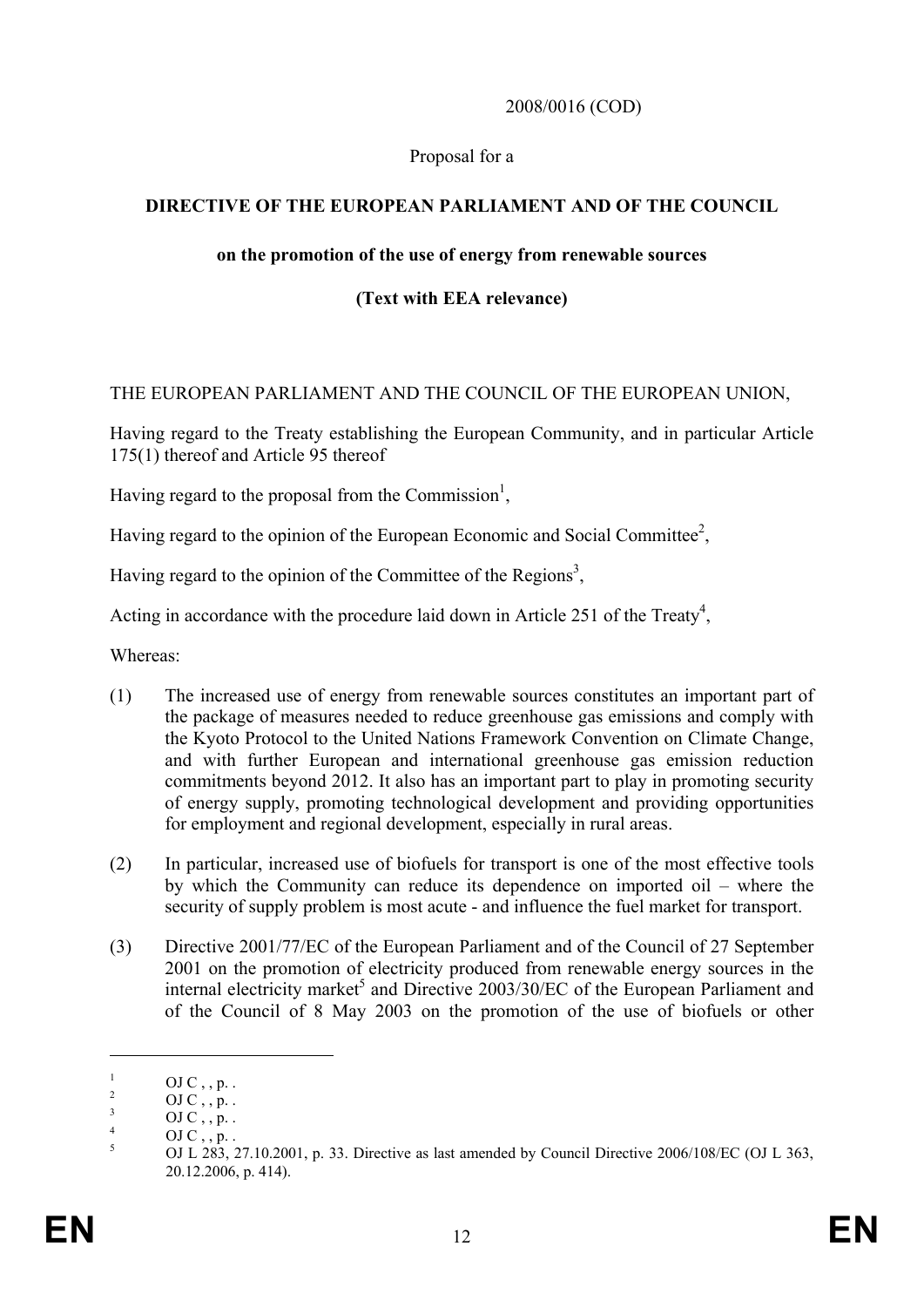renewable fuels for transport<sup>6</sup> established definitions for different types of renewable energy. Directive 2003/54/EC of the European Parliament and of the Council of 26 June 2003 concerning common rules for the internal market in electricity and repealing Directive  $96/92/EC^7$  established definitions for the electricity sector in general. In the interests of stability and clarity it is appropriate to use the same definitions in this Directive.

- (4) The Renewable Energy Roadmap<sup>8</sup> demonstrated that a 20% target for the overall share of energy from renewable sources and a 10% target for renewable energy in transport would be appropriate and achievable objectives, and that a framework that includes mandatory targets should provide the business community with the long term stability it needs to make rational investment decisions in the renewable energy sector.
- (5) The Brussels European Council of March 2007 reaffirmed the Community's commitment to the Community-wide development of renewable energies beyond 2010. It endorsed a mandatory target of a 20% share of renewable energies in overall Community energy consumption by 2020 and a mandatory 10% minimum target to be achieved by all Member States for the share of biofuels in transport petrol and diesel consumption by 2020, to be introduced in a cost-effective way. It stated that the binding character of the biofuel target is appropriate subject to production being sustainable, second-generation biofuels becoming commercially available and Directive 98/70/EC of the European Parliament and of the Council of 13 October 1998 relating to the quality of petrol and diesel fuels and amending Council Directive 93/12/EEC<sup>9</sup> being amended to allow for adequate levels of blending.
- (6) The main purpose of binding targets is to provide certainty for investors. Deferring a decision about whether a target is binding until a future event takes place is thus not appropriate. In a statement to the minutes of the Council of 15 February 2007, the Commission therefore stated that it did not consider that the binding nature of the target should be deferred until second generation biofuels became commercially available.
- (7) The European Parliament, in its Resolution on the Roadmap for Renewable Energy in Europe, has called on the Commission to present by the end of 2007 a proposal for a renewable energy legislative framework, referring to the importance of setting targets for the shares of energy from renewable sources at Community and Member State level.
- (8) In the light of the positions taken by the Commission, the Council and the European Parliament, it is appropriate to establish mandatory targets for an overall 20% share of renewable energy and a 10% share of renewable energy in transport in the European Union's consumption in 2020.
- (9) Member States' starting points, renewable energy potentials and energy mixes vary. It is therefore necessary to translate the overall 20% target into individual targets for

1

<sup>6</sup> OJ L 123, 17.5.2003, p. 42.

<sup>7</sup> OJ L 176, 15.7.2003, p. 37. 8

COM(2006) 848.

<sup>9</sup> OJ L 350, 28.12.1998, p. 58. Directive as last amended by Regulation (EC) No 1882/2003 (OJ L 284, 31.10.2003, p. 1).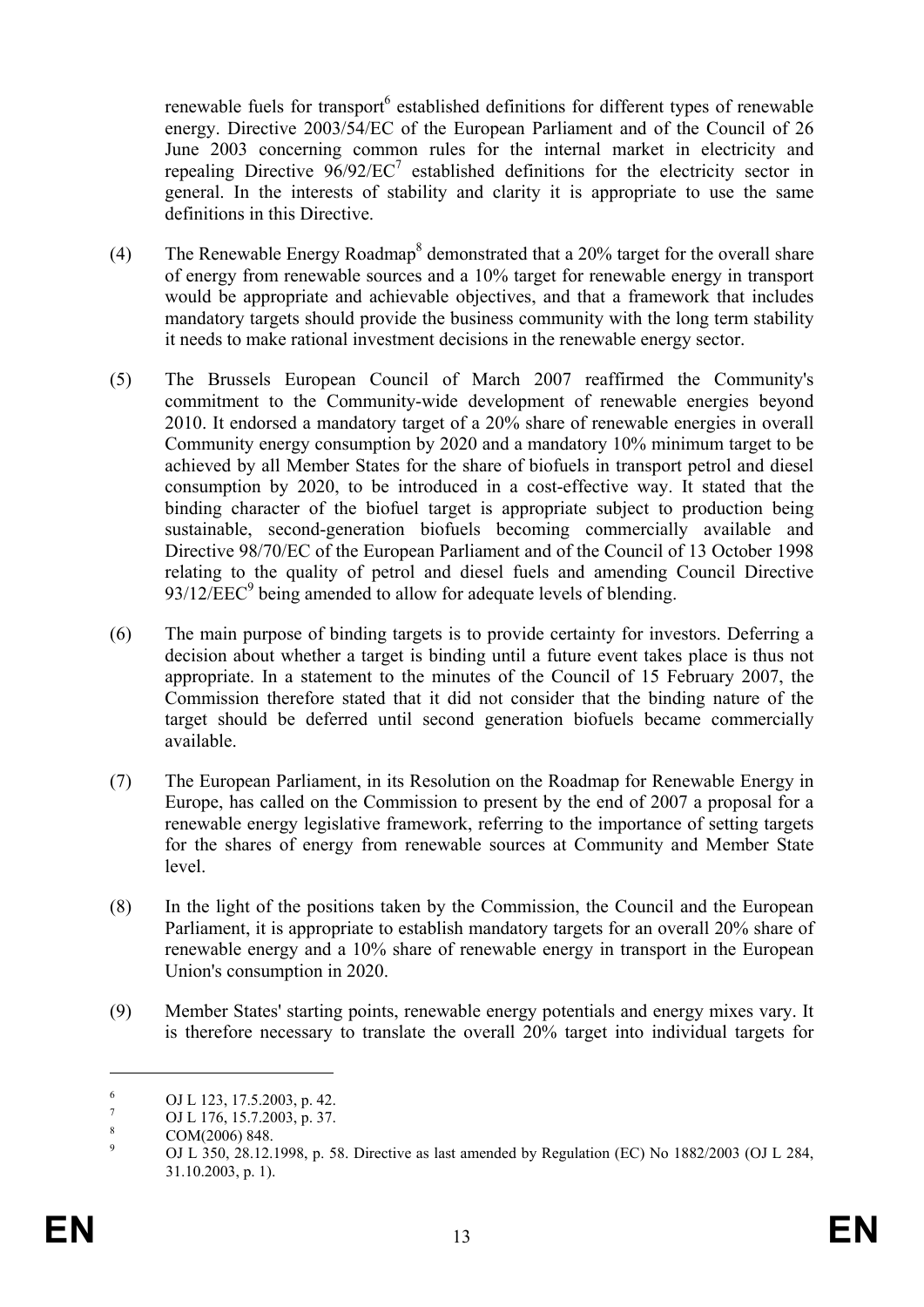each Member State, with due regard to a fair and adequate allocation taking account of different national starting points and potentials, including the existing level of renewable energies and energy mix. It is appropriate to do this by sharing the required total increase in the use of energy from renewable sources between Member States on the basis of an equal increase in each Member State's share weighted by their Gross Domestic Product, modulated to reflect national starting points, and by accounting in terms of final energy consumption..

- (10) By contrast, it is appropriate for the 10% target for renewable energy in transport to be set at the same level for each Member State in order to ensure consistency in transport fuel specifications and availability. Because transport fuels are traded easily, Member States with low endowments of the relevant resources will easily be able to obtain renewable transport fuels from elsewhere. While it would technically be possible for the Community to meet its biofuel target solely from domestic production, it is both likely and desirable that the target will in fact be met through a combination of domestic production and imports. To this end, the Commission should monitor the supply of the Community market for biofuels, and should, as appropriate, propose relevant measures to achieve a balanced approach between domestic production and imports, taking into account the development of multilateral and bilateral trade negotiations as well as environmental, cost, energy security and other considerations.
- (11) To ensure that the overall targets are achieved, Member States should work towards a an indicative trajectory tracing a path towards the achievement of their targets, and should establish a national action plan including sectoral targets, while having in mind that there are different uses of biomass and therefore it is essential to mobilise new biomass resources.
- (12) To permit the benefits of technological advance and economies of scale to be reaped, the indicative trajectory should take into account the possibility of a more rapid growth in the use of energy from renewable sources in later years. In this way, special attention can be given to sectors that disproportionately suffer from the absence of technological advance and economies of scale and therefore remain under-developed, but which in future could significantly contribute to reaching the targets for 2020.
- (13) The path should take 2005 as its starting point because that is the latest year for which reliable data on national renewable energy shares are available.
- (14) It is necessary to set unambiguous rules for calculating the share of energy from renewable sources.
- (15) In calculating the contribution of hydropower, the effects of climatic variation should be smoothed through the use of a normalisation rule.
- (16) Heat pumps using geothermal resources from the ground or water, and heat pumps using ambient heat from the air to transfer the thermal energy to a useful temperature level, need electricity to function. Heat pumps using ambient heat from the air often require the use of significant amounts of conventional energy. Therefore, only useful thermal energy coming from heat pumps using ambient heat from the air that meet the minimum requirements of the coefficient of performance established in Commission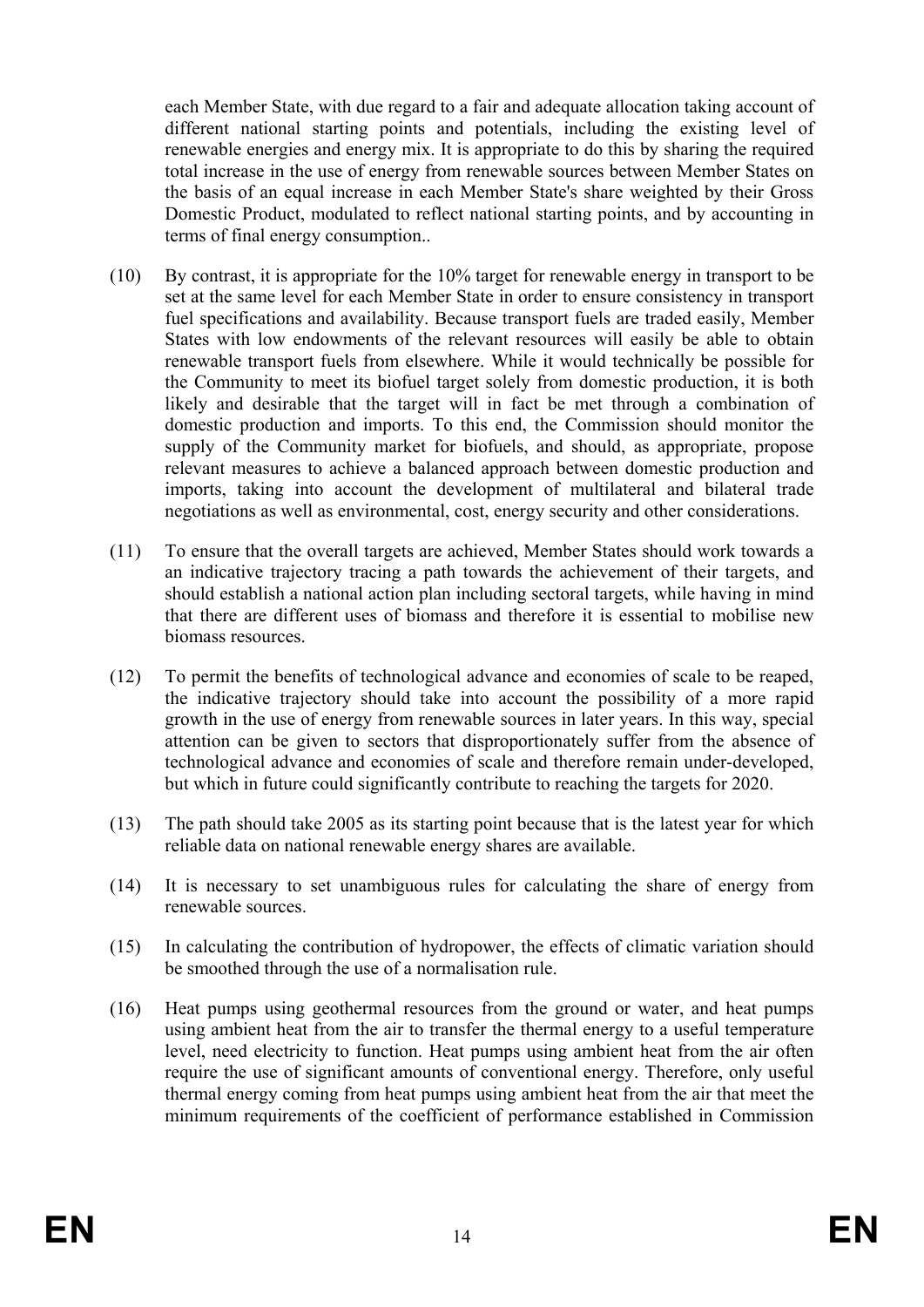Decision  $2007/742/EC^{10}$ , in accordance with Regulation (EC) No 1980/2000 of the European Parliament and of the Council of 17 July 2000 on a revised Community ecolabel award scheme<sup>11</sup>, should be taken into account for the purpose of measuring compliance with the targets established by this Directive.

- (17) Passive energy systems use building design to harness energy. This is considered to be saved energy. Therefore, to avoid double counting, energy harnessed in this way should not be taken into account for the purposes of this Directive.
- (18) Imported electricity, produced from renewable energy sources outside the Community, may count towards Member States' targets. However, to avoid a net increase in greenhouse gas emissions through the diversion of existing renewable sources and their complete or partial replacement by conventional energy sources, only electricity generated by renewable energy installations that become operational after the entry into force of this Directive should be eligible to be counted. To ensure that such imports can be tracked and accounted for in a reliable way, it is appropriate for them to take place within the framework of a system of guarantees of origin. Agreements with third countries concerning the organisation of this trade in electricity from renewable energy sources will be considered.
- (19) To create opportunities for reducing the cost of achieving the targets laid down in this Directive, it is appropriate both to facilitate the consumption in Member States of energy produced from renewable sources in other Member States, and also to enable Member States to count electricity, heating and cooling consumed in other Member States towards their own national targets. For this reason, harmonised provisions for the design and transfer of guarantees of origin in these sectors should be adopted.
- (20) The obligatory issuing, on request, of guarantees of origin for heating or cooling produced from renewable energy sources, should be limited to plants with a capacity of at least 5  $MW<sub>th</sub>$ , in order to avoid the unnecessarily high administrative burdens that would be imposed if smaller installations, including those in households, were to be included.
- (21) Member States should be able to establish systems of prior authorisation for the transfer of guarantees of origin to or from other Member States if they need to do so to ensure a secure and balanced energy supply, to achieve the environmental objectives that underlie their support scheme, or to comply with the targets laid down in this Directive. Such systems should be limited to what is necessary and proportionate and should not constitute a means of arbitrary discrimination.
- (22) Once the system of harmonised guarantees of origin has been tested, the Commission should review whether any further changes are needed.
- (23) To avoid interference with support schemes granted to existing installations and to avoid overcompensation of renewable energy producers, only guarantees of origin issued to installations that were commissioned after the date of entry into force of this Directive, or for production due to an increase, after that date, in the renewable energy capacity of an installation, should be transferable between Member States.

1

<sup>&</sup>lt;sup>10</sup> OJ L 301, 20.11.2007, p. 14.

OJ L 237, 21.9.2000, p. 1.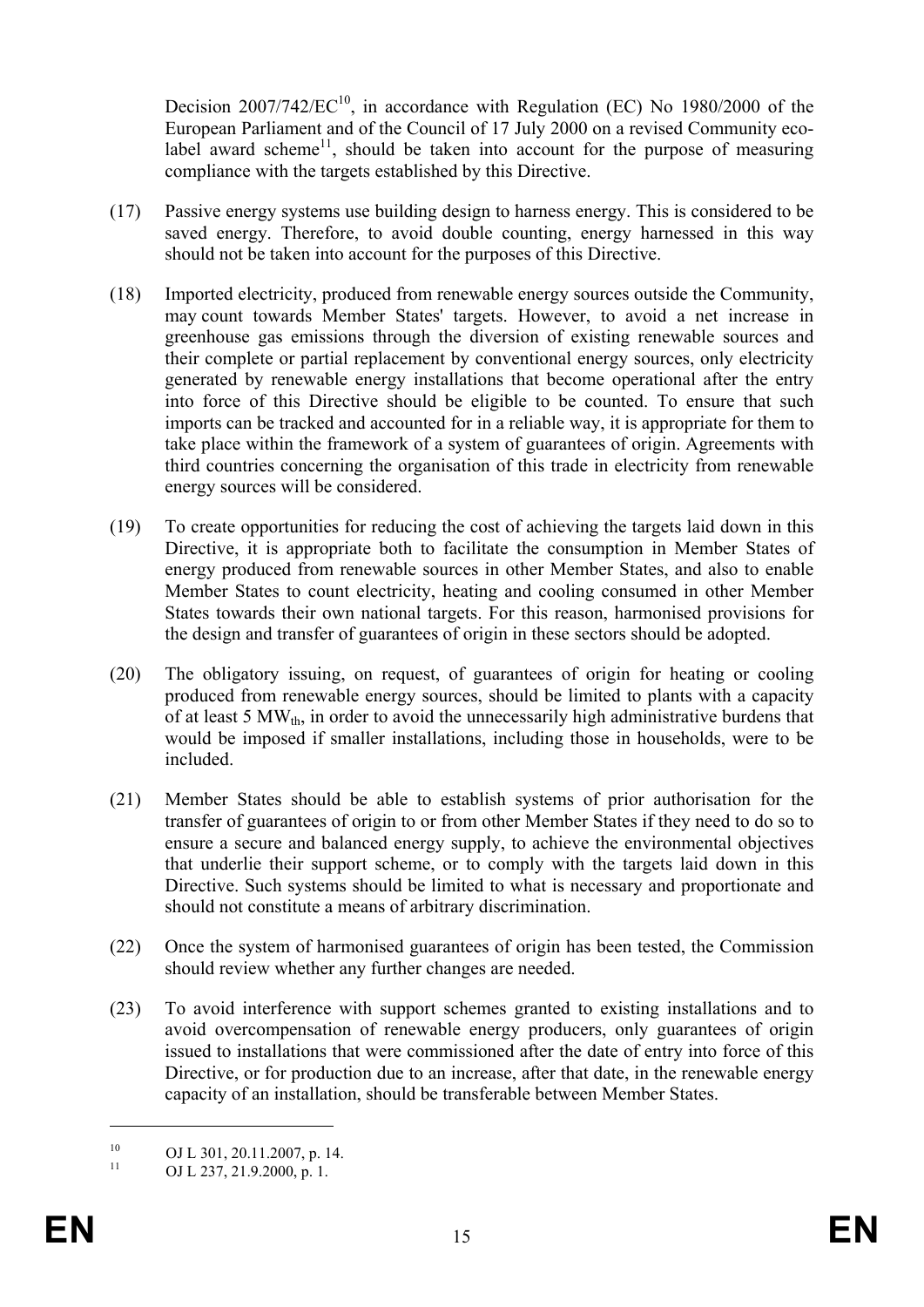- (24) The lack of transparent rules and coordination between the different authorisation bodies has been shown to hinder the deployment of renewable energy. Therefore the specific structure of the renewable energy sector should be taken into account when national, regional and local authorities review their administrative procedures for giving permission to construct and operate plants producing electricity, heating and cooling or transport fuels from renewable energy sources. Administrative approval procedures should be streamlined with clear deadlines for installations using energy from renewable sources. Planning rules and guidelines should be adapted to take into consideration cost effective and environmentally beneficial renewable heating and cooling and electricity equipment.
- (25) National technical specifications and other requirements falling within the scope of Directive 98/34/EC of the European Parliament and of the Council of 22 June 1998 laying down a procedure for the provision of information in the field of technical standards and regulations<sup>12</sup>, relating for example to levels of quality, testing methods or conditions of use, should not create barriers for trade in renewable energy equipment and systems. Therefore, support schemes for renewable energy should not prescribe national technical specifications which deviate from existing European standards, or require the supported equipment and systems to be certified or tested in a specified location or by a specified entity.
- (26) At national and regional level, rules and obligations for minimum requirements of renewable energy use in new and refurbished buildings have led to considerable increases in renewable energy use. These measures should be encouraged in a wider European context, while promoting more energy-efficient renewable energy applications in building codes and regulations.
- (27) Information and training gaps, especially in the heating and cooling sector, should be removed in order to encourage the deployment of energy from renewable sources
- (28) A coordinated approach is needed to develop training and appropriate certification should be made available to small scale renewable energy equipment installers in order to avoid market distortions and to ensure high quality products and service provision for consumers. National certification schemes should be mutually recognised by Member States and should therefore be based on minimum harmonised principles, taking into account European technology standards, and existing training and qualification regimes for renewable energy equipment installers. Directive 2005/36/EC of the European Parliament and of the Council of 7 September 2005 on the recognition of professional qualifications<sup>13</sup> should continue to apply to issues not governed by this Directive, such as the recognition of professional qualifications of installers not certified in one Member State.
- (29) While Directive 2005/36/EC lays down requirements for the mutual recognition of professional qualifications, including for architects, there is a further need to ensure that architects and planners properly consider the use of energy from renewable sources in their plans and designs. Member States should therefore provide clear

1

 $^{12}$  OJ L 204, 21.7.1998.

<sup>13</sup> OJ L 255, 30.9.2005, p. 22.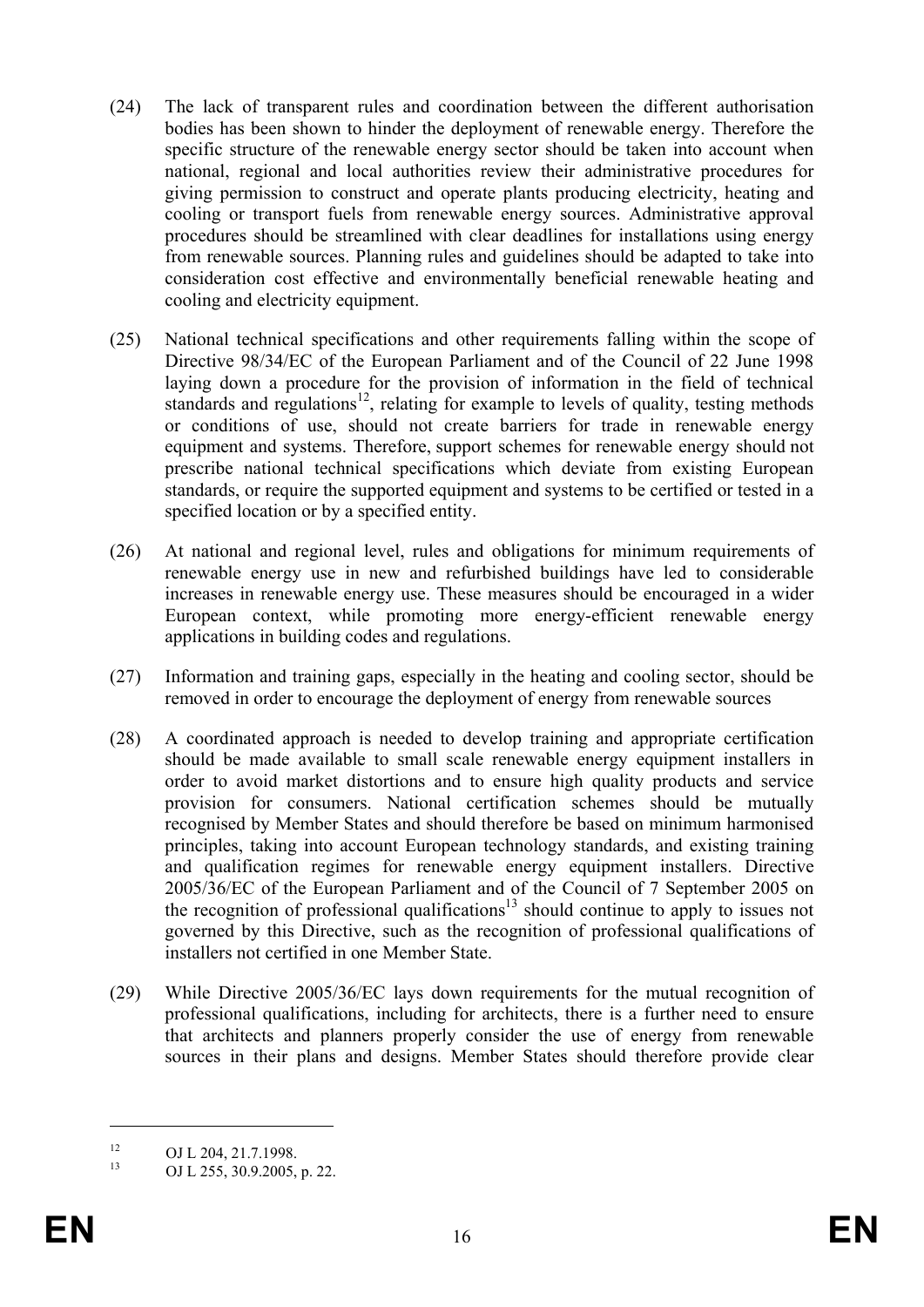guidance. This should be done without prejudice to the provisions of Directive 2005/36/EC and in particular Articles 46 and 49 thereof.

- (30) The costs of connecting new producers of electricity from renewable energy sources to the electricity grid should be objective, transparent and non-discriminatory and due account should be taken of the benefit embedded generators bring to the grid.
- (31) In certain circumstances it is not possible to fully ensure transmission and distribution of electricity produced from renewable energy sources without affecting the reliability and safety of the grid system. In these circumstances it may be appropriate for financial compensation to be given to those producers.
- (32) Directive 2001/77/EC laid down the framework for the integration in the grid of electricity from renewable energy sources. However, there has been significant variation between Member States in the degree of integration actually achieved. For this reason it is necessary to strengthen the framework and to review its application periodically at national level.
- (33) Interconnection among countries eases integration of electricity from renewable energy sources. Besides smoothing variability, interconnection can reduce balancing costs, encourage true competition bringing about lower prices, and support the development of networks. Also, the sharing and optimal use of transmission capacity could help avoid excessive new build.
- (34) Biofuel production should be environmentally sustainable. Biofuels used for compliance with the targets laid down in this Directive, and those that benefit from national support systems, should therefore be required to fulfil criteria for environmental sustainability.
- (35) The introduction of environmental sustainability criteria for biofuels will not achieve its objective if it leads to products that do not fulfil the criteria and would otherwise have been used as biofuels being used, instead, as bioliquids in the heating or electricity sectors. For this reason, the environmental sustainability criteria should also apply to bioliquids in general.
- (36) The Brussels European Council of March 2007 invited the Commission to propose a comprehensive Directive on the use of all renewable energy sources, which could contain criteria and provisions to ensure sustainable provision and use of bioenergy. These criteria should form a coherent part of a wider scheme covering also bioliquids and not biofuels alone. Such sustainability criteria should therefore be included in this Directive. In order to avoid the additional costs to business and the environmental incoherence that would be associated with an inconsistent approach, it is essential for sustainability criteria in respect of biofuels to be aligned between this Directive and Directive 98/70/EC. The Commission should in addition review in 2010 whether other biomass applications should be included.
- (37) If land with high stocks of carbon in its soil or vegetation is converted for the cultivation of raw materials for biofuels and other bioliquids, some of the stored carbon will generally be released into the atmosphere, leading to the formation of carbon dioxide. The negative greenhouse gas impact of this can offset the positive greenhouse gas impact of the biofuels or bioliquid, in some cases by a wide margin.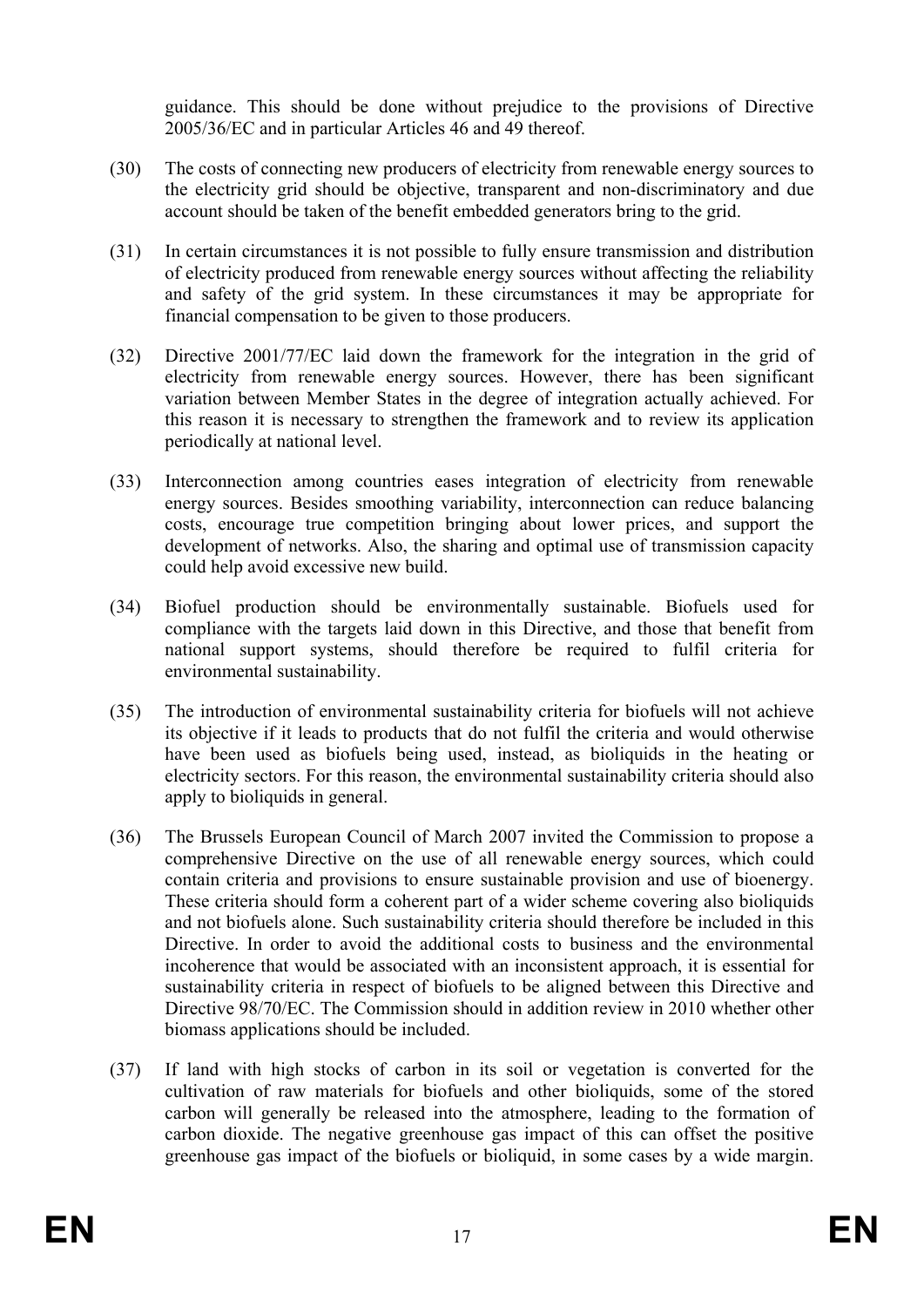The full carbon effects of such conversion should therefore be accounted for in calculating the greenhouse gas savings of particular biofuels and other bioliquids. This is necessary to ensure that the greenhouse gas saving calculation takes into account the totality of the carbon effects of the use of biofuels and other bioliquids.

- (38) In order to prevent unnecessary burdensome research by economic operators and in order to prevent conversion of high-carbon-stock land that in hindsight would prove to be not eligible for producing raw materials for biofuels and other bioliquids, those types of land whose carbon stock loss upon conversion could not, within a reasonable period taking into account the urgency of tackling climate change, be compensated by the greenhouse gas savings of producing biofuels and other bioliquids, should not be converted for the production of biofuels and other bioliquids. Inventories of worldwide carbon stocks lead to the conclusion that wetlands and continuously forested areas should be included in this category.
- (39) The incentives provided for in this Directive for biofuels and other bioliquids, and the increasing worldwide demand for biofuels and other bioliquids, should not have the effect of encouraging the destruction of bio-diverse lands. Such exhaustible resources, recognised in various international instruments to be of value to all mankind, should be preserved. Consumers in the Community, in addition, would find it morally unacceptable that their increased use of biofuels and other bioliquids could have the effect of destroying bio-diverse lands. For these reasons, it is necessary to provide criteria ensuring that biofuels and other bioliquids can only qualify for the incentives when it can be guaranteed that they do not originate in bio-diverse land. The criteria chosen consider forest as bio-diverse where it is undisturbed by significant human activity (following the definition used by the Food and Agriculture Organisation of the United Nations, the United Nations Economic Commission for Europe and the Ministerial Conference on the Protection of Forests in Europe<sup>14</sup>) or where it is protected by national laws for nature protection purposes. Further, considering the highly biodiverse nature of certain grasslands, it is also appropriate that biofuels made from raw materials originating in such lands should not qualify for the incentives provided for by this Directive. The Commission should establish appropriate criteria and/or geographical ranges to define such highly biodiverse grasslands in accordance with the best available scientific evidence and relevant international norms.
- (40) Where biofuels and other bioliquids are made from raw material produced in the EU, they should also comply with EU environmental requirements for agriculture. Applying such criteria to imports from third countries is administratively and technically unfeasible.
- (41) The environmental sustainability criteria will only be effective if they lead to changes in the behaviour of market actors. Market actors will only change their behaviour if biofuels and other bioliquids meeting the criteria command a price premium compared to those that do not. According to the mass balance method of verifying compliance, there is a physical link between the production of biofuels and other bioliquids meeting the criteria and the consumption of biofuels and other bioliquids in the Community, providing an appropriate balance between supply and demand and

1

<sup>&</sup>lt;sup>14</sup> Temperate and Boreal Forest Resources Assessment (2000); Ministerial Conference on the Protection of Forests in Europe (2003).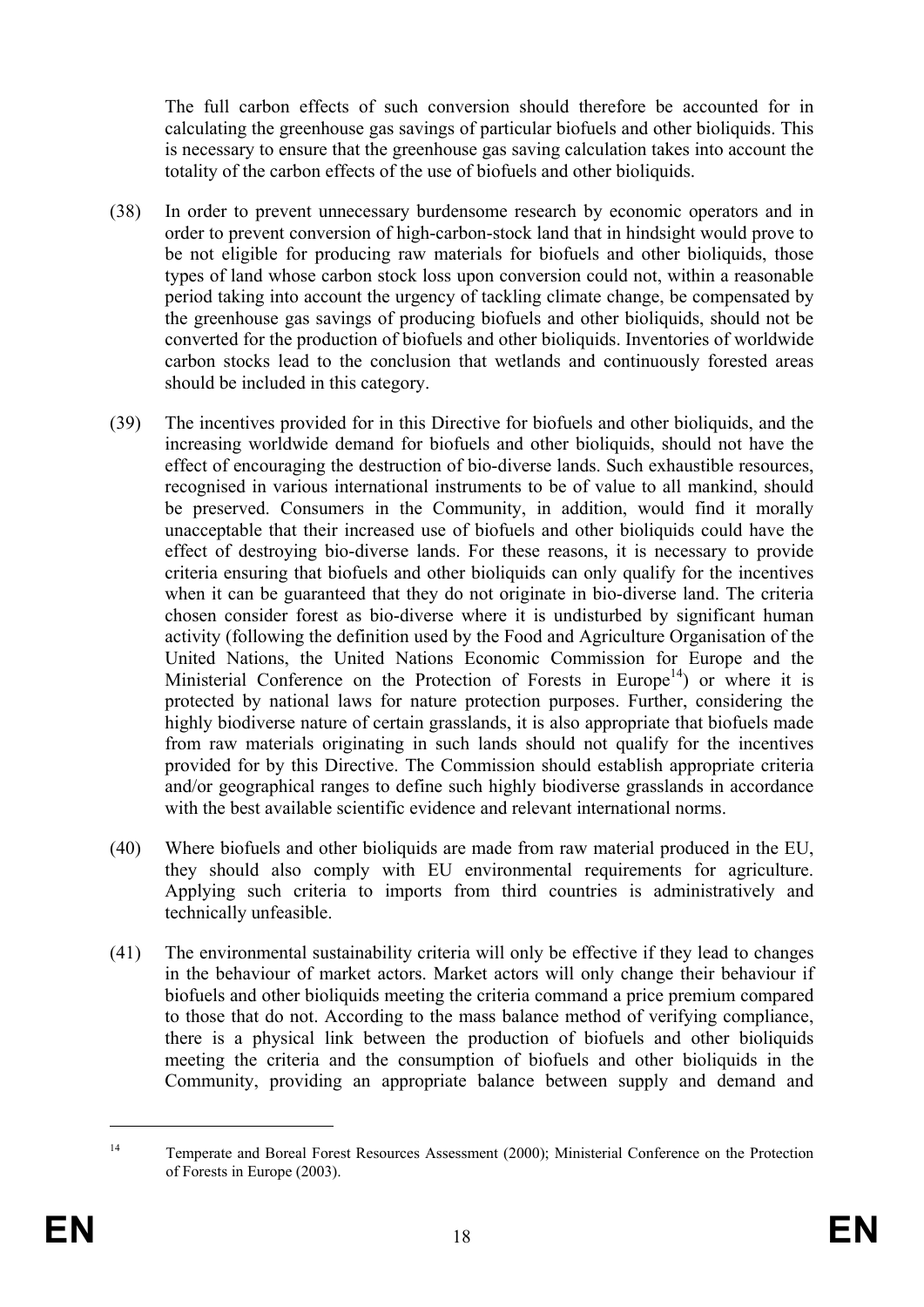ensuring a price premium that is greater than in systems where there is no such link. Therefore to ensure that biofuels and other bioliquids meeting the environmental sustainability criteria can be sold at a higher price, maintaining the integrity of the system while at the same time avoiding imposing an unreasonable burden on industry, the mass balance system should be used to verify compliance. Other verification methods should however be reviewed.

- (42) It is in the interest of the Community to encourage the development of multilateral and bilateral agreements, and voluntary international or national schemes setting standards for the production of sustainable biofuels and other bioliquids, and certifying that production of biofuels and other bioliquids meets those standards. For that reason, provision should be made to decide that such agreements or schemes provide reliable evidence and data, provided that they meet adequate standards of reliability, transparency and independent auditing.
- (43) It is necessary to lay down clear rules for the calculation of greenhouse gas emissions from biofuels and other bioliquids and their fossil fuel comparators.
- (44) In the calculation of greenhouse gas emissions from the production and use of fuels, co-products should be accounted for. For policy analysis purposes the substitution method is appropriate. For regulatory purposes concerning individual operators and individual consignments of transport fuels, the substitution method is not appropriate. In these cases the energy allocation method is the most appropriate method to use, because it is easy to apply, predictable over time, minimises counter-productive incentives and gives results that are generally comparable with the range of results given by the substitution method. For policy analysis purposes the Commission should also, in its reporting, give results using the substitution method.
- (45) In order to avoid a disproportionate administrative burden, a list of default values should be laid down for common biofuel production pathways. Biofuels and other bioliquids should always be entitled to claim the level of greenhouse gas savings established by this list. Where the default value for greenhouse gas savings from a production pathway lies below the required minimum level of greenhouse gas savings, producers wishing to demonstrate their compliance with this minimum level should be required to show that actual emissions from their production process are lower than those that were assumed in the calculation of the default values.
- (46) In order to avoid encouraging the cultivation of raw materials for biofuels and other bioliquids in places where this would lead to high greenhouse gas emissions, the use of default values for cultivation should be limited to regions where such an effect can reliably be ruled out.
- (47) The requirements for a sustainability scheme for energy uses of biomass, other than bioliquids and biofuels, should be analysed by the Commission by 2010, taking into account the need for biomass resources to be managed in a sustainable manner.
- (48) In order to permit the achievement of a 10% share of biofuels, it is necessary to ensure the placing on the market of higher blends of biodiesel in diesel than those envisaged by standard EN590/2004.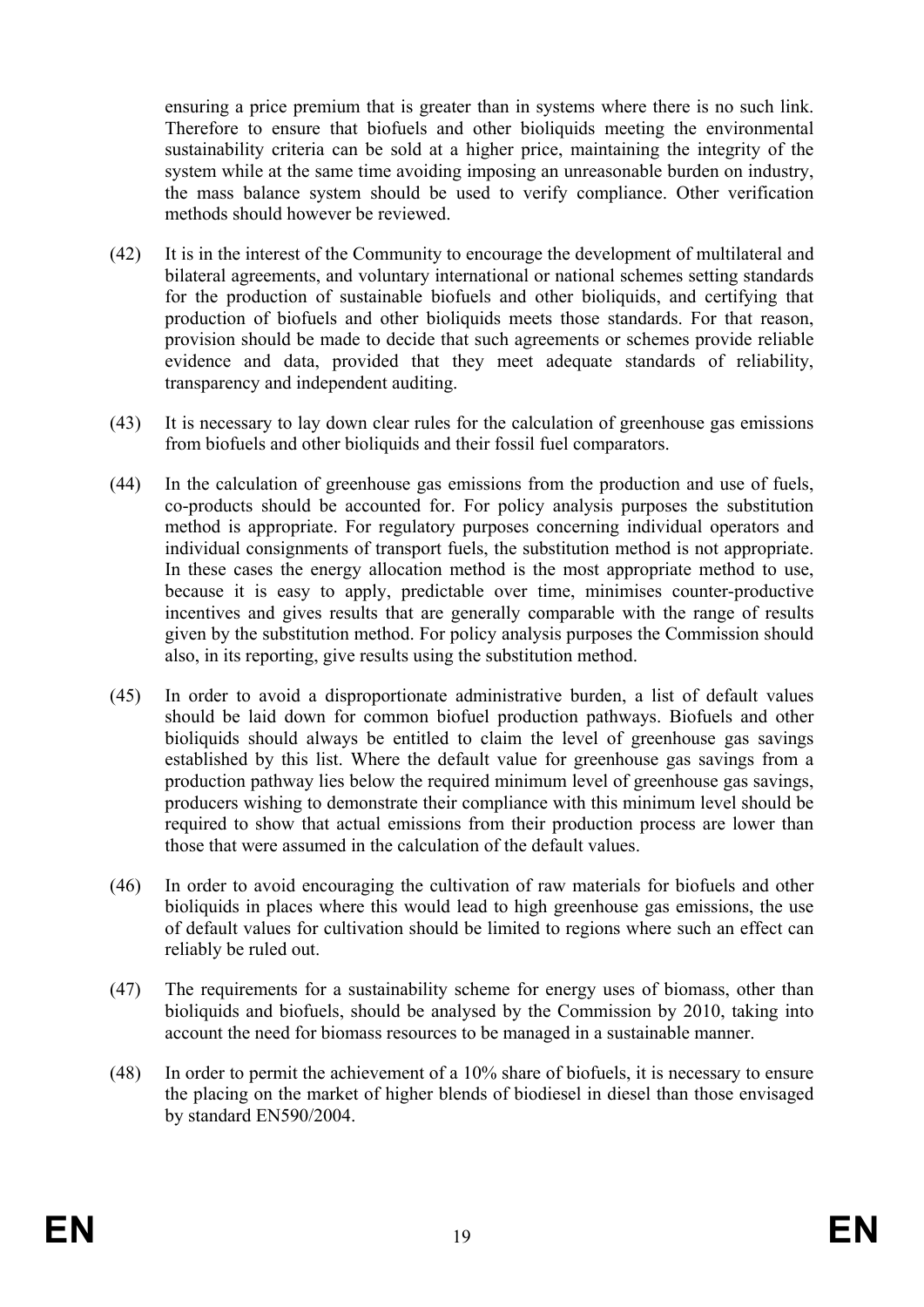- (49) In order to ensure that biofuels that diversify the range of feedstocks used become commercially viable, these biofuels should receive an extra weighting under national biofuel obligations.
- (50) Regular reporting is needed to ensure a continuing focus on progress in the development of renewable energy at national and Community level.
- (51) Support measures taken pursuant to this Directive that constitute State aid in the sense of Article 87 of the Treaty have to be notified to and approved by the Commission before their implementation, pursuant to Article 88(3) of the Treaty. Information provided to the Commission on the basis of this Directive does not substitute for the obligation of Member States under the notification obligation pursuant to Article 88(3) of the Treaty.
- (52) When designing their support systems, Member States may encourage the use of biofuels which give additional benefits – including the benefits of diversification offered by biofuels made from wastes, residues, non-food cellulosic material, and ligno-cellulosic material – by taking due account of the different costs of producing energy from traditional biofuels on the one hand and of these biofuels which give additional benefits on the other hand. Member States may encourage investment in the development of renewable energy technologies that need time to become competitive.
- (53) Since the primary purpose of the measures provided for in Articles 15 to 17 of this Directive is to ensure the proper functioning of the internal market by harmonising the conditions of sustainability that biofuels and other bioliquids must meet for certain purposes and thus facilitating the trade between Member States in biofuels and other bioliquids which comply with these conditions, they are based on Article 95 of the Treaty. Since the primary purpose of all other measures provided for in this Directive is the protection of the environment, they are based on Article 175(1) of the Treaty.
- (54) The measures necessary for the implementation of this Directive should be adopted in accordance with Council Decision 1999/468/EC of 28 June 1999 laying down the procedures for the exercise of implementing powers conferred on the Commission<sup>15</sup>.
- (55) In particular, power should be conferred on the Commission to adapt the methodological principles and values necessary for assessing whether environmental sustainability criteria have been fulfilled in relation to biofuels and other bioliquids and to adapt the energy content of transport fuels to technical and scientific progress. Since those measures are of general scope and are designed to amend non-essential elements of this Directive by the adaptation of the methodological principles and values, they must be adopted in line with the regulatory procedure with scrutiny provided for in Article 5a of Decision 1999/468/EC.
- (56) Those provisions of Directive 2001/77/EC and Directive 2003/30/EC that overlap with the provisions of this Directive should be deleted from the latest possible moment for its transposition. Those that deal with targets and reporting for 2010 should remain in force until the end of 2011. It is therefore necessary to amend Directive 2001/77/EC and Directive 2003/30/EC accordingly.

1

<sup>15</sup> OJ L 184, 17.7.1999, p. 23. Decision as amended by Decision 2006/512/EC (OJ L 200, 22.7.2006, p. 11).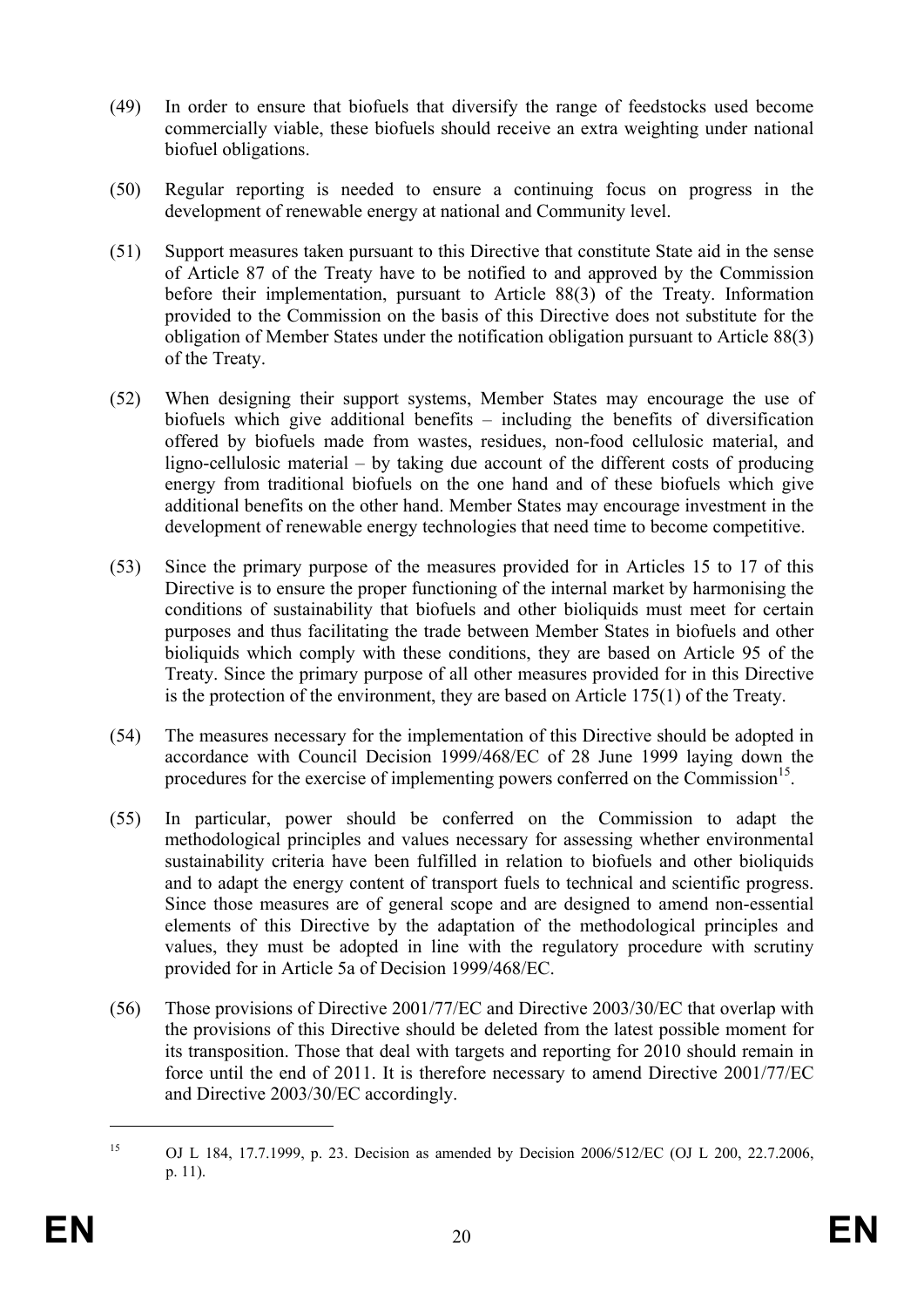(57) Since the general objectives of achieving a 20% share of renewable energies in the Community's overall energy consumption and a 10% share of biofuels in each Member State's transport petrol and diesel consumption by 2020 cannot be sufficiently achieved by the Member States and can therefore, by reason of the scale of the action, be better achieved at Community level, the Community may adopt measures, in accordance with the principle of subsidiarity as set out in Article 5 of the Treaty. In accordance with the principle of proportionality, as set out in that Article, this Directive does not go beyond what is necessary in order to achieve those objectives.

## HAVE ADOPTED THIS DIRECTIVE:

#### *Article 1 Scope*

This Directive establishes a common framework for the promotion of energy from renewable sources. It sets mandatory targets for the overall share of energy from renewable sources in energy consumption and for the share of energy from renewable sources in transport. It lays down rules relating to guarantees of origin, administrative procedures and electricity grid connections in relation to energy from renewable sources. It establishes environmental sustainability criteria for biofuels and other bioliquids.

## *Article 2 Definitions*

For the purposes of this Directive, the definitions in Directive 2003/54/EC shall apply.

The following definitions shall also apply:

- (a) *"energy from renewable sources"* means renewable non-fossil energy sources: wind, solar, geothermal, wave, tidal, hydropower, biomass, landfill gas, sewage treatment plant gas and biogases;
- (b) *"biomass"* means the biodegradable fraction of products, waste and residues from agriculture (including vegetal and animal substances), forestry and related industries, as well as the biodegradable fraction of industrial and municipal waste;
- (c) *"final consumption of energy"* means the energy commodities delivered for energy purposes to manufacturing industry, transport, households, services, agriculture, forestry and fisheries, including the consumption of electricity and heat by the energy branch for electricity and heat production and including losses of electricity and heat in distribution;
- (d) *"district heating or cooling"* means the distribution of thermal energy in the form of steam, hot water or chilled liquids, from a central source of production through a network to multiple buildings, for the use of space or process heating or cooling;
- (e) *"bioliquids"* means liquid fuel for energy purposes produced from biomass;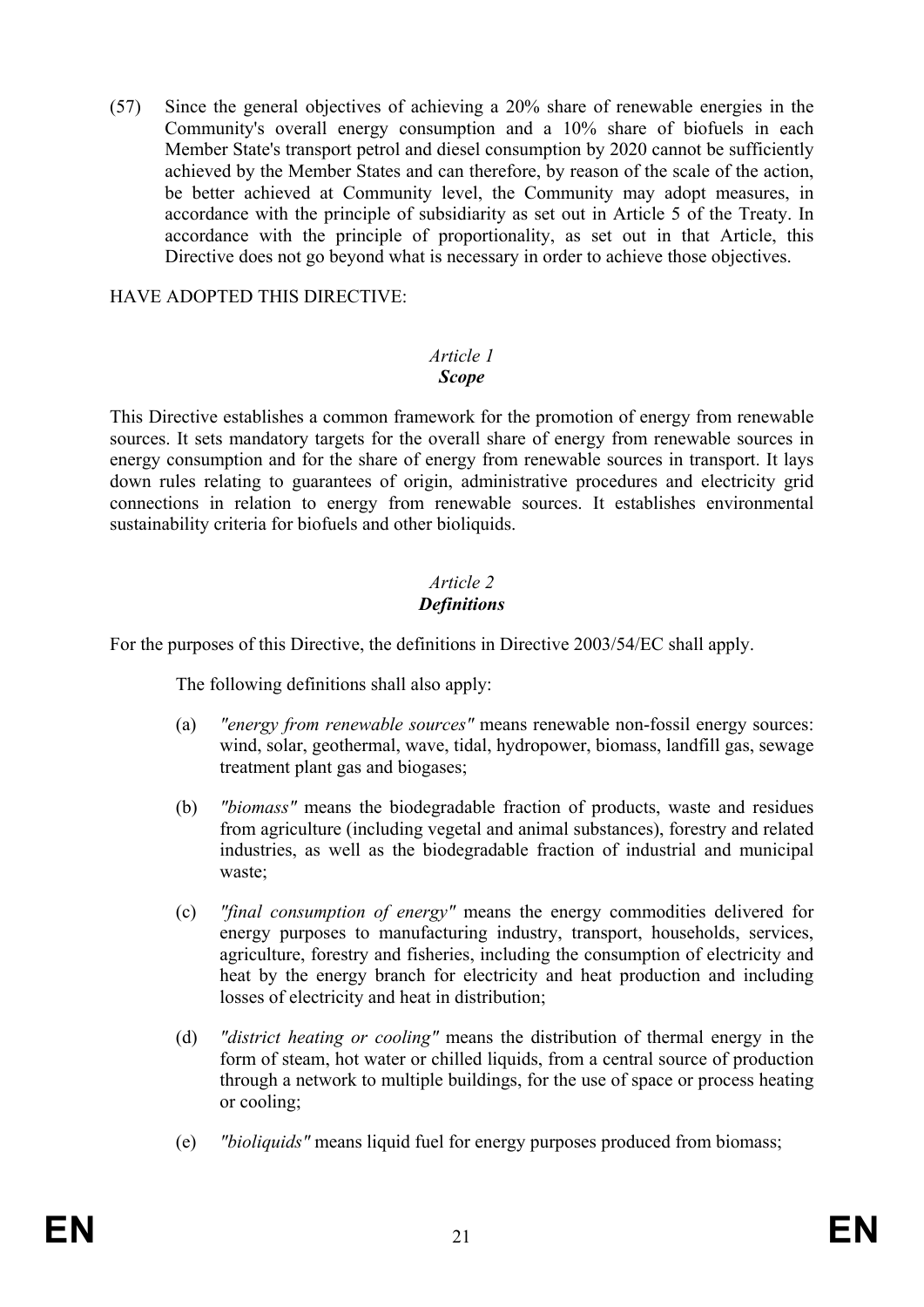- (f) *"biofuels"* means liquid or gaseous fuel for transport produced from biomass;
- (g) *"guarantee of origin"* means an electronic document which has the function of providing proof that a given quantity of energy was produced from renewable sources;
- (h) *"support scheme"* means a scheme, originating from a market intervention by a Member State, that helps energy from renewable sources to find a market by reducing the cost of production of this energy, increasing the price at which it can be sold, or increasing, by means of a renewable energy obligation or otherwise, the volume of such energy purchased;
- (i) *"renewable energy obligation"* means a national support scheme requiring energy producers to include a given proportion of energy from renewable sources in their production, requiring energy suppliers to include a given proportion of energy from renewable sources in their supply or requiring energy consumers to include a given proportion of energy from renewable sources in their consumption.

## *Article 3 Targets for the use of energy from renewable sources*

- 1. Each Member State shall ensure that the share of energy from renewable sources in final consumption of energy in 2020 is at least their overall target for the share of energy from renewable sources in that year, as set out in the third column of the table in Part A of Annex I.
- 2. Member States shall introduce appropriate measures to ensure that the share of energy from renewable sources equals or exceeds that shown in the indicative trajectory set out in Part B of Annex I.
- 3. Each Member State shall ensure that the share of energy from renewable sources in transport in 2020 is at least 10% of final consumption of energy in transport in that Member State.

 In calculating total energy consumed in transport for the purposes of the first subparagraph, petroleum products other than petrol and diesel shall not be taken into account.

### *Article 4 National action plans*

1. Each Member State shall adopt a national action plan.

 The national action plans shall set out Member States' targets for the shares of energy from renewable sources in transport, electricity and heating and cooling in 2020, and adequate measures to be taken to achieve these targets, including national policies to develop existing biomass resources and mobilise new biomass resources for different uses, and the measures to be taken to fulfil the requirements of Articles 12 to 17.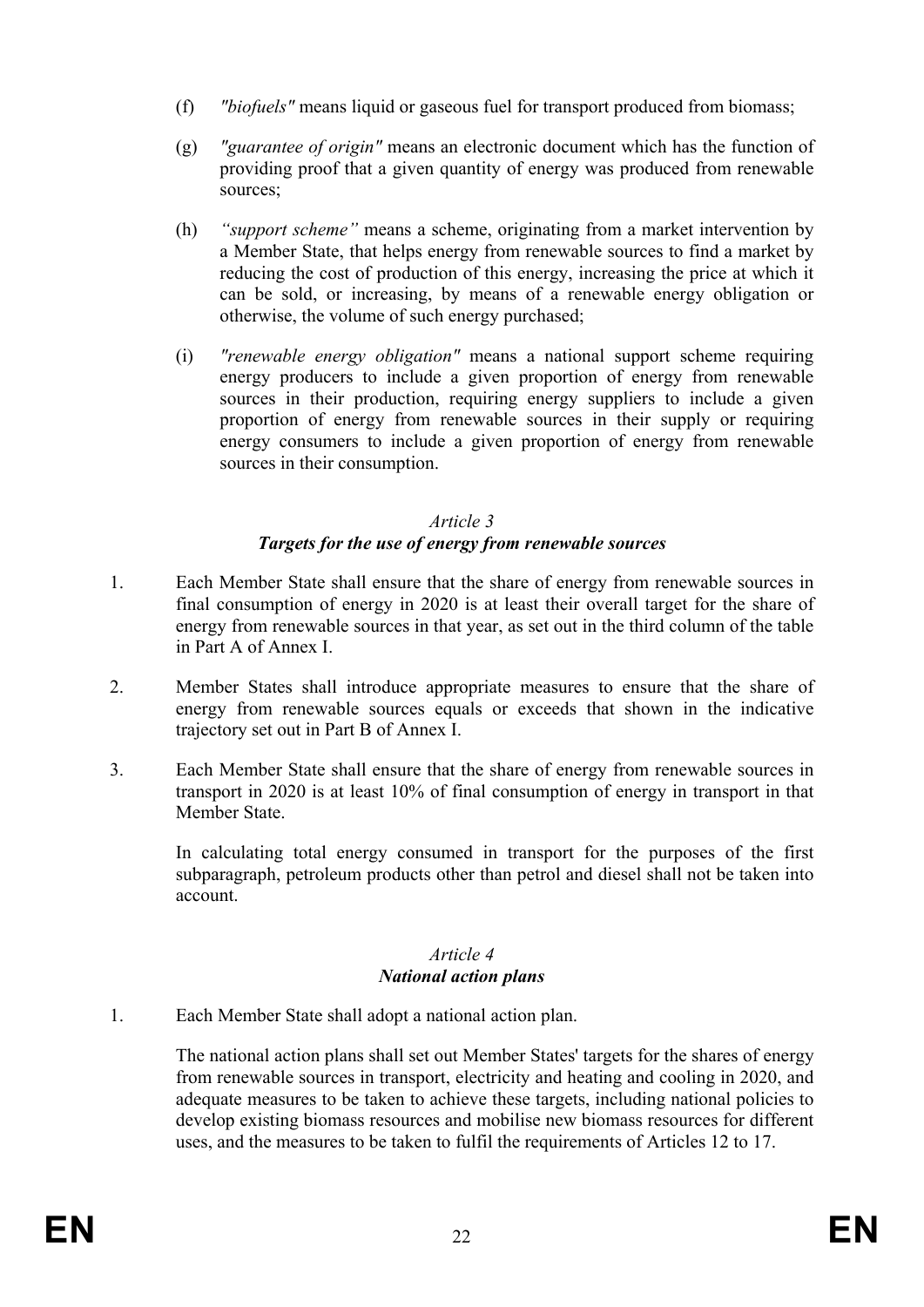- 2. Member States shall notify their national action plans to the Commission by 31 March 2010 at the latest.
- 3. A Member State whose share of energy from renewable sources fell below the indicative trajectory in Part B of Annex 1 in the immediately preceding two-year period shall submit a new national action plan to the Commission by 30 June of the following year at the latest, setting out adequate measures to ensure that in future the share of energy from renewable sources equals or exceeds the indicative trajectory in Part B of Annex I.

#### *Article 5 Calculation of the share of energy from renewable sources*

- 1. The final consumption of energy from renewable sources in each Member State shall be calculated as the sum of:
	- (a) final consumption of electricity from renewable energy sources;
	- (b) final consumption of energy from renewable sources for heating and cooling; and
	- (c) final energy from renewable sources consumed in transport.

Gas, electricity and hydrogen from renewable energy sources shall only be considered once in either 1(a), 1(b) or 1(c) for calculating the share of final consumption of energy from renewable sources.

Biofuels and other bioliquids that do not fulfil the environmental sustainability criteria in Article 15 shall not be taken into account.

- 2. Member States may apply to the Commission for account to be taken, for the purposes of paragraph 1, of the construction of renewable energy plants with very long lead-times on their territory under the following conditions:
	- (a) construction of the renewable energy plant must have started by 2016;
	- (b) the renewable energy plant must have a production capacity equal to or in excess of 5000 MW;
	- (c) it must not be possible for the plant to become operational by 2020;
	- (d) it must be possible for the plant to become operational by 2022.

 The Commission shall decide what adjustment shall be made to the Member State's share of energy from renewable sources for the year 2020, taking into account the state of advancement of construction, the amount of financial support being provided to the plant, and the quantity of renewable energy to be produced by the plant in an average year when completed.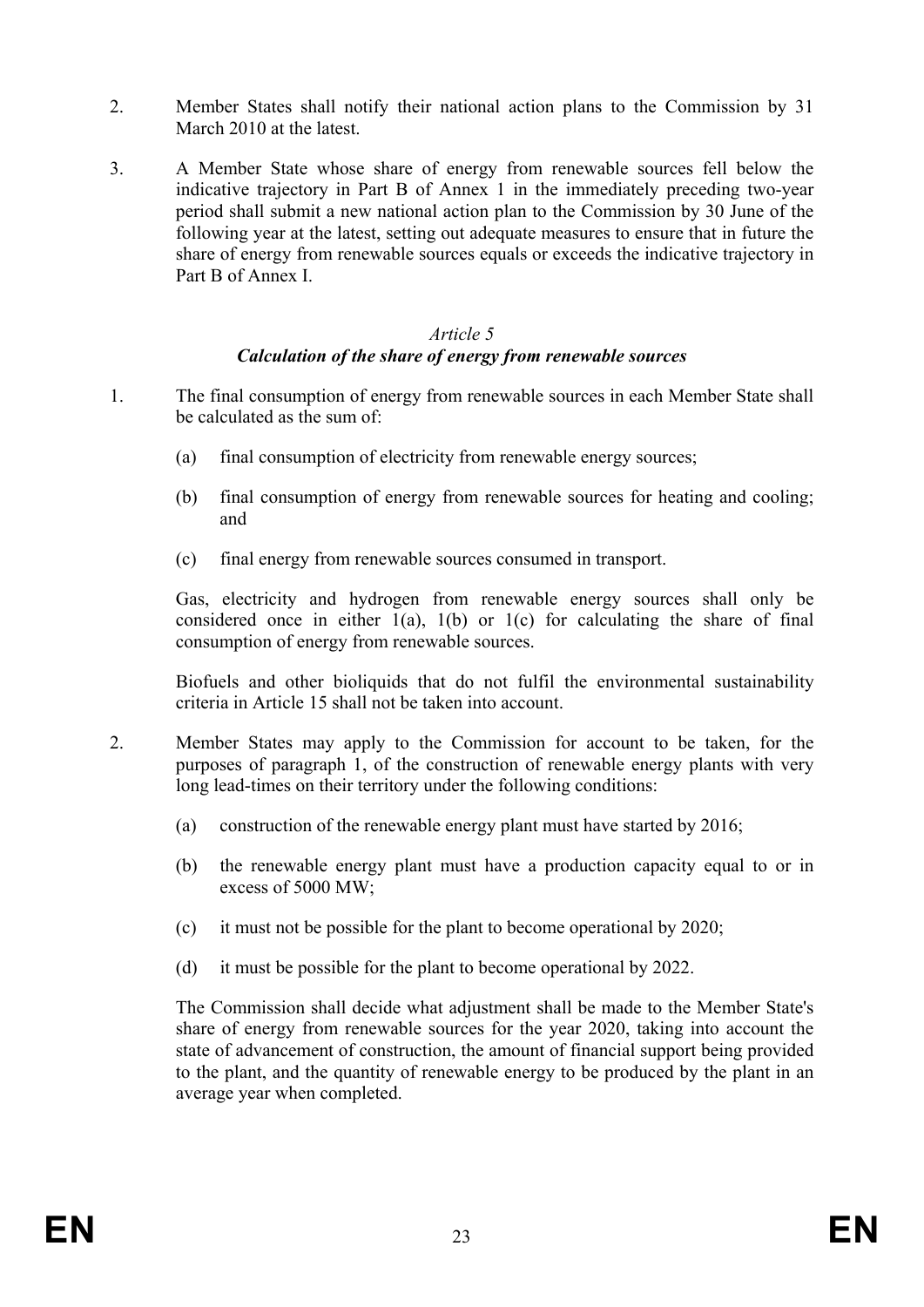Acting in accordance with the procedure referred to in Article 21(2), the Commission shall develop rules for the implementation of this provision by 31 December 2012 at the latest.

- 3. Where a Member State considers that, due to *force majeure*, it is under an impossibility to meet the share of energy from renewable sources in final consumption of energy in 2020 set out in the third column of the table in Annex 1, it shall inform the Commission as soon as possible. The Commission shall adopt a decision on whether *force majeure* has been demonstrated, in which case it shall decide what adjustment shall be made to the Member State's final consumption of energy from renewable sources for the year 2020.
- 4. For the purposes of paragraph 1(a), final consumption of electricity from renewable sources shall be calculated as the quantity of electricity produced in a Member State from renewable energy sources, excluding the production of electricity by pumped storage units using water that has previously been pumped uphill, adjusted in accordance with Article 10.

 In multi-fuel plants using renewable and conventional sources, only the part of electricity produced from renewable energy sources shall be taken into account. For the purposes of this calculation, the contribution of each energy source shall be calculated on the basis of its energy content.

 The electricity generated by hydropower shall be accounted for in accordance with the normalisation rule in Annex II.

5. For the purposes of paragraph 1(b), the final consumption of energy from renewable sources for heating and cooling shall be calculated as the consumption of energy from renewable sources delivered to manufacturing industry, transport, households, services, agriculture, forestry and fisheries for heating and cooling purposes, including consumption from district heating or cooling of renewable origin, adjusted in accordance with Article 10.

 Thermal energy generated by heat pumps using geothermal energy from the ground or water shall be taken into account for the purposes of paragraph 1(b). Thermal energy generated by heat pumps using ambient heat from the air shall be taken into account for the purposes of paragraph 1(b), provided that the energy efficiency of such heat pumps meets the minimum requirements of eco-labelling laid down pursuant to Regulation (EC) No 1980/2000, where applicable, in particular the minimum coefficient of performance established in Decision 2007/742/EC, and reviewed in accordance with that Regulation.

 Thermal energy generated by passive energy systems, under which lower energy consumption is achieved passively through building design or from heat generated by energy from non-renewable sources, shall not be taken into account for the purposes of paragraph 1(b).

6. The energy content of the transport fuels listed in Annex III shall be taken to be as set out in that Annex. Annex III may be adapted to technical and scientific progress. Such a measure designed to amend non-essential elements of this Directive shall be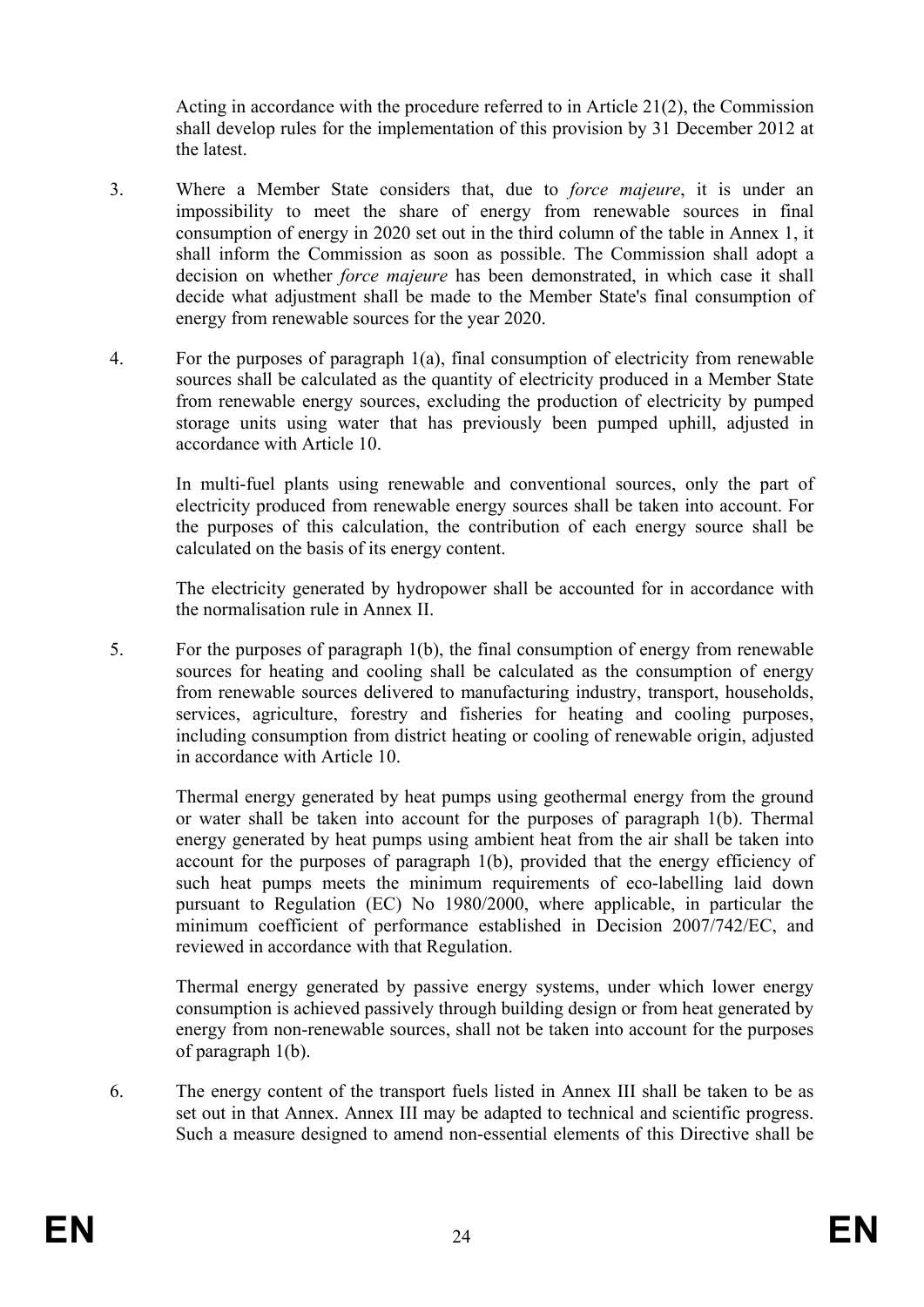adopted in accordance with the regulatory procedure with scrutiny referred to in Article 21(3).

- 7. The share of energy from renewable energy sources shall be calculated as the final consumption of energy from renewable sources divided by the final consumption of energy from all energy sources, expressed as a percentage.
- 8. The methodology and definitions used in the calculation of the share of energy from renewable sources shall be those of Regulation (EC) No  $xx/xx$  on energy statistics<sup>16</sup>.
- 9. Electricity produced from renewable energy sources in third countries shall only be taken into account for the purposes of measuring compliance with the requirements of this Directive concerning national targets if:
	- (a) it is consumed in the Community;
	- (b) the electricity is produced by an installation that became operational after the date of entry into force of this Directive; and
	- (c) the electricity is issued with a guarantee of origin that forms part of a system of guarantee of origin equivalent to that laid down by this Directive.

#### *Article 6*

#### *Guarantees of origin of electricity, heating and cooling produced from renewable energy sources*

1. Member States shall ensure that the origin of electricity produced from renewable energy sources, and of heating or cooling produced from renewable energy sources in plants with a capacity of at least 5  $MW_{th}$ , can be guaranteed as such within the meaning of this Directive.

To that end, Member States shall ensure that a guarantee of origin is issued in response to a request from a producer of renewable energy. A guarantee of origin shall be of the standard size of 1 MWh. No more than one guarantee of origin shall be issued in respect of each MWh of energy produced.

2. Guarantees of origin shall be issued, transferred and cancelled electronically. They shall be accurate, reliable and fraud-resistant.

A guarantee of origin shall specify, at least:

- (a) the energy source from which the energy was produced and the starting and ending dates of its production;
- (b) whether the guarantee of origin relates to
	- (i) electricity; or
	- (ii) heating and/or cooling;

1

<sup>&</sup>lt;sup>16</sup> [Energy Statistics Regulation].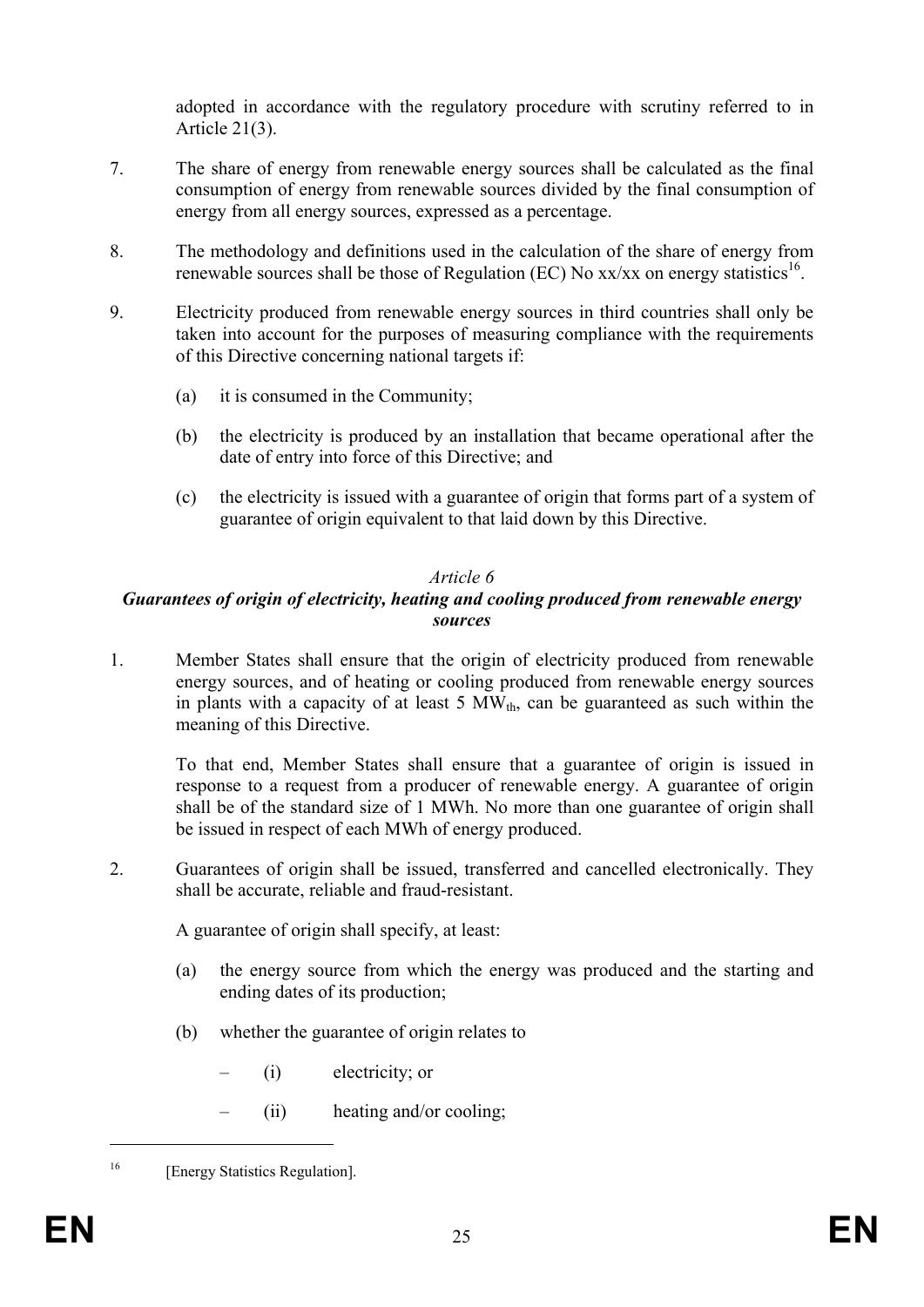- (c) the identity, location, type and capacity of the installation where the energy was produced, and the date of the installation's becoming operational;
- (d) the date and country of issue and a unique identification number;
- (e) the amount and type of any investment aid that has been given for the installation.
- 3. Member States shall recognise guarantees of origin issued by other Member States in accordance with this Directive. Any refusal by a Member State to recognise a guarantee of origin shall be based on objective, transparent and non-discriminatory criteria.

In the event of refusal to recognise a guarantee of origin, the Commission may adopt a Decision requiring the Member State in question to recognise it.

4. Member States shall ensure that all guarantees of origin to be issued in respect of renewable energy generated in a given calendar year are issued, at the latest, three months after the end of that year.

#### *Article 7 Competent bodies and registers of guarantees of origin*

- 1. Each Member State shall designate a single competent body to undertake the following tasks:
	- (a) establish and maintain a national register of guarantees of origin;
	- (b) issue guarantees of origin;
	- (c) record any transfer of guarantees of origin;
	- (d) cancel guarantees of origin;
	- (e) publish an annual report on the quantities of guarantees of origin issued, transferred to or from each of the other competent bodies and cancelled.
- 2. The competent body shall not carry out any energy generation, trade, supply or distribution activities.
- 3. The national register of guarantees of origin shall record the guarantees of origin held by each person. A guarantee of origin shall only be held in one register at one time.

#### *Article 8 Submission of guarantees of origin for cancellation*

1. A guarantee of origin, corresponding to the unit of energy in question, shall be submitted for cancellation to a competent body designated in accordance with Article 7 when: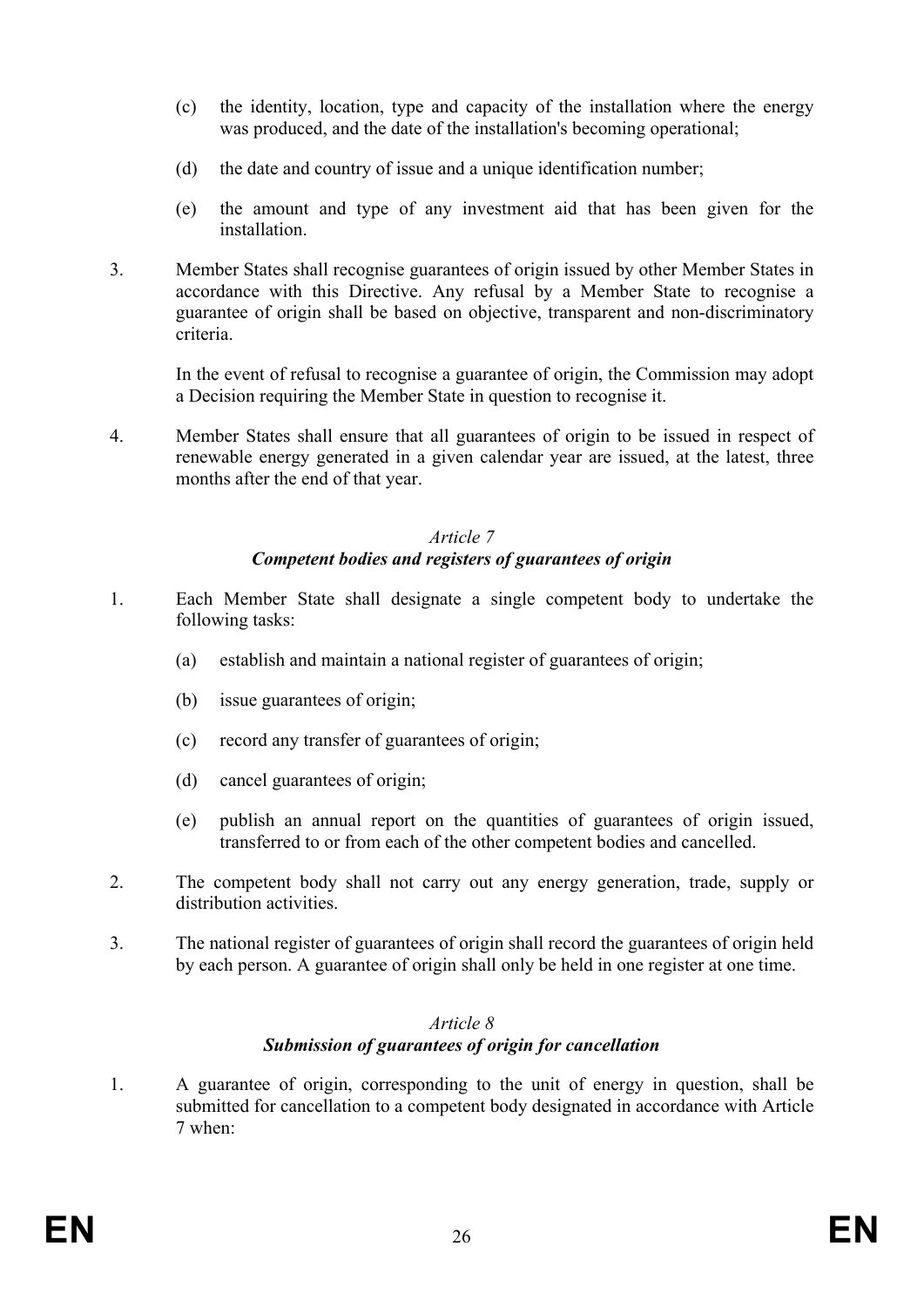- (a) the production of a unit of electricity from renewable energy sources, or the production of a unit of heating or cooling from renewable energy sources in a plant with a capacity of at least 5  $MW_{th}$ , receives support in the form of feed-in tariff payments, premium payments, tax reductions or payments resulting from calls for tenders, in which case the guarantee shall be submitted to the competent body designated by the Member State that established the system of support;
- (b) a unit of electricity produced from renewable energy sources, or a unit of heating or cooling produced from renewable energy sources in a plant with a capacity of at least 5  $MW_{th}$ , is taken into account for the purposes of assessing an entity's compliance with a renewable energy obligation, in which case the guarantee of origin shall be submitted to the competent body designated by the Member State that established the obligation; or
- (c) an energy supplier or energy consumer chooses to use a guarantee of origin for the purpose of proving the share or quantity of renewable energy in its energy mix, without claiming the benefits of a support scheme in accordance with points (a) and (b); in this case, the guarantee of origin shall be submitted to the competent body designated by the Member State in which the energy described by the energy mix in question is consumed.
- 2. Where an operator has submitted one or more guarantees of origin to a competent body in accordance with paragraphs 1(a) or (b), the operator shall:
	- (a) request guarantees of origin, in accordance with Article 6(1), for all future production of renewable energy sources from the same installation;
	- (b) submit these guarantees of origin for cancellation to the same competent body.
- 3. Guarantees of origin shall not be submitted to a competent body for cancellation more than 1 year after their date of issue.

#### *Article 9 Transfer of guarantees of origin*

- 1. Member States whose share of energy from renewable sources equalled or exceeded the indicative trajectory in Part B of Annex I in the immediately preceding two-year period may request the competent bodies designated in accordance with Article 7 to transfer the guarantees of origin submitted for cancellation under Article 8(1) to another Member State. Such guarantees of origin shall immediately be cancelled by the competent body in the receiving Member State.
- 2. Member States may provide for a system of prior authorisation for the transfer of guarantees of origin to or from persons in other Member States if, in the absence of such a system, the transfer of guarantees of origin to or from the Member State concerned is likely to impair their ability to ensure a secure and balanced energy supply or is likely to undermine the achievement of the environmental objectives underlying their support scheme.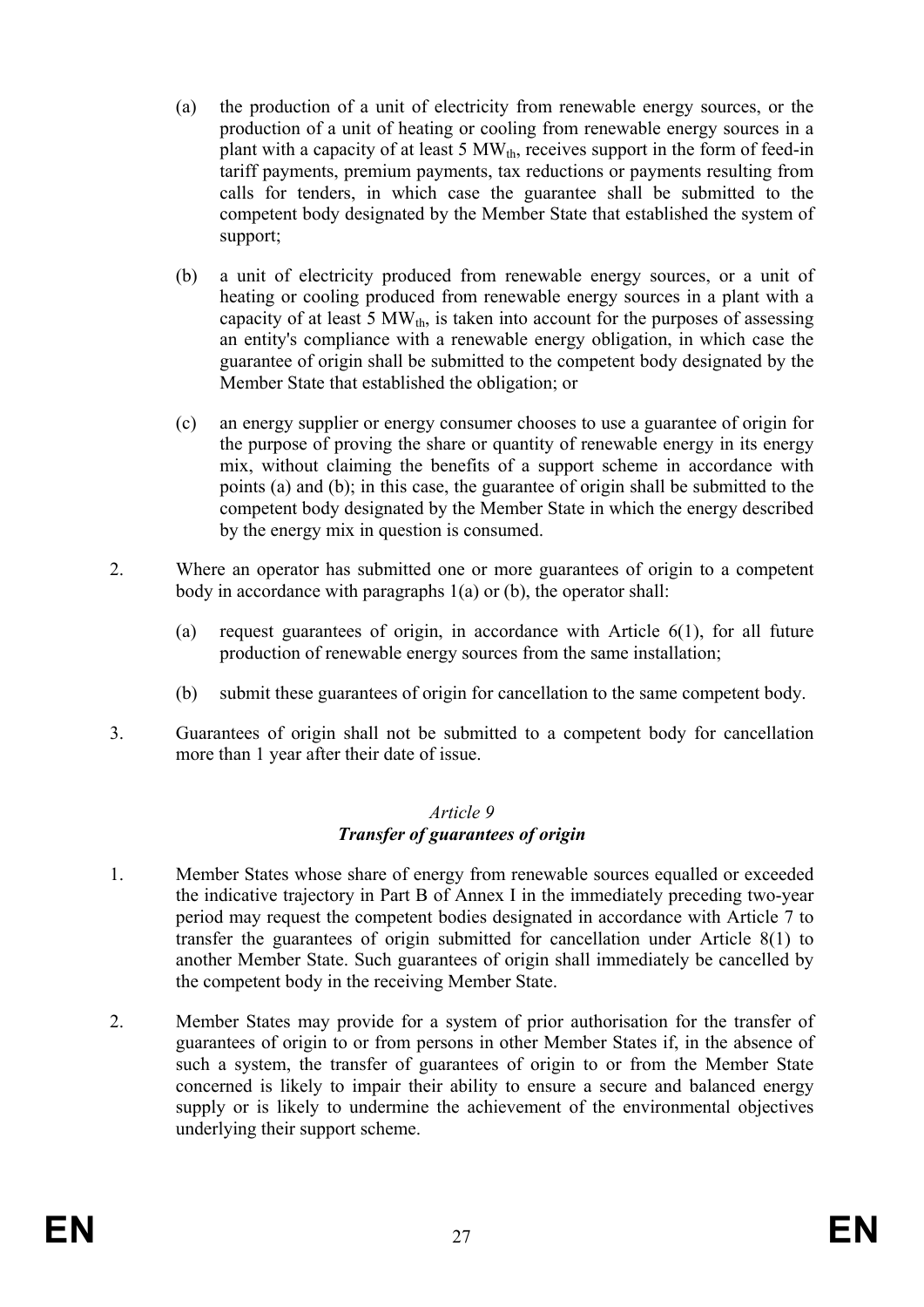Member States may provide for a system of prior authorisation for the transfer of guarantees of origin to persons in other Member States if in the absence of such a system, the transfer of guarantees of origin is likely to impair their ability to comply with Article 3(1) or to ensure that the share of energy from renewable sources equals or exceeds the indicative trajectory in Part B of Annex I.

The system of prior authorisation shall not constitute a means of arbitrary discrimination.

3. Subject to the provisions adopted pursuant to paragraph 2, guarantees of origin may be transferred between persons in different Member States provided they have been issued in relation to energy produced from renewable sources by installations that became operational after the date of entry into force of this Directive.

 Such transfer may accompany the transfer of the energy to which the guarantee of origin relates, or may be separate from any such transfer.

4. Member States shall notify the Commission of any system of prior authorisation they intend to have in force pursuant to paragraph 2, and any subsequent changes thereto.

The Commission shall publish that information.

5. By 31 December 2014 at the latest, depending on data availability, the Commission shall assess the implementation of the provisions of this Directive for the transfer of guarantees of origin between Member States and the costs and benefits of this. It shall, if appropriate, submit proposals to the European Parliament and to the Council.

### *Article 10*

### *Effects of the cancellation of the guarantees of origin*

 When a competent body cancels a guarantee of origin that it did not itself issue, an equivalent quantity of energy from renewable sources shall, for the purposes of measuring compliance with the requirements of this Directive concerning national targets:

- (a) be deducted from the quantity of energy from renewable sources that is taken into account, in relation to the year of production of the energy specified in the guarantee of origin, in measuring compliance by the Member State of the competent body that issued the guarantee of origin; and
- (b) be added to the quantity of energy from renewable sources that is taken into account, in relation to the year of production of the energy specified in the guarantee of origin, in measuring compliance by the Member State of the competent body that cancelled the guarantee of origin.

## *Article 11*

## *Capacity increases*

For the purpose of Article 5(9), Article 6(2), Article 8(2) and Article 9(3) units of renewable energy imputable to an increase in the capacity of an installation shall be treated as if they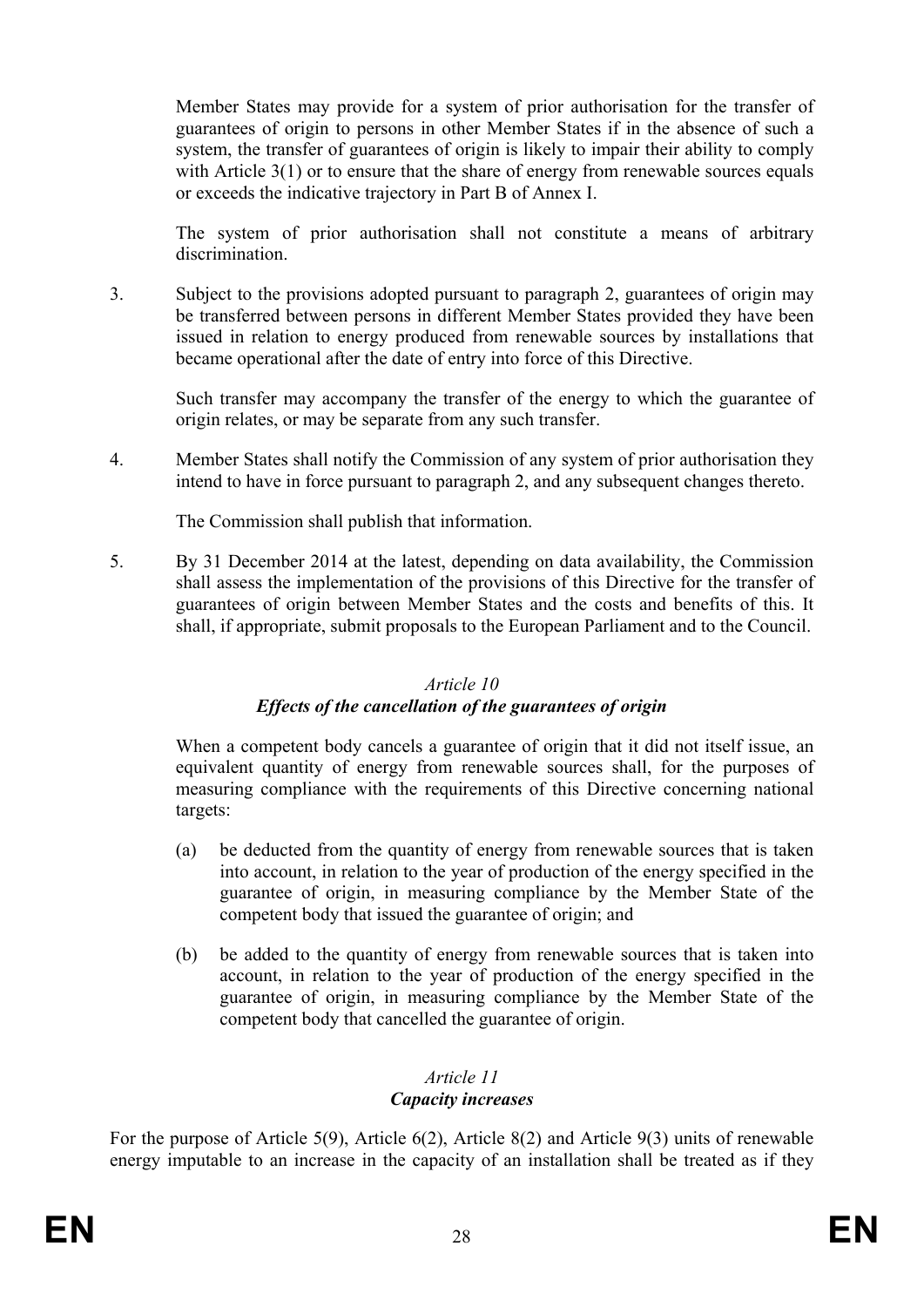were produced by a separate installation becoming operational at the moment at which the increase of capacity occurred.

#### *Article 12*

#### *Administrative procedures, regulations and codes*

1. Member States shall ensure that any national rules concerning the authorisation, certification and licensing procedures that are applied to plants for the production of electricity, heating or cooling from renewable sources, and to the process of transformation of biomass into biofuels or other energy products, are proportionate and necessary.

Member States shall, in particular, ensure that:

- (a) the respective responsibilities of national, regional and local administrative bodies for authorisation, certification and licensing procedures are clearly defined, with precise deadlines for approving planning and building applications;
- (b) administrative procedures are streamlined and expedited at the appropriate administrative level;
- (c) rules governing authorisation, certification and licensing are objective, transparent and non-discriminatory, and take fully into account the particularities of individual renewable energy technologies;
- (d) clear guidelines are established for coordination between administrative bodies, concerning time limits and the receipt and handling of planning and permit applications;
- (e) administrative charges paid by consumers, planners, architects, builders and equipment and system installers and suppliers are transparent and cost-related;
- (f) less burdensome authorisation procedures are established for smaller projects; and
- (g) mediators are designated to act in disputes between applicants and authorities responsible for issuing authorisations, certificates and licenses.
- 2. Member States shall clearly define any technical specifications which must be met by renewable energy equipment and systems in order to benefit from support schemes. Where European standards exist, including eco-labels, energy labels and other technical reference systems established by the European standardisation bodies, such technical specifications shall be expressed in terms of those standards. Such technical specifications shall not prescribe where the equipment and systems are to be certified.
- 3. Member States shall require local and regional administrative bodies to consider the installation of equipment and systems for the use of heating, cooling and electricity from renewable sources and for district heating and cooling when planning, designing, building and refurbishing industrial or residential areas.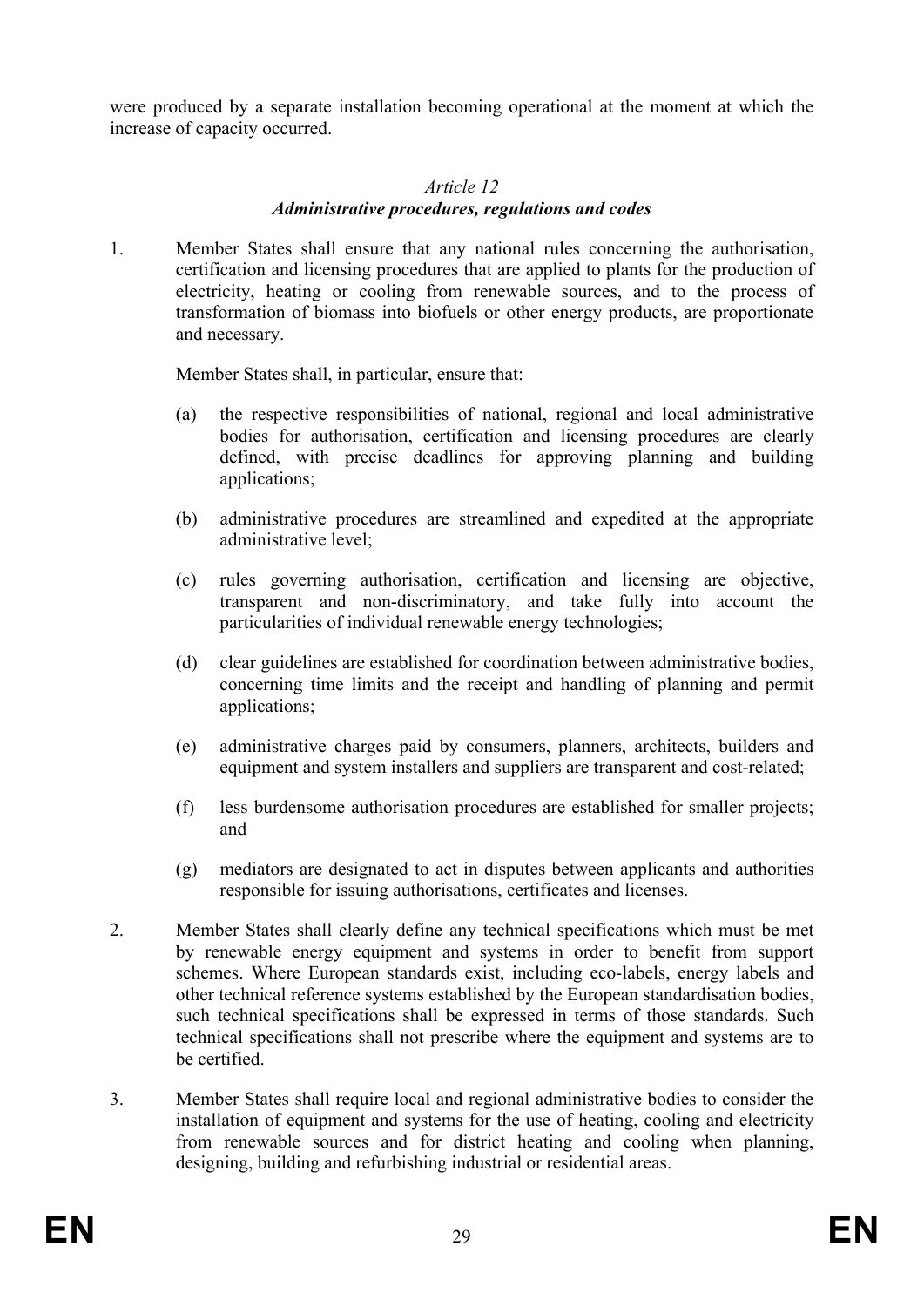- 4. In their building regulations and codes Member States shall require the use of minimum levels of energy from renewable sources in new or refurbished buildings. Any exemption from those minimum levels shall be transparent and based on criteria relating to:
	- (a) the use of passive, low or zero energy buildings; or
	- (b) local limitations in the availability of renewable energy resources.
- 5. With respect to their building regulations and codes, Member States shall promote the use of renewable energy heating and cooling systems and equipment that achieve a significant reduction of energy consumption. Member States shall use energy or eco-labels or other appropriate certificates or standards developed at national or European level, where these exist, as the basis for encouraging such systems and equipment.

 In the case of biomass, Member States shall promote conversion technologies that achieve a conversion efficiency of at least 85% for residential and commercial applications and at least 70% for industrial applications.

In the case of heat pumps, Member States shall promote heat pumps which achieve the minimum requirements of eco-labelling established in Decision 2007/742/EC.

 In the case of solar energy, Member States shall promote equipment and systems that achieve a conversion efficiency of at least 35%.

In assessing the conversion efficiency and input/output ratio of systems and equipment for the purposes of this paragraph, Member States shall use Community or, failing these, international procedures if such procedures exist.

#### *Article 13 Information and training*

- 1. Member States shall ensure that information on support measures is made available to consumers, builders, installers, architects and suppliers of heating, cooling and electricity equipment and systems and of vehicles compatible with the use of high biofuel blends or pure biofuels.
- 2. Member States shall ensure that information on the net benefits, cost and energy efficiency of equipment and systems for the use of heating, cooling and electricity from renewable sources is made available either by the supplier of the equipment or system or by the national competent authorities.
- 3. Member States shall develop certification schemes for installers of small-scale biomass boilers and stoves, solar photovoltaic and solar thermal systems and heat pumps. Those schemes shall be based on the criteria laid down in Annex IV. Each Member State shall recognise certification awarded by other Member States in accordance with these criteria.
- 4. Member States shall develop guidance for planners and architects so that they are able properly to consider the use of energy from renewable sources and of district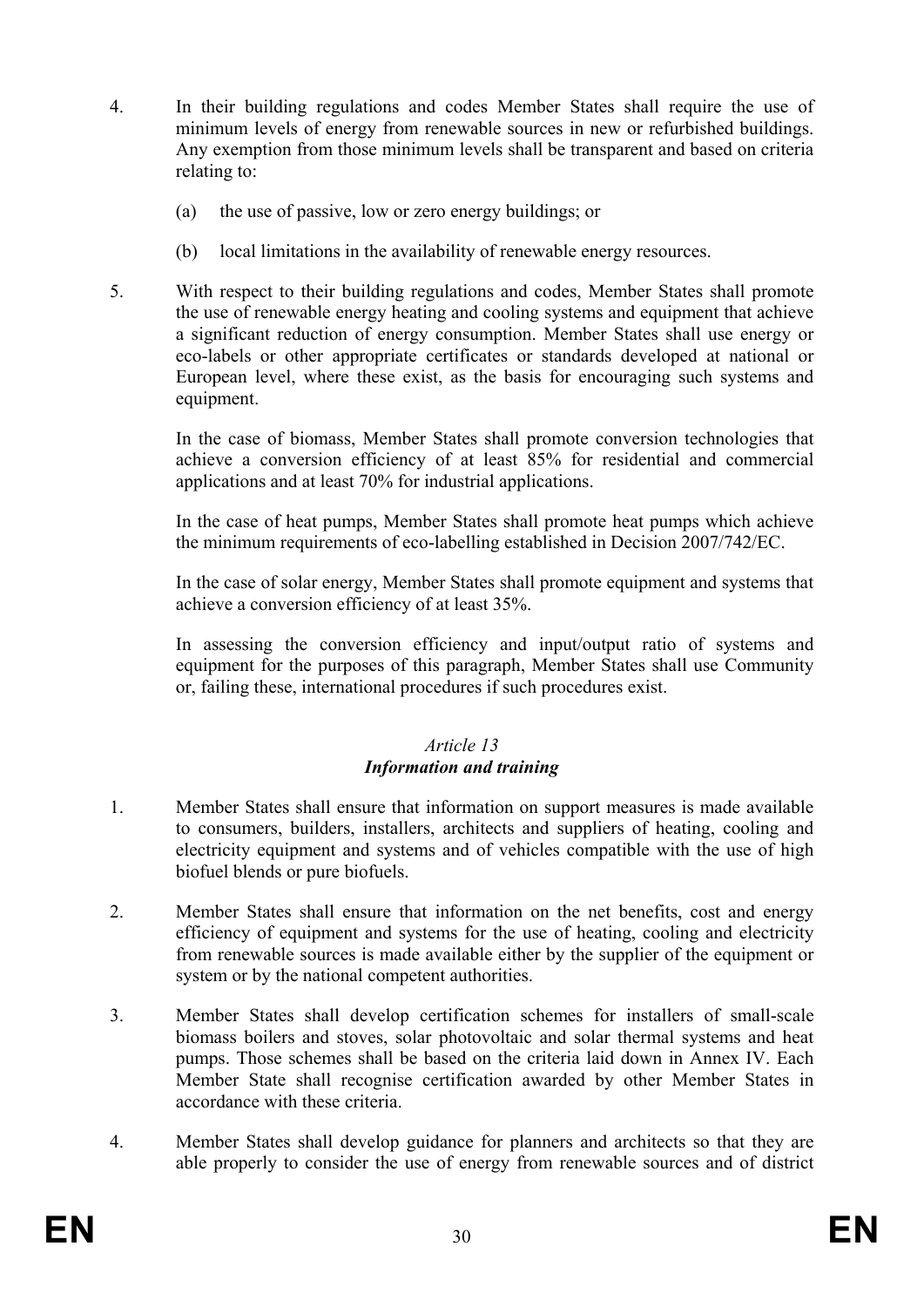heating and cooling when planning, designing, building and renovating industrial or residential areas.

#### *Article 14 Access to the electricity grid*

- 1. Member States shall take the necessary steps to develop grid infrastructure to accommodate the further development of electricity production from renewable energy sources, including interconnectors between Member States.
- 2. Without prejudice to the maintenance of the reliability and safety of the grid, Member States shall ensure that transmission system operators and distribution system operators in their territory guarantee the transmission and distribution of electricity produced from renewable energy sources. They shall also provide for priority access to the grid system of electricity produced from renewable energy sources. When dispatching electricity generating installations, transmission system operators shall give priority to generating installations using renewable energy sources insofar as the security of the national electricity system permits.
- 3. Member States shall require transmission system operators and distribution system operators to set up and publish their standard rules relating to the bearing and sharing of costs of technical adaptations, such as grid connections and grid reinforcements, which are necessary in order to integrate new producers feeding electricity produced from renewable energy sources into the interconnected grid.

 These rules shall be based on objective, transparent and non-discriminatory criteria taking particular account of all the costs and benefits associated with the connection of these producers to the grid and of the particular circumstances of producers located in peripheral regions and in regions of low population density. The rules may provide for different types of connection.

- 4. Where appropriate, Member States may require transmission system operators and distribution system operators to bear, in full or in part, the costs referred to in paragraph 3. Member States shall review and take the necessary measures to improve the frameworks and rules for bearing and sharing of costs referred to in paragraph 3 by 30 June 2011 at the latest and every two years thereafter to ensure the integration of new producers as referred to in that paragraph.
- 5. Member States shall require transmission system operators and distribution system operators to provide any new producer wishing to be connected to the system with a comprehensive and detailed estimate of the costs associated with the connection. Member States may allow producers of electricity from renewable energy sources wishing to be connected to the grid to issue a call for tender for the connection work.
- 6. The sharing of costs referred in paragraph 3 shall be enforced by a mechanism based on objective, transparent and non-discriminatory criteria taking into account the benefits which initially and subsequently connected producers as well as transmission system operators and distribution system operators derive from the connections.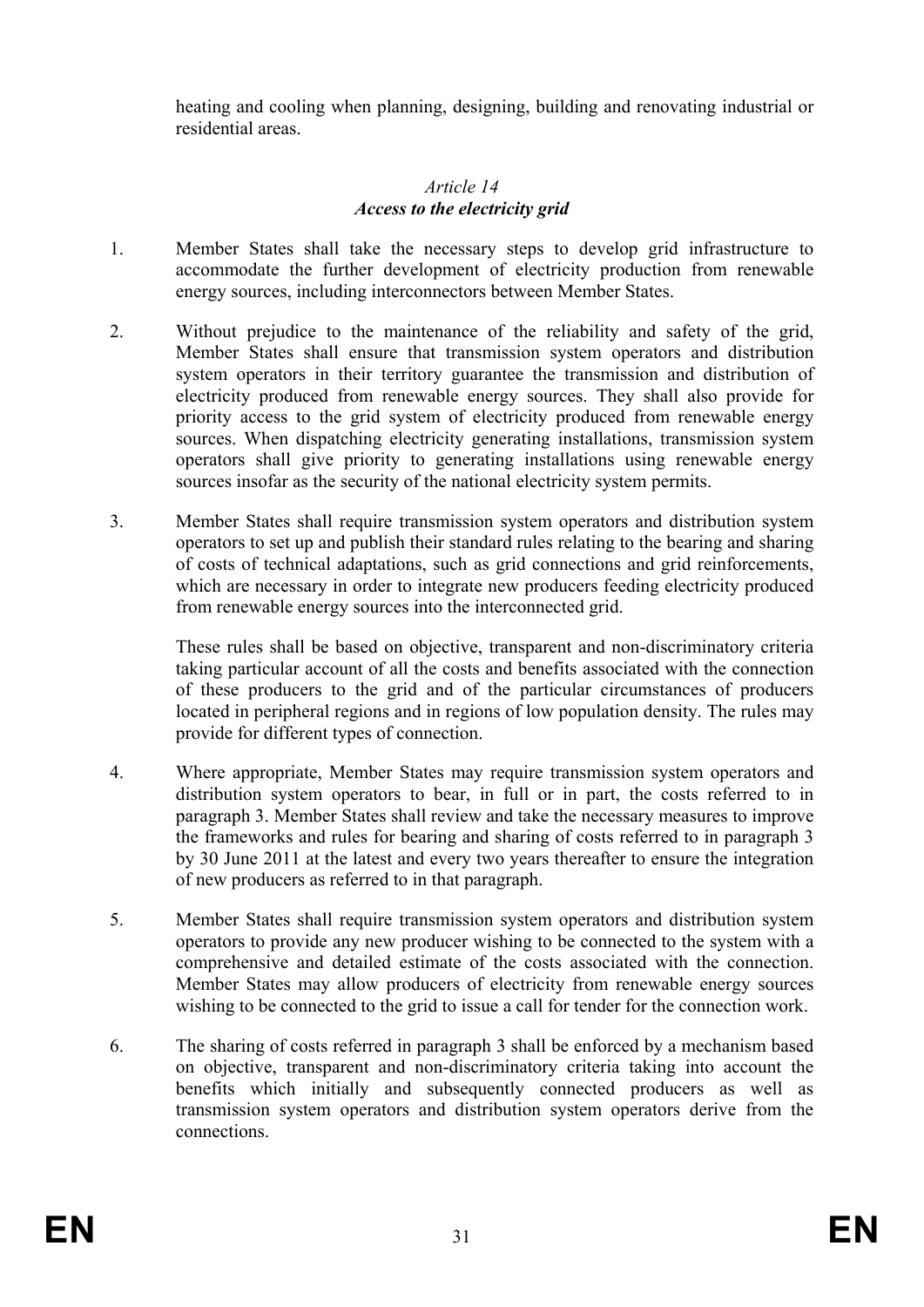- 7. Member States shall ensure that the charging of transmission and distribution fees does not discriminate against electricity from renewable energy sources, including in particular electricity from renewable energy sources produced in peripheral regions, such as island regions, and in regions of low population density.
- 8. Member States shall ensure that fees charged by transmission system operators and distribution system operators for the transmission and distribution of electricity from plants using renewable energy sources reflect realisable cost benefits resulting from the plant's connection to the network. Such cost benefits could arise from the direct use of the low-voltage grid.

#### *Article 15 Environmental sustainability criteria for biofuels and other bioliquids*

- 1. Biofuels and other bioliquids shall be taken into account for the purposes listed under letters (a), (b) and (c) below only if they fulfil the criteria set out in paragraphs 2 to 5:
	- (a) measuring compliance with the requirements of this Directive concerning national targets;
	- (b) measuring compliance with renewable energy obligations;
	- (c) eligibility for financial support for the consumption of biofuels and other bioliquids.
- 2. The greenhouse gas emission saving from the use of biofuels and other bioliquids taken into account for the purposes referred to in paragraph 1 shall be at least 35%.

 In the case of biofuels and other bioliquids produced by installations that were in operation in January 2008, the first subparagraph shall apply from 1 April 2013.

- 3. Biofuels and other bioliquids taken into account for the purposes referred to in paragraph 1 shall not be made from raw material obtained from land with recognised high biodiversity value, that is to say land that had one of the following statuses in or after January 2008, whether or not the land still has this status:
	- (a) forest undisturbed by significant human activity, that is to say, forest where there has been no known significant human intervention or where the last significant human intervention was sufficiently long ago to have allowed the natural species composition and processes to have become re-established;
	- (b) areas designated for nature protection purposes, unless evidence is provided that the production of that raw material did not interfere with those purposes;
	- (c) highly biodiverse grassland, that is to say grassland that is species-rich, not fertilised and not degraded.

The Commission shall establish the criteria and geographic ranges to determine which grassland shall be covered by point (c). Such a measure designed to amend non-essential elements of this Directive shall be adopted in accordance with the regulatory procedure with scrutiny referred to in Article 21(3).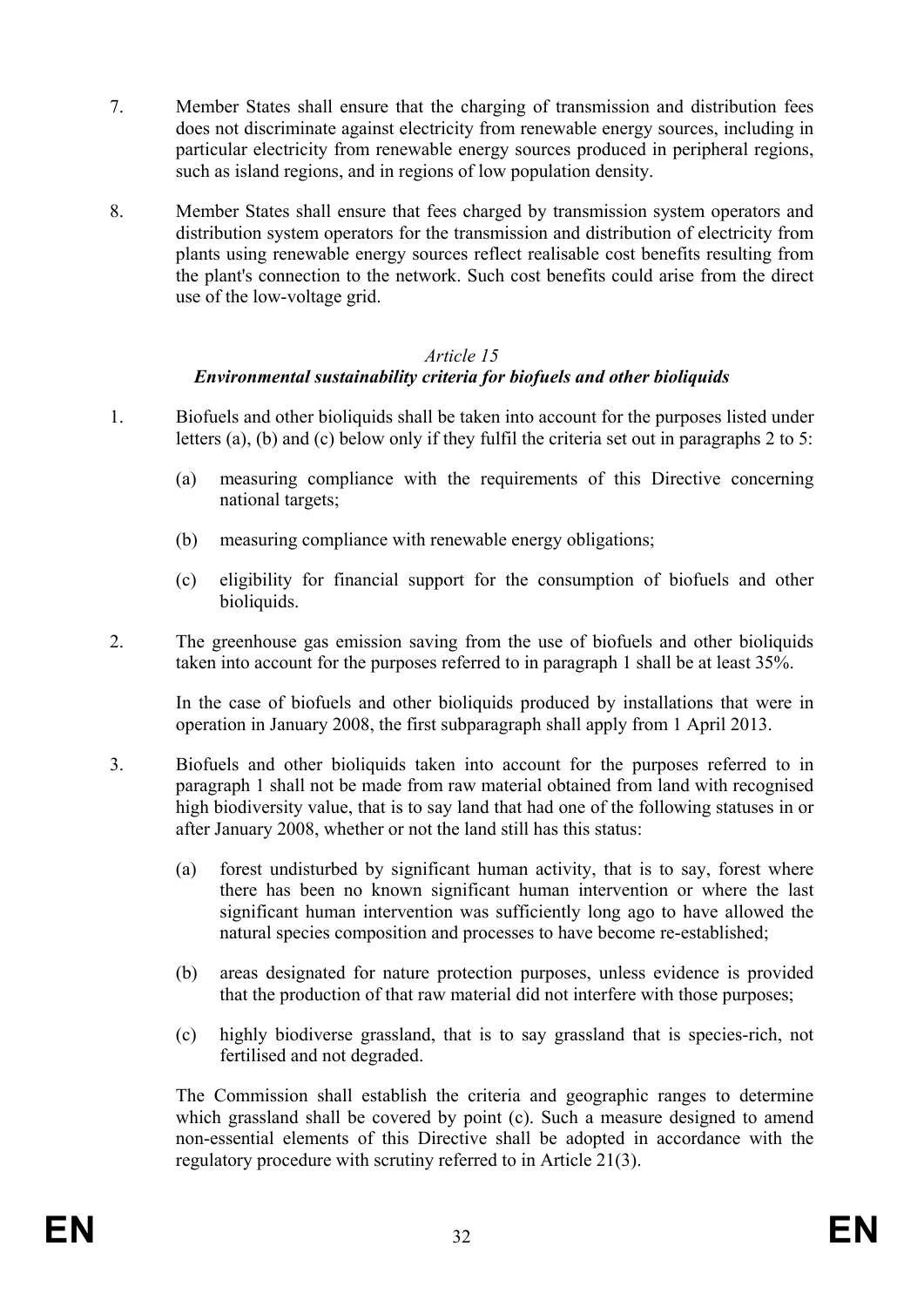- 4. Biofuels and other bioliquids taken into account for the purposes referred to in paragraph 1 shall not be made from raw material obtained from land with high carbon stock, that is to say land that had one of the following statuses in January 2008 and no longer has this status:
	- (a) wetlands, that is to say land that is covered with or saturated by water permanently or for a significant part of the year, including pristine peatland;
	- (b) continuously forested areas, that is to say land spanning more than 1 hectare with trees higher than 5 metres and a canopy cover of more than 30%, or trees able to reach these thresholds *in situ*;

 The provisions in this paragraph shall not apply if at the time the raw material was obtained, the land had the same status as it had in January 2008.

- 5. Agricultural raw materials cultivated in the Community and used for the production of biofuels and other bioliquids taken into account for the purposes referred to in paragraph 1, shall be obtained in accordance with the requirements and standards under the provisions listed in point A of Annex III to Council Regulation (EC) No  $1782/2003<sup>17</sup>$  under the heading "Environment" and in accordance with the minimum requirements for good agricultural and environmental condition defined pursuant to Article 5(1) of that Regulation.
- 6. Member States shall not refuse to take into account, for the purposes referred to in paragraph 1, biofuel and other bioliquids obtained in compliance with this Article, on other grounds of sustainability.
- 7. The Commission shall report on requirements for a sustainability scheme for energy uses of biomass, other than biofuels and other bioliquids, by 31 December 2010 at the latest. The report shall be accompanied, where appropriate, by proposals for a sustainability scheme for other energy uses of biomass, to the European Parliament and the Council.

### *Article 16*

### *Verification of compliance with the environmental sustainability criteria for biofuels and other bioliquids*

- 1. Where biofuels and other bioliquids are to be taken into account for the purposes referred to in Article 15(1), Member States shall require economic operators to show that the environmental sustainability criteria set out in Article 15 have been fulfilled. For this purpose they shall require economic operators to use a mass balance system providing the following:
	- (a) consignments of raw material or biofuel with differing sustainability characteristics can be mixed;
	- (b) information about the sustainability characteristics and sizes of the consignments referred to in point (a) remains assigned to the mixture; and

1

<sup>17</sup> OJ L 270, 21.10.2003, p. 56.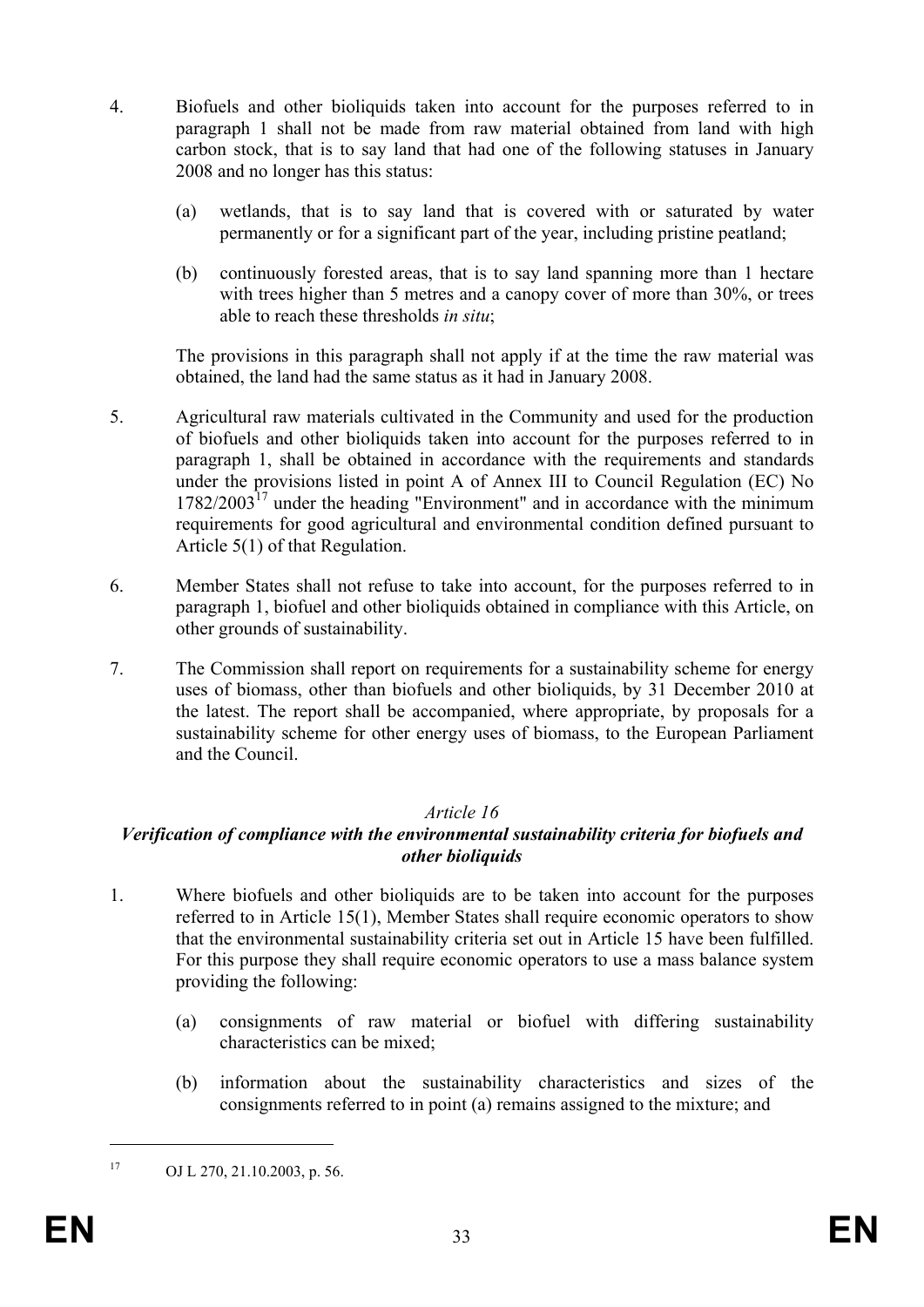- (c) it is ensured that the sum of all consignments withdrawn from the mixture is described as having the same sustainability characteristics, in the same quantities, as the sum of all consignments added to the mixture.
- 2. The Commission shall report to the European Parliament and the Council in 2010 and 2012 on the operation of the mass balance verification method described in paragraph 1 and on the potential to allow for other verification methods in relation to some or all types of raw material or biofuel. In its assessment the Commission shall consider those verification methods in which information about sustainability characteristics need not remain physically assigned to particular consignments or mixtures. The assessment shall take into account the need to maintain the integrity and effectiveness of the verification system while avoiding imposing an unreasonable burden on industry. The report shall be accompanied, where appropriate, by proposals on allowing other verification methods, to the European Parliament and the Council.
- 3. Member States shall require economic operators to submit reliable information and to make available to the Member State, on request, the data that were used to develop the information. Member States shall require economic operators to arrange for an adequate standard of independent auditing of the information they submit, and to provide evidence that this has been done. The auditing shall verify that the systems used by economic operators are accurate, reliable and fraud-resistant. It shall evaluate the frequency and methodology of sampling and the robustness of the data.
- 4. The Commission may decide that bilateral and multilateral agreements between the Community and third countries demonstrate that biofuels and other bioliquids produced from raw materials cultivated in those countries comply with the environmental sustainability criteria in paragraphs 3 or 4 of Article 15.

 The Commission may decide that voluntary national or international schemes setting standards for the production of biomass products contain accurate data for the purposes of Article 15(2) or demonstrate that consignments of biofuel comply with the environmental sustainability criteria in paragraphs 3 or 4 of Article 15.

 The Commission may decide that national, multinational or international schemes to measure greenhouse gas savings contain accurate data for the purposes of Article  $15(2)$ .

- 5. The Commission shall only adopt decisions pursuant to in paragraph 4 if the agreement or scheme in question meets adequate standards of reliability, transparency and independent auditing. In the case of schemes to measure greenhouse gas savings, such schemes shall also comply with the methodological requirements in Annex VII.
- 6. Decisions pursuant to paragraph 4 shall be adopted in accordance with the procedure referred to in Article 21(2). Such decisions shall be valid for a period of no more than 5 years.
- 7. When an economic operator proffers proof or data obtained in accordance with an agreement or scheme that has been the subject of a decision pursuant to paragraph 4,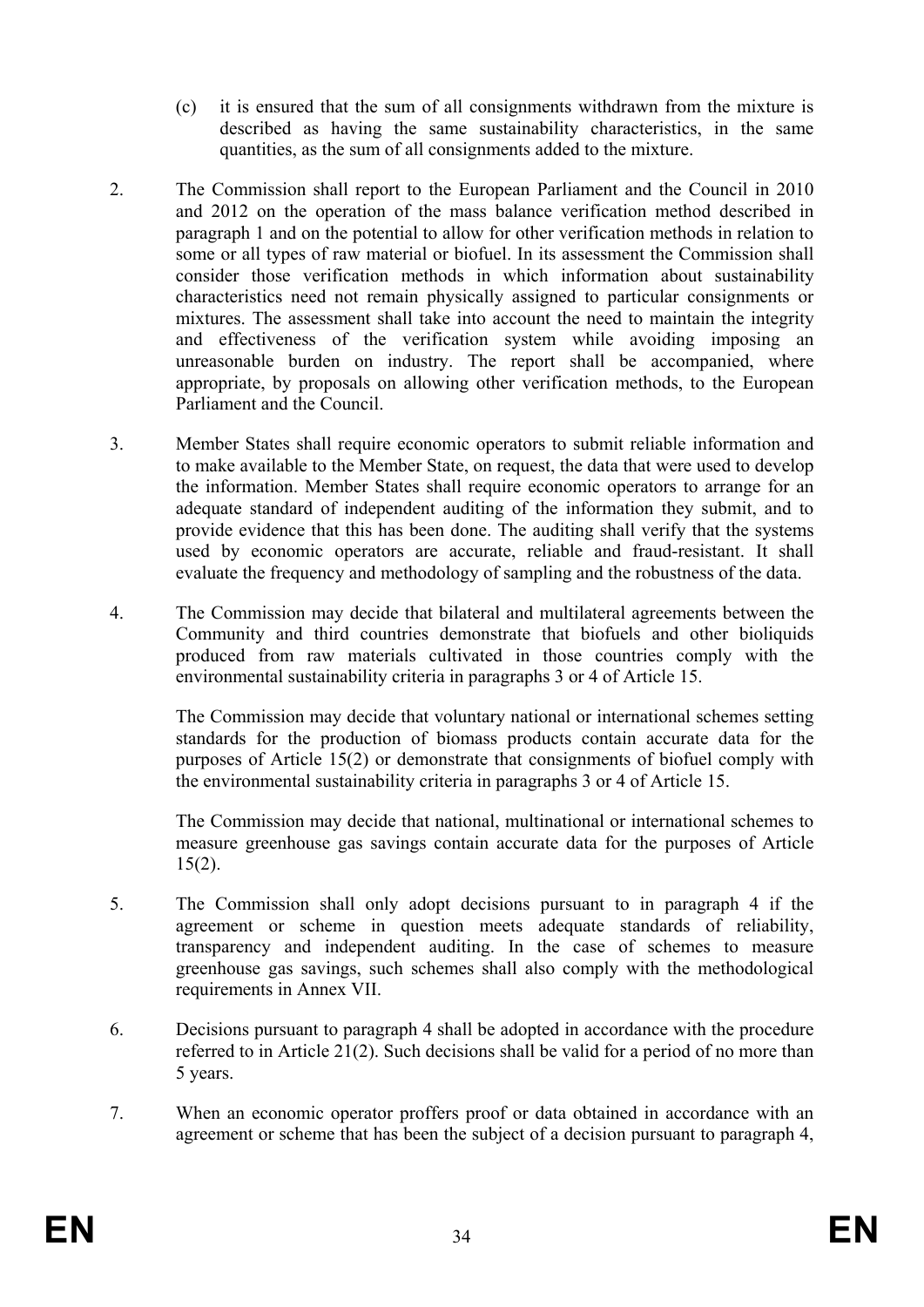a Member State shall not require the supplier to provide further evidence of compliance with the corresponding environmental sustainability criterion.

8. At the request of a Member State or on its own initiative the Commission shall examine the application of Article 15 in relation to a source of biofuel or other bioliquid and, within six months of receipt of a request and in accordance with the procedure referred to in Article 21(2), decide whether the Member State concerned may take biofuel or bioliquid from that source into account for the purposes listed in Article 15(1).

#### *Article 17*

### *Calculation of the greenhouse gas impact of biofuels and other bioliquids*

- 1. The greenhouse gas emission saving from the use of biofuel and other bioliquids for the purposes of Article 15(2) shall be calculated as follows:
	- (a) for biofuels, where a default value for greenhouse gas emission savings for the biofuel production pathway is laid down in Part A or B of Annex VII, by using that default value;
	- (b) by using an actual value calculated in accordance with the methodology laid down in Part C of Annex VII; or
	- (c) by using a value calculated in accordance with the methodology laid down in Part C of Annex VII as the sum of actual values for some of the steps of the production process and the disaggregated default values in Part D or E of Annex VII for the other steps of the production process.
- 2. By 31 March 2010 at the latest, Member States shall submit to the Commission a report including a list of those entities of their territory classified as NUTS 2 level in Regulation (EC) No 1059/2003 of the European Parliament and of the Council<sup>18</sup> where the typical greenhouse gas emissions from cultivation of agricultural raw materials can be expected to be lower than or equal to the emissions reported under the heading "cultivation" in part D of Annex VII to this Directive, accompanied by a description of the method and data used to establish that list. The method shall take into account soil characteristics, climate and expected raw material yields.
- 3. The default values in Part A of Annex VII for biofuels, and the disaggregated default values for cultivation in Part D of Annex VII for biofuels and other bioliquids, shall apply only when their raw materials are cultivated:
	- (a) outside the Community; or
	- (b) in the Community in regions included in the lists referred to in paragraph 2.

For biofuels and other bioliquids falling under neither of the preceding subparagraphs actual values for cultivation shall be used.

1

 $^{18}$  OJ L 154, 21.6.2003, p. 1.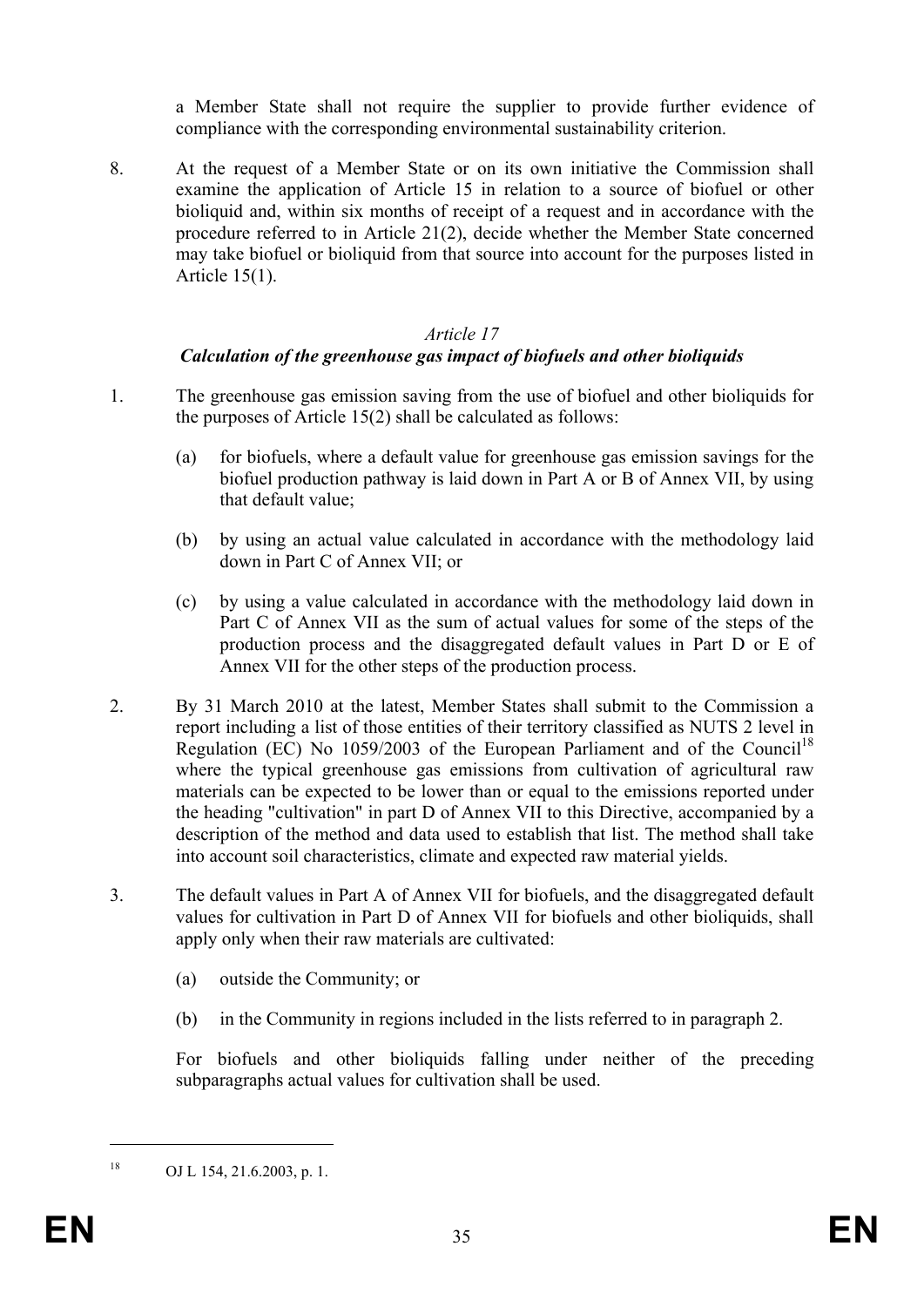- 4. The Commission shall report by 31 December 2012 at the latest on the estimated typical and default values in Annex VII Part B and Part E, paying special attention to emissions from transport and processing, and may, where necessary, decide to correct the values. Such a measure designed to amend non-essential elements of this Directive shall be adopted in accordance with the regulatory procedure with scrutiny referred to in Article 21(3).
- 5. Annex VII may be adapted to technical and scientific progress. Such a measure designed to amend non-essential elements of this Directive shall be adopted in accordance with the regulatory procedure with scrutiny referred to in Article 21(3). Any adaptation of or addition to the list of default values in Annex VII shall respect the following rules:
	- (a) where the contribution of a factor to overall emissions is small, or where there is limited variation, or where the cost or difficulty of establishing actual values is high, default values shall be typical of normal production processes;
	- (b) in all other cases default values shall be conservative compared to normal production processes.

## *Article 18 Specific provisions related to biofuels*

- 1. Member States shall ensure that information is given to the public on the availability of biofuels and other renewable transport fuels. For percentages of biofuels, blended in mineral oil derivatives, exceeding the limit value of 10% by volume, Member States shall require this to be indicated at the sales points.
- 2. Member States shall ensure that diesel fuel complying with the specifications set out in Annex V is made available by 31 December 2010 at the latest in filling stations with more than two pumps that sell diesel fuel.
- 3. Member States shall ensure that diesel fuel complying with the specifications set out in Annex VI, or other diesel fuel with at least 5% biofuel content by volume, is made available by 31 December 2014 at the latest in filling stations with more than two pumps that sell diesel fuel.
- 4. For the purposes of demonstrating compliance with national renewable energy obligations placed on operators, the contribution made by biofuels produced from wastes, residues, non-food cellulosic material, and ligno-cellulosic material shall be considered to be twice that made by other biofuels.

#### *Article 19 Reporting by the Member States*

1. Member States shall submit a report to the Commission on progress in the promotion and use of energy from renewable sources by 30 June 2011 at the latest, and every 2 years thereafter.

The report shall detail in particular: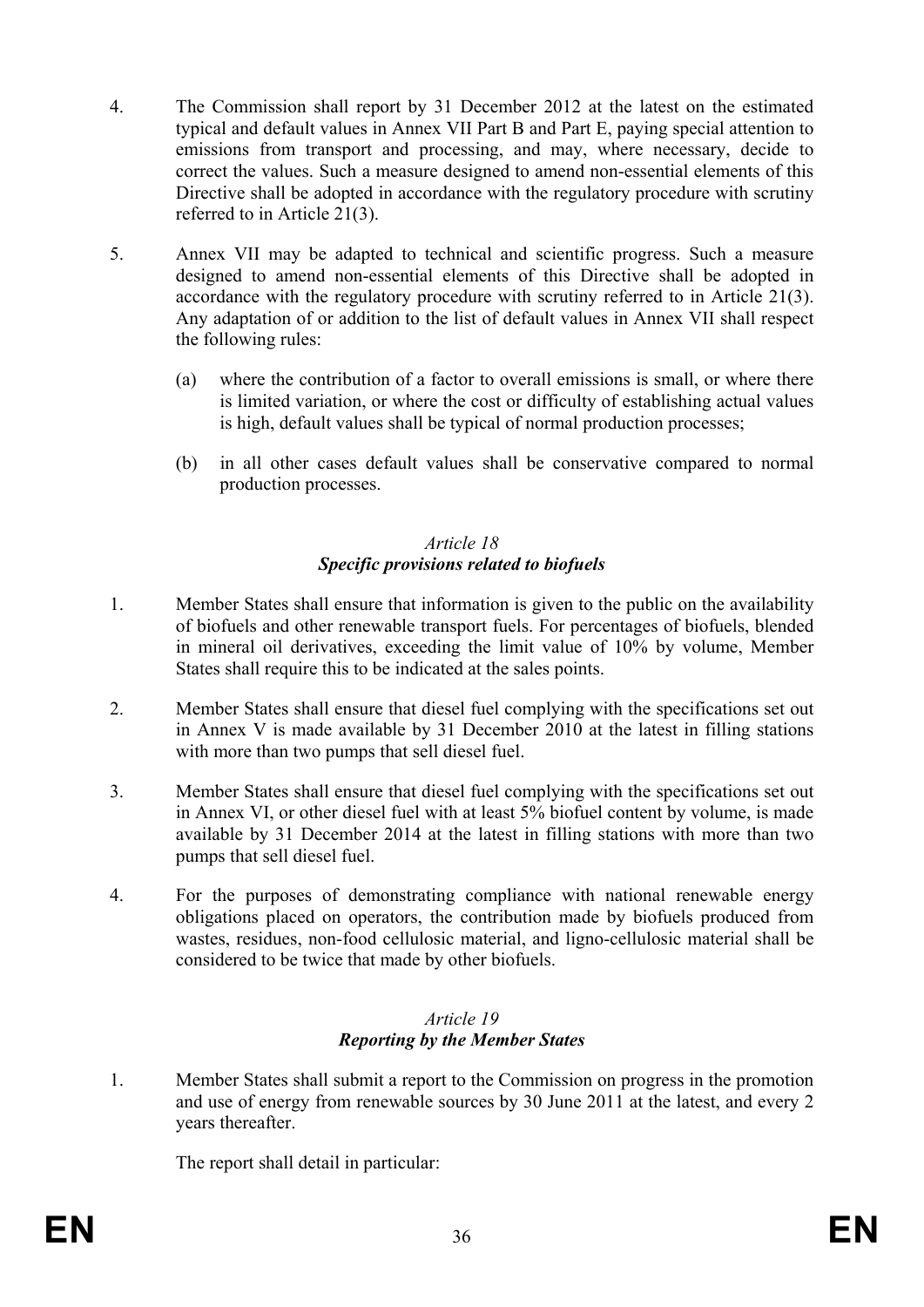- (a) the sectoral and overall shares of energy from renewable sources in the preceding two calendar years and the measures taken or planned at national level to promote the growth of renewable energy taking into account the indicative trajectory in Part B of Annex 1;
- (b) the introduction and functioning of support schemes and other measures to promote energy from renewable sources, and any developments in the measures used with respect to those set out in the Member State's national action plan;
- (c) how, where applicable, Member States have structured their support schemes to take into account renewable energy applications that give additional benefits in relation to other, comparable applications, but may also have higher costs, including biofuels made from wastes, residues, non-food cellulosic material, and ligno-cellulosic material;
- (d) the functioning of the system of guarantees of origin for electricity and heating and cooling from renewable energy sources and the measures taken to ensure the reliability and protection against fraud of the system;
- (e) progress made in evaluating and improving administrative procedures to remove regulatory and non-regulatory barriers to the development of energy from renewable sources:
- (f) measures taken to ensure the transmission and distribution of electricity produced from renewable energy sources, and to improve the framework or rules for bearing and sharing of costs referred to in Article 14(3);
- (g) developments in the availability and use of biomass resources for energy purposes;
- (h) commodity price and land use changes within the Member State associated with its increased use of biomass and other forms of energy from renewable sources;
- (i) the development and share of biofuels made from wastes, residues, non-food cellulosic material, and ligno-cellulosic material;
- (j) the estimated impact of biofuel production on biodiversity, water resources, water quality and soil quality; and
- (k) the estimated net greenhouse gas savings due to the use of energy from renewable sources.
- 2. In estimating net greenhouse gas savings from the use of biofuels, Member States may, for the purpose of the reports referred to in paragraph 1, use the typical values given in Annex VII, part A and part B.
- 3. In their first report, Member States shall outline whether they intend to: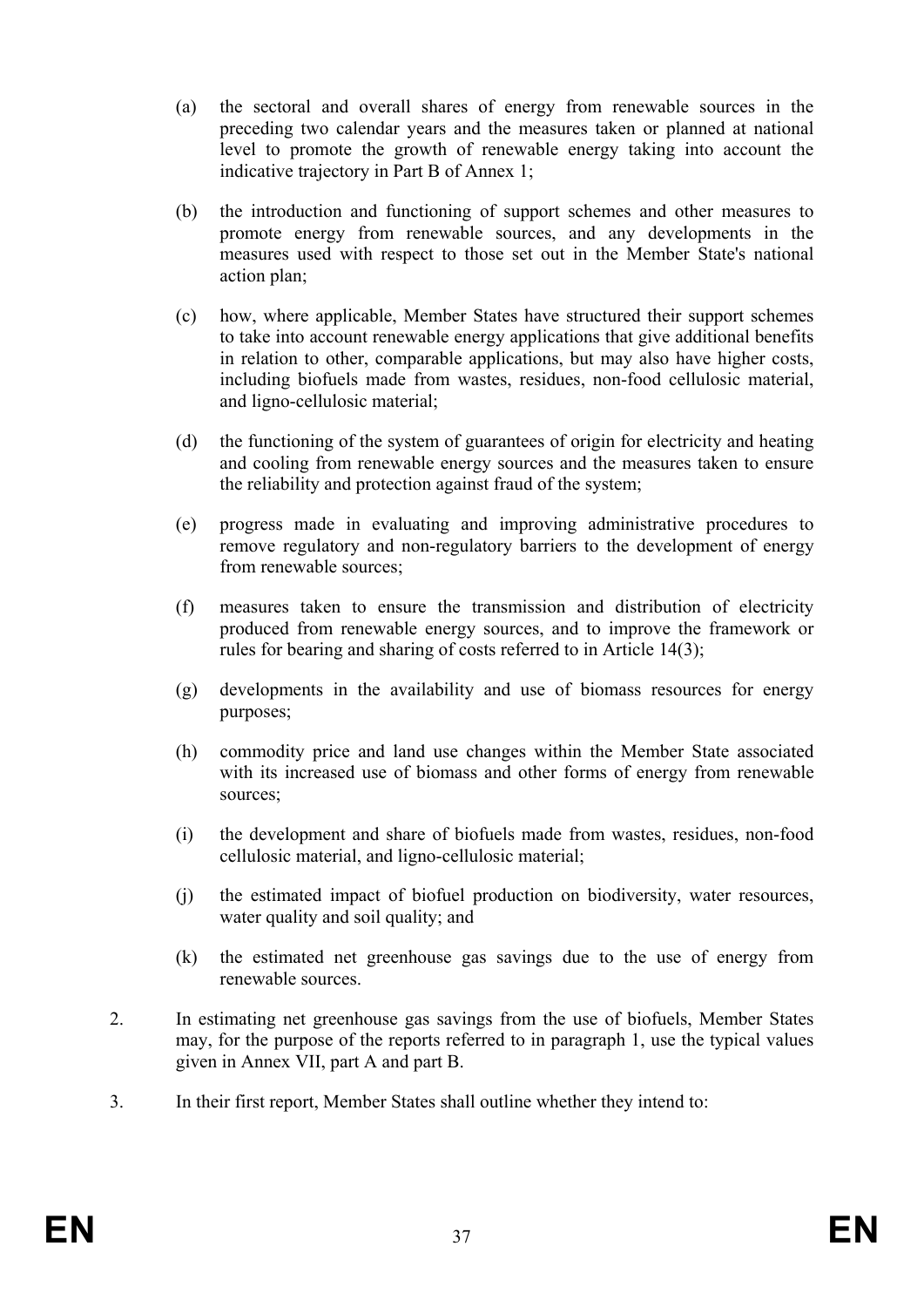- (a) establish a single administrative body responsible for processing authorisation, certification and licensing applications for renewable energy installations and providing assistance to applicants;
- (b) provide for automatic approval of planning and permit applications for renewable energy installations where the authorising body has not responded within the set time limits; and
- (c) indicate geographical locations suitable for exploitation of energy from renewable sources in land-use planning and for the establishment of district heating and cooling.

#### *Article 20 Monitoring and reporting by the Commission*

- 1. The Commission shall monitor the origin of biofuels and other bioliquids consumed in the Community and the impacts of their production on land use in the Community and the main third countries of supply. Monitoring shall be based on Member States' reports, submitted pursuant to Article 19(1) and those of relevant third countries, intergovernmental organisations, scientific studies and any other relevant pieces of information. The Commission shall also monitor the commodity price changes associated with the use of biomass for energy and any associated positive and negative effects on food security.
- 2. The Commission shall maintain a dialogue and exchange information with third countries and biofuel producer and consumer organisations concerning the general implementation of the measures in this Directive relating to biofuels and other bioliquids.
- 3. On the basis of the reports submitted by Member States pursuant to Article 19(1) and the monitoring and analysis referred to in paragraph 1 of this Article, the Commission shall report every two years to the European Parliament and the Council. The first report shall be submitted in 2012.
- 4. In reporting on greenhouse gas savings from the use of biofuels, the Commission shall use the values reported by Member States and shall evaluate whether and how the estimate would change if co-products were accounted for using the substitution approach.
- 5. In its reports, the Commission shall analyse:
	- (a) the relative environmental benefits and costs of different biofuels, the effects of the Community's import policies thereon, the security of supply implications and the ways of achieving a balanced approach between domestic production and imports;
	- (b) the impact of increased demand for biofuel on sustainability in the Community and in third countries;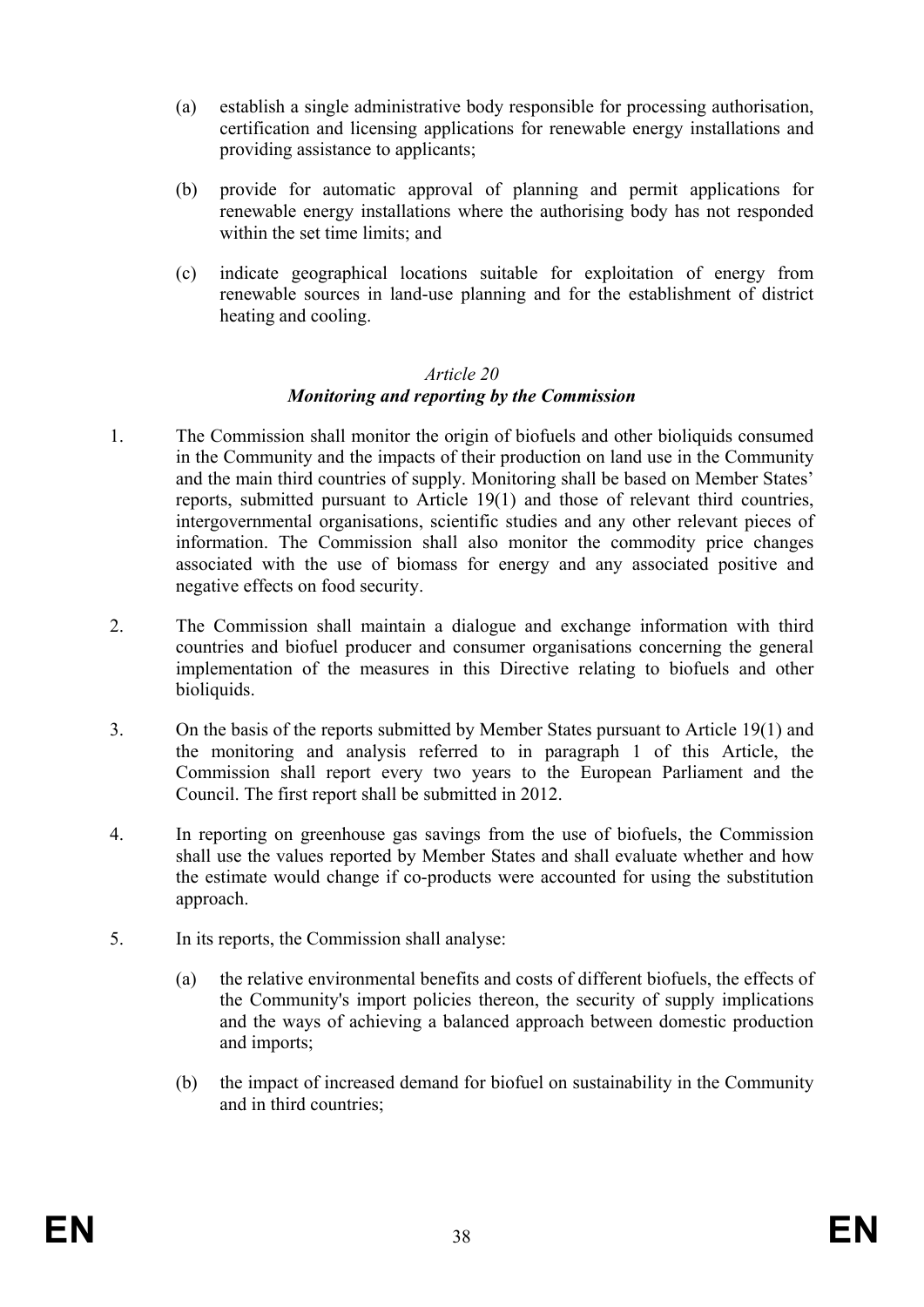- (c) the impact of EU biofuel policy on the availability of foodstuffs in exporting countries, the ability of people in developing countries to afford these foodstuffs, and wider development issues; and
- (d) the impact of increased demand for biomass on biomass using sectors.

It shall, if appropriate, propose corrective action.

#### *Article 21 Committee*

- 1. The Commission shall be assisted by a Committee.
- 2. Where reference is made to this paragraph, Articles 3 and 7 of Decision 1999/468/EC shall apply, having regard to the provisions of Article 8 thereof.
- 3. Where reference is made to this paragraph, Articles 5a(1) to (4) and Article 7 of Decision 1999/468/EC shall apply, having regard to the provisions of Article 8 thereof.

#### *Article 22 Amendments and repeal*

- 1. In Directive 2001/77/EC, Article 2, Article 3(2), and Articles 4 to 8 are deleted with effect from 1 April 2010.
- 2. In Directive 2003/30/EC, Article 2, Article 3(2), (3) and (5), and Articles 5 and 6 are deleted with effect from 1 April 2010.
- 3. Directives 2001/77/EC and 2003/30/EC are repealed with effect from 1 January 2012.

# *Article 23*

#### *Transposition*

1. Member States shall bring into force the laws, regulations and administrative provisions necessary to comply with this Directive by 31 March 2010 at the latest. They shall forthwith communicate to the Commission the text of those provisions and a correlation table between those provisions and this Directive.

When Member States adopt those provisions, they shall contain a reference to this Directive or be accompanied by such a reference on the occasion of their official publication. Member States shall determine how such reference is to be made.

2. Member States shall communicate to the Commission the text of the main provisions of national law which they adopt in the field covered by this Directive.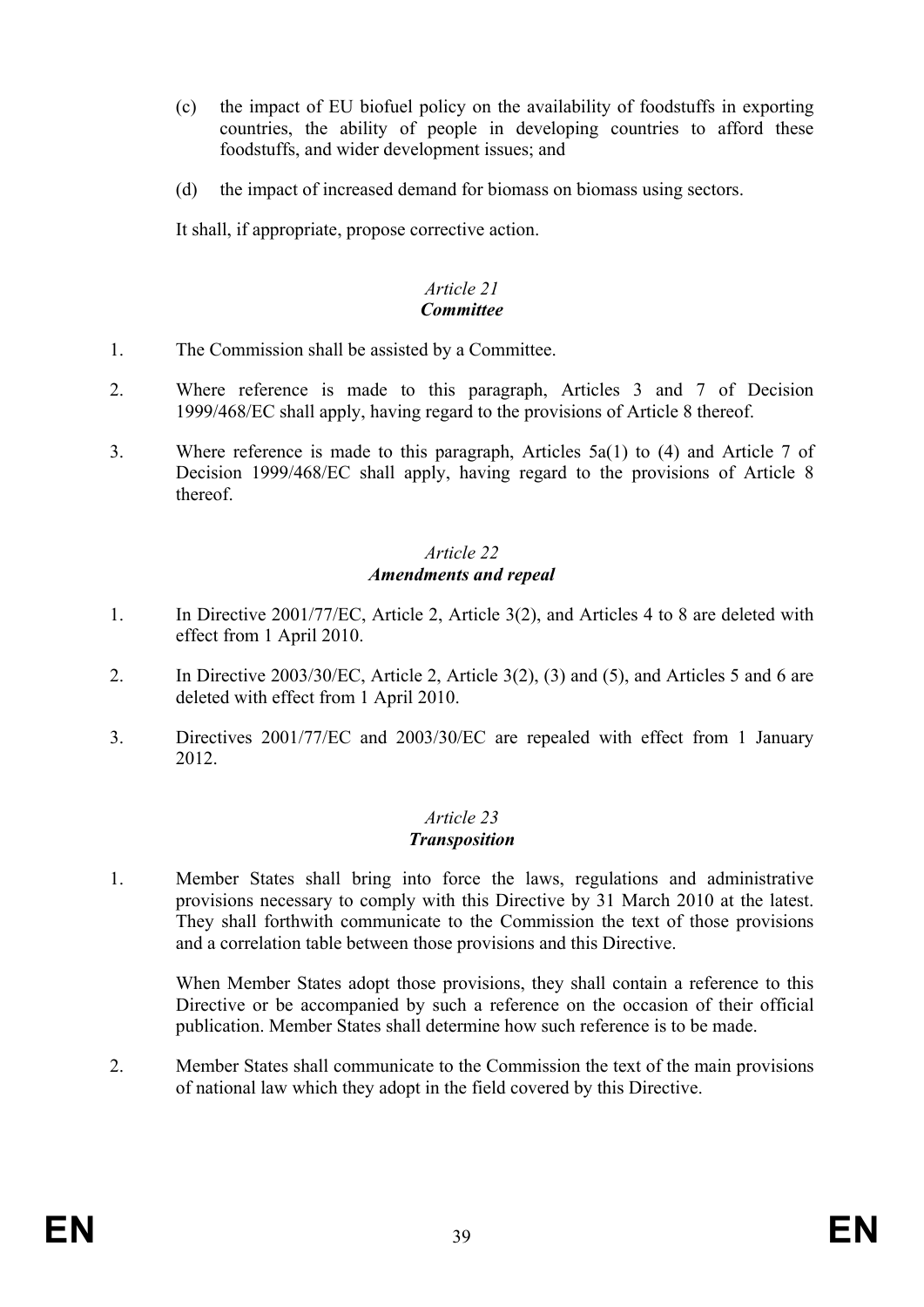# *Article 24*

## *Entry into force*

This Directive shall enter into force on the twentieth day following that of its publication in the *Official Journal of the European Union*.

#### *Article 25 Addressees*

This Directive is addressed to the Member States.

Done at Brussels,

For the European Parliament For the Council *The President The President*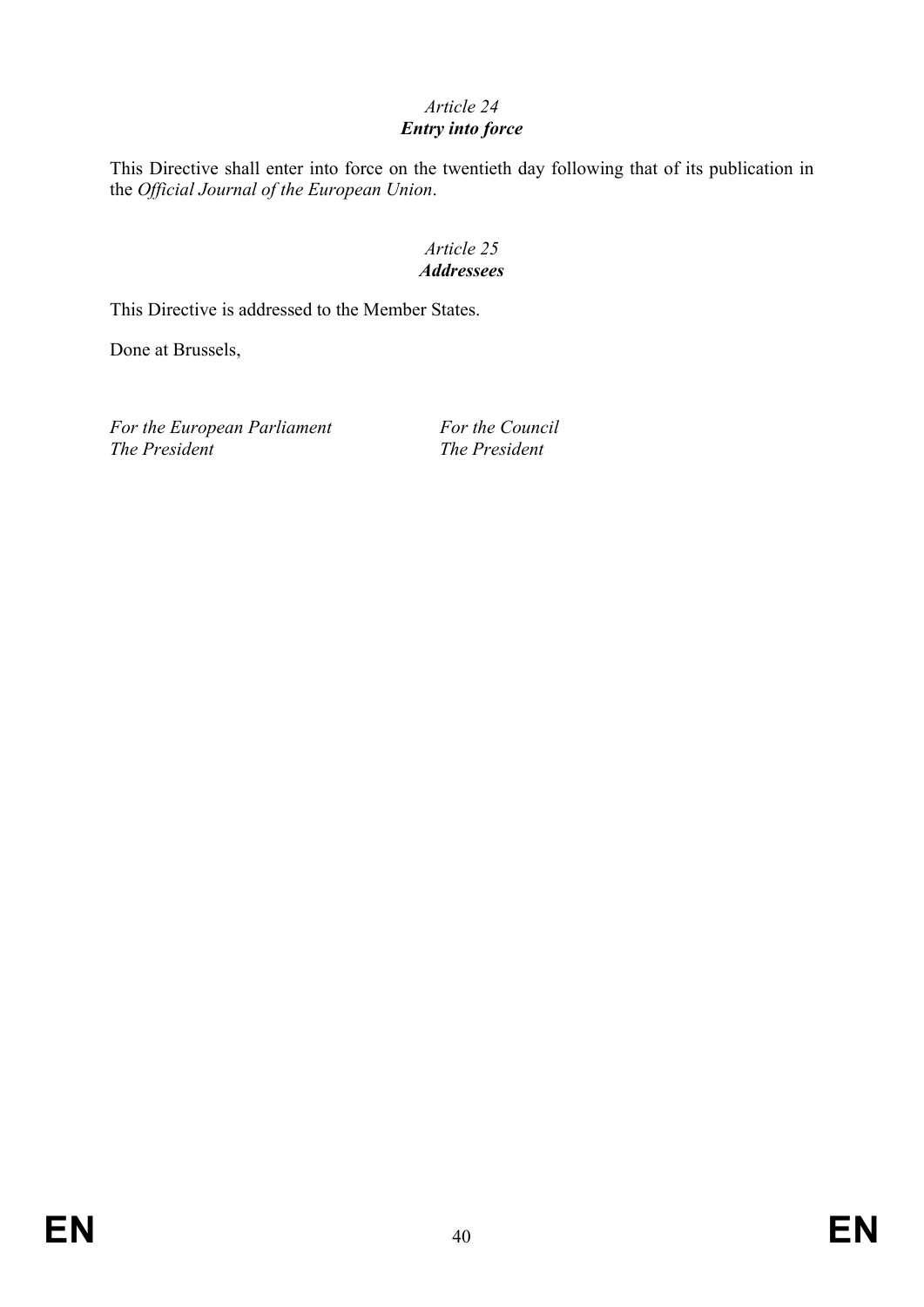#### **Annex I – National overall targets for the share of energy from renewable sources in final consumption of energy in 2020**

## **A. National overall targets**

|                       | <b>Share</b><br>of energy<br>renewable<br>from<br>in<br>final<br>sources<br>consumption<br><sub>of</sub><br>energy, 2005 (S <sub>2005</sub> ) | Target for share of<br>from<br>energy<br>renewable<br>sources<br>final<br>in<br>consumption<br>of |
|-----------------------|-----------------------------------------------------------------------------------------------------------------------------------------------|---------------------------------------------------------------------------------------------------|
| Belgium               | 2.2%                                                                                                                                          | energy, 2020 (S <sub>2020</sub> )<br>13%                                                          |
| Bulgaria              | 9.4%                                                                                                                                          | 16%                                                                                               |
| The Czech Republic    | 6.1%                                                                                                                                          | 13%                                                                                               |
| Denmark               | 17.0%                                                                                                                                         | 30%                                                                                               |
|                       | 5.8%                                                                                                                                          | 18%                                                                                               |
| Germany<br>Estonia    | 18.0%                                                                                                                                         | 25%                                                                                               |
| Ireland               | 3.1%                                                                                                                                          | 16%                                                                                               |
| Greece                | 6.9%                                                                                                                                          | 18%                                                                                               |
| Spain                 | 8.7%                                                                                                                                          | 20%                                                                                               |
| France                | 10.3%                                                                                                                                         | 23%                                                                                               |
| Italy                 | 5.2%                                                                                                                                          | 17%                                                                                               |
| Cyprus                | $\overline{2.9\%}$                                                                                                                            | 13%                                                                                               |
| Latvia                | 34.9%                                                                                                                                         | 42%                                                                                               |
| Lithuania             | 15.0%                                                                                                                                         | 23%                                                                                               |
| Luxembourg            | 0.9%                                                                                                                                          | 11%                                                                                               |
| Hungary               | 4.3%                                                                                                                                          | 13%                                                                                               |
| Malta                 | $0.0\%$                                                                                                                                       | 10%                                                                                               |
| The Netherlands       | 2.4%                                                                                                                                          | 14%                                                                                               |
| Austria               | 23.3%                                                                                                                                         | 34%                                                                                               |
| Poland                | 7.2%                                                                                                                                          | 15%                                                                                               |
| Portugal              | 20.5%                                                                                                                                         | 31%                                                                                               |
| Romania               | 17.8%                                                                                                                                         | 24%                                                                                               |
| Slovenia              | 16.0%                                                                                                                                         | 25%                                                                                               |
| The Slovak Republic   | 6.7%                                                                                                                                          | 14%                                                                                               |
| Finland               | 28.5%                                                                                                                                         | 38%                                                                                               |
| Sweden                | 39.8%                                                                                                                                         | 49%                                                                                               |
| <b>United Kingdom</b> | 1.3%                                                                                                                                          | 15%                                                                                               |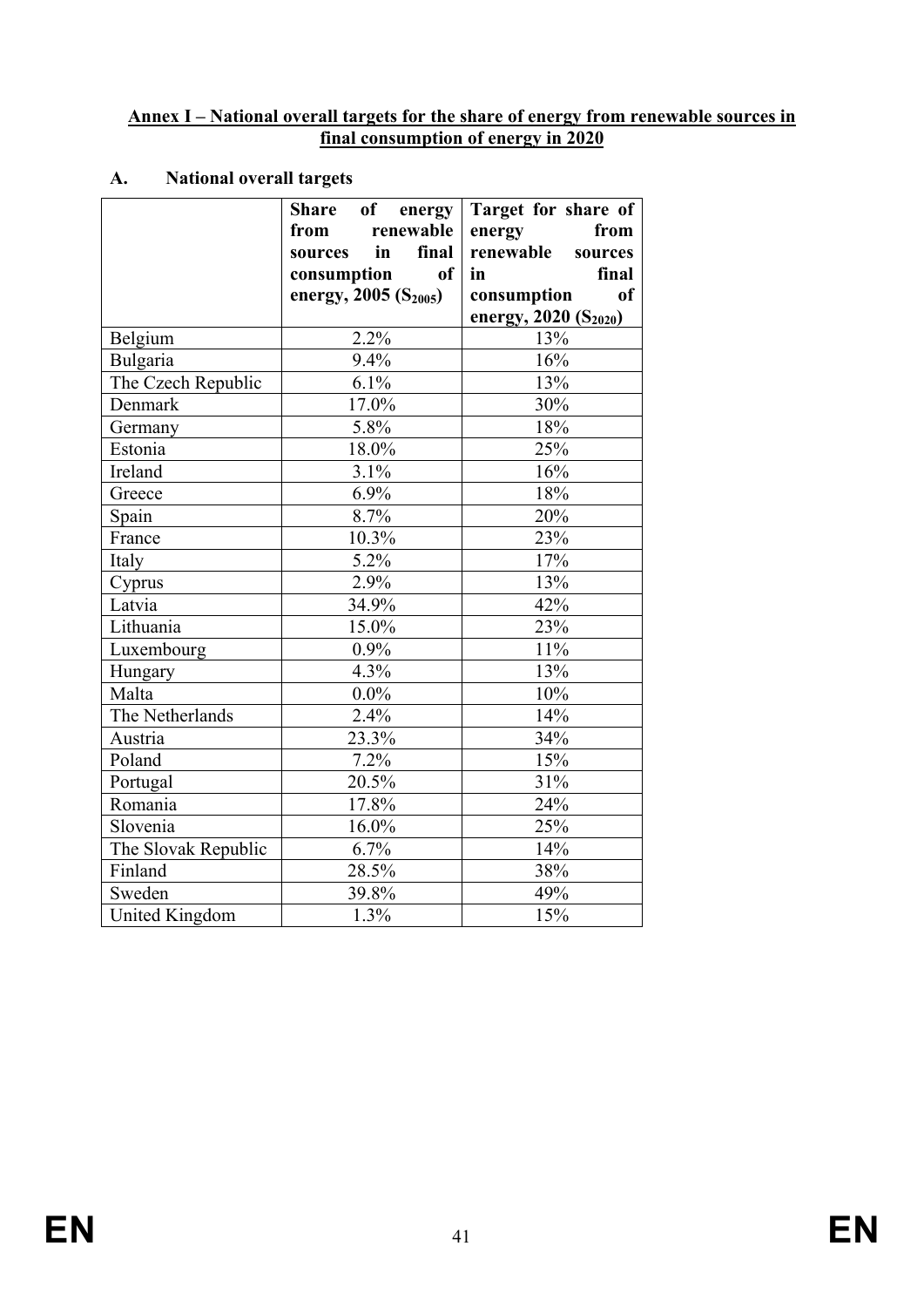#### **B. Indicative trajectory**

The indicative trajectory referred to in Article 3(2) shall respect the following shares of energy from renewable sources:

 $S_{2005} + 0.25$  ( $S_{2020} - S_{2005}$ ), as an average for the two-year period 2011 to 2012;  $S_{2005} + 0.35 (S_{2020} - S_{2005})$ , as an average for the two-year period 2013 to 2014;  $S_{2005} + 0.45$  (S<sub>2020</sub> – S<sub>2005</sub>), as an average for the two-year period 2015 to 2016; and  $S_{2005} + 0.65$  ( $S_{2020} - S_{2005}$ ), as an average for the two-year period 2017 to 2018,

where

 $S<sub>2005</sub>$  = the share for that Member State in 2005 as indicated in the table in Part A,

and

 $S_{2020}$  = the share for that Member State in 2020 as indicated in the table in Part A.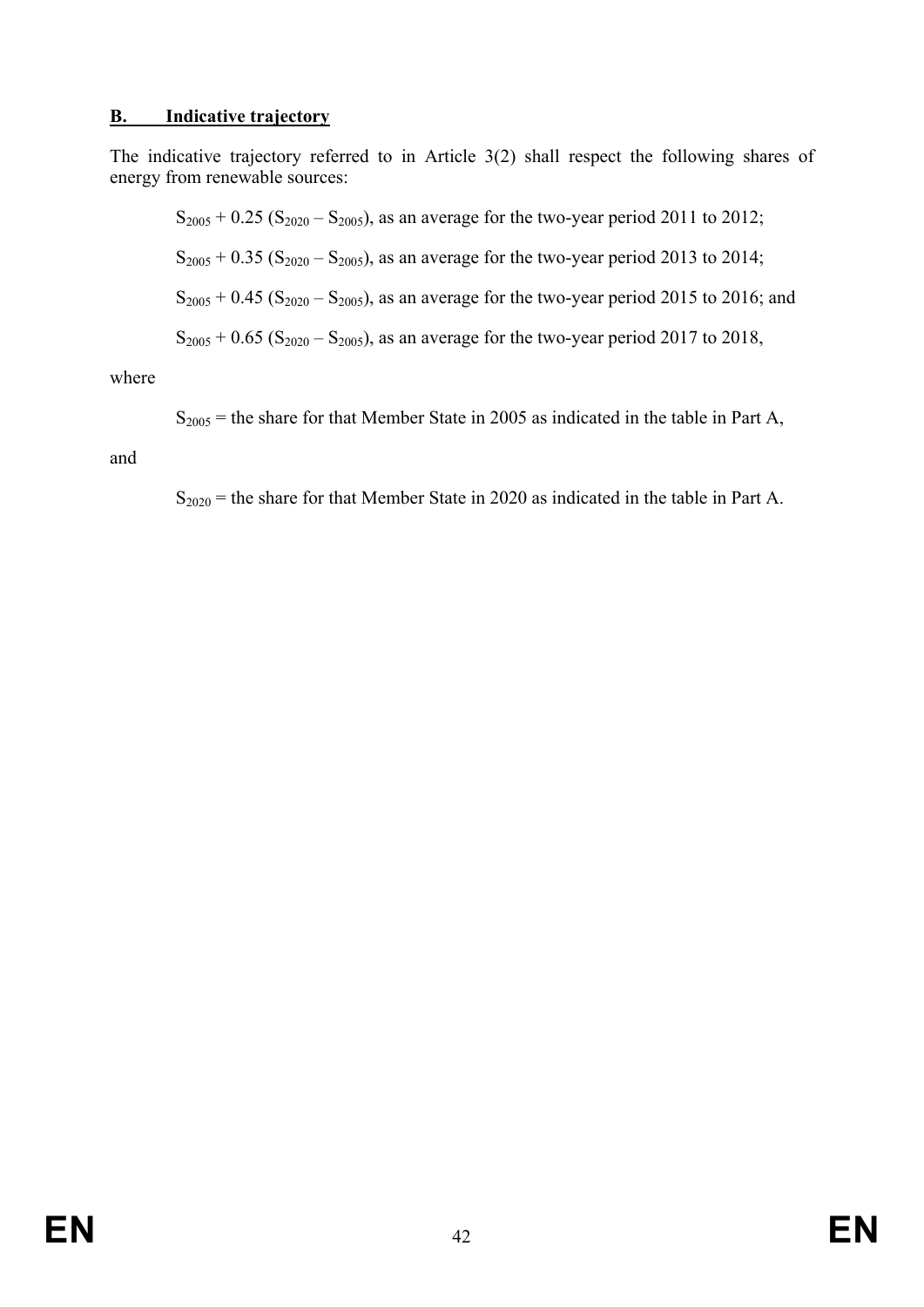#### **Annex II – Normalisation rule for accounting for electricity generated from hydropower**

The following rule shall be applied for the purpose of accounting for electricity generated from hydropower in a given Member State:

$$
Q_{N(norm)} = C_N * \left[ \sum_{i=N-14}^{N} \frac{Qi}{Ci} \right] / 15
$$

where

 $N =$  reference year;

- $Q_{N(norm)}$  = normalised electricity generated by all hydropower plants of the Member State in year N, for accounting purposes;
- $Q_i$  = the quantity of electricity actually generated in year i by all plants of the Member State measured in GWh;
- $C_i$  = the total installed capacity of all the plants of the Member State in year *i*, measured in MW.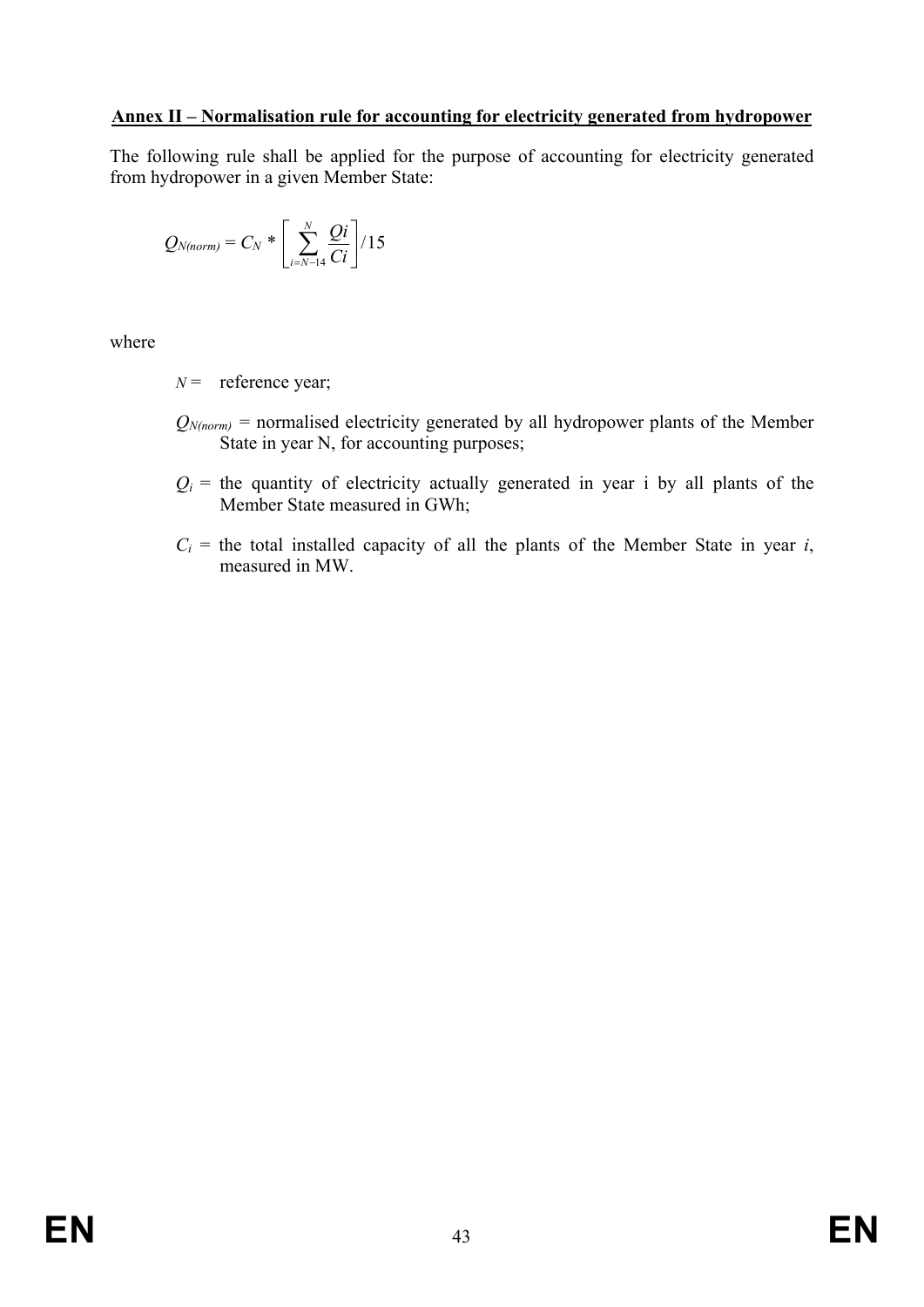| Fuel                                                                    | <b>Energy content by</b><br>weight (lower<br>calorific value, | <b>Energy content by</b><br>volume (lower<br>calorific value, |
|-------------------------------------------------------------------------|---------------------------------------------------------------|---------------------------------------------------------------|
|                                                                         | MJ/kg)                                                        | MJ/l                                                          |
| Bioethanol (ethanol produced from biomass)                              | 27                                                            | 21                                                            |
| Bio-ETBE (ethyl-tertio-butyl-ether produced on the                      | 36 (of which                                                  | 27 (of which                                                  |
| basis of bioethanol)                                                    | 37% from                                                      | 37% from                                                      |
|                                                                         | renewable sources)                                            | renewable sources)                                            |
| Biomethanol (methanol produced from biomass, to<br>be used as biofuel)  | 20                                                            | 16                                                            |
| Bio-MTBE (methyl-tertio-butyl-ether produced on                         | 35 (of which                                                  | 26 (of which                                                  |
| the basis of bio-methanol)                                              | 22% from                                                      | 22% from                                                      |
|                                                                         | renewable sources)                                            | renewable sources)                                            |
| Bio-DME (dimethylether produced from biomass,<br>to be used as biofuel) | 28                                                            | 19                                                            |
| Bio-TAEE (tertiary-amyl-ethyl-ether produced on                         | 38 (of which                                                  | 29 (of which                                                  |
| the basis of bioethanol)                                                | 29% from                                                      | 29% from                                                      |
|                                                                         | renewable sources)                                            | renewable sources)                                            |
| Biobutanol (butanol produced from biomass, to be                        | 33                                                            | 27                                                            |
| used as biofuel)                                                        |                                                               |                                                               |
| Biodiesel (methyl-ester produced from vegetable or                      | 37                                                            | 33                                                            |
| animal oil, of diesel quality, to be used as biofuel)                   |                                                               |                                                               |
| Fischer-Tropsch diesel (a synthetic hydrocarbon or                      | 44                                                            | 34                                                            |
| mixture of synthetic hydrocarbons produced from                         |                                                               |                                                               |
| biomass)                                                                |                                                               |                                                               |
| oil<br>vegetable<br>(vegetable<br>oil<br>Hydrotreated                   | 44                                                            | 34                                                            |
| thermochemically treated with hydrogen)                                 |                                                               |                                                               |
| Pure vegetable oil (oil produced from oil plants                        | 37                                                            | 34                                                            |
| through pressing, extraction<br>comparable<br><b>or</b>                 |                                                               |                                                               |
| or refined<br>procedures, crude<br>but<br>chemically                    |                                                               |                                                               |
| unmodified, when compatible with the type of                            |                                                               |                                                               |
| engines involved and the corresponding emission                         |                                                               |                                                               |
| requirements)                                                           |                                                               |                                                               |
| Biogas (a fuel gas produced from biomass and/or                         | 50                                                            |                                                               |
| from the biodegradable fraction of waste, that can                      |                                                               |                                                               |
| be purified to natural gas quality, to be used as                       |                                                               |                                                               |
| biofuel, or woodgas)                                                    |                                                               |                                                               |
| Petrol                                                                  | 43                                                            | 32                                                            |
| Diesel                                                                  | 43                                                            | 36                                                            |

# **Annex III – Energy content of transport fuels**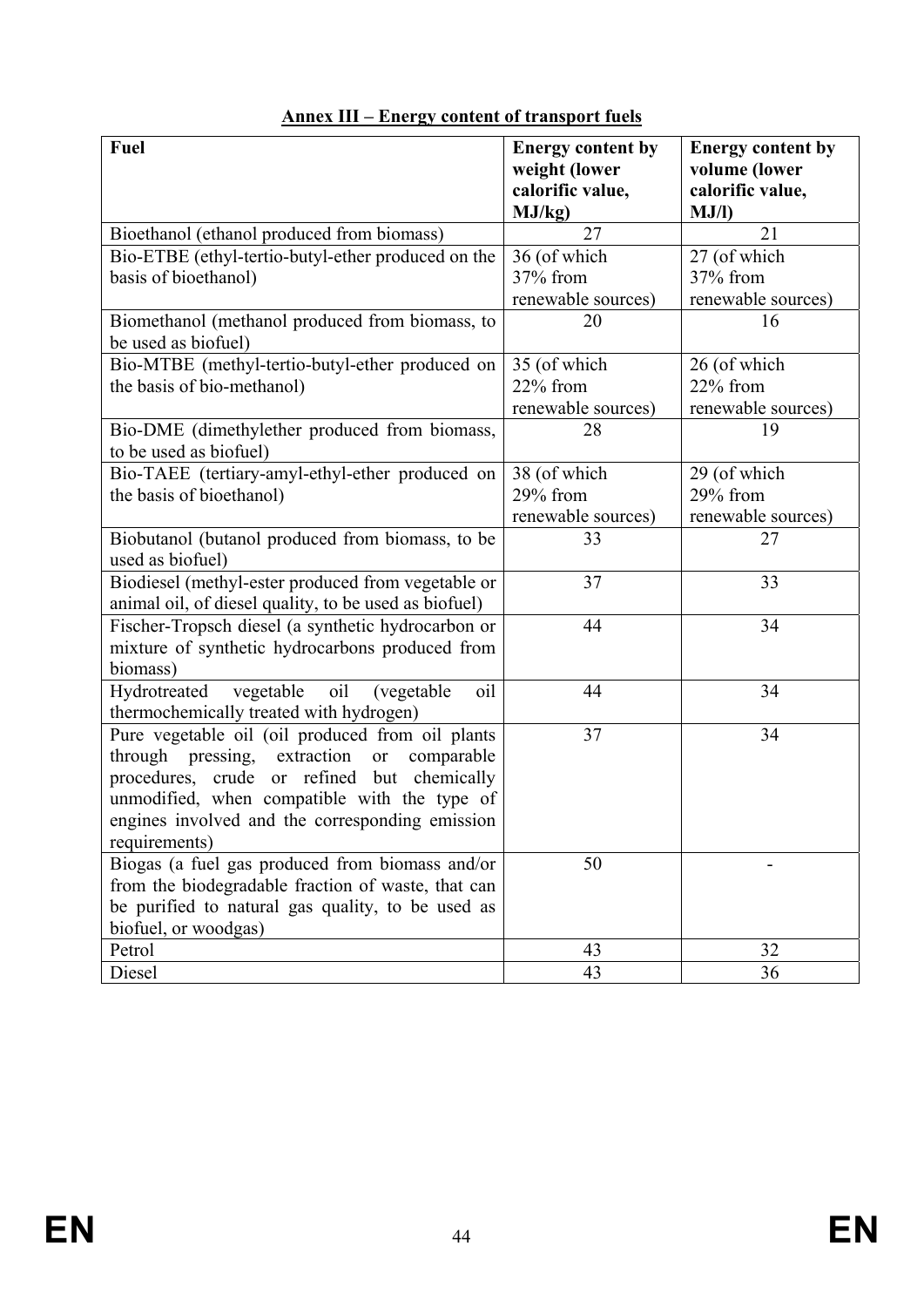## **Annex IV - Certification of installers**

The criteria referred to in Article 13(3) shall be as follows:

- 1. The certification process shall be transparent and clearly defined by the Member State or the administrative body they appoint.
- 2. Biomass, heat pump and solar photovoltaic and solar thermal installers shall be certified by an accredited training programme or training provider.
- 3. The accreditation of the training programme or provider shall be done by Member States or administrative bodies they appoint. The accrediting body shall ensure that the training programme offered by the training provider has continuity and regional or national coverage. The training provider shall have adequate technical facilities to provide practical training, including some laboratory equipment or corresponding facilities to provide practical training. The training provider shall also offer in addition to the basic training, shorter refresher courses on topical issues, including on new technologies, to enable life-long learning in installations. The training provider may be the manufacturer of the equipment or system, institutes or associations.
- 4. Accredited training programmes shall be offered to installers with working experience, who have undergone, or are undergoing, the following types of training:
	- a) in the case of biomass boiler and stove installers: training as a plumber, pipe fitter, heating engineer or technician of sanitary and heating or cooling equipment as a prerequisite.
	- b) in the case of heat pump installers: training as a plumber or refrigeration engineer and have basic electrical and plumbing skills (cutting pipe, soldering pipe joints, gluing pipe joints, lagging, sealing fittings, testing for leaks and installation of heating or cooling systems) as a prerequisite;
	- c) in the case of a solar photovoltaic or solar thermal installer: training as a plumber, electrician, and have plumbing, electrical and roofing skills, including knowledge of soldering pipe joints, gluing pipe joints, sealing fittings, testing for plumbing leaks, ability to connect wiring, familiar with basic roof materials, flashing and sealing methods as a prerequisite; or
	- d) a vocational training scheme to provide an installer with adequate skills corresponding to a 3 years education in the skills referred to in point (a), (b) or (c) including both classroom and workplace learning.
- 5. The training leading to installer certification shall include both theoretical and practical parts. At the end of the training, the installer must have the skills required to install the relevant equipments and systems to meet the performance and reliability needs of the customer, incorporate quality craftsmanship, and comply with all applicable codes and standards, including energy and eco-labelling.
- 6. The theoretical part of the biomass stove and boiler installer training shall cover the market situation of biomass, ecological aspects, biomass fuels, logistics, building laws, fire protection, subsidies, combustion techniques, firing systems, optimal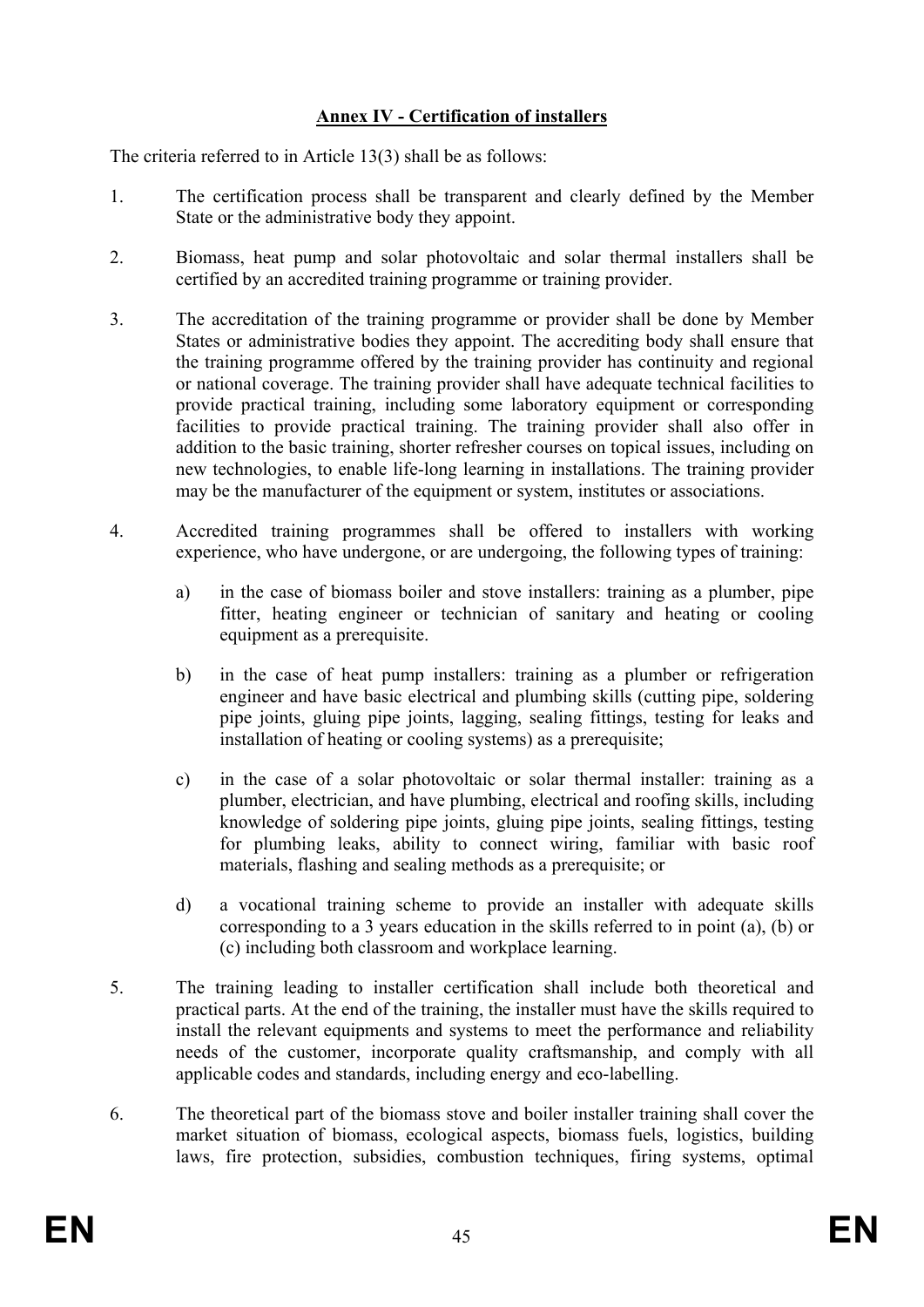hydraulic solutions, cost and profitability comparison as well as the design, installation, and maintenance of biomass boilers and stoves. The training shall also provide good knowledge of any European standards for technology and biomass fuels, such as pellets, and biomass related national and European legislation.

- 7. The theoretical part of the heat pump installer training shall cover market situation for heat pumps, geothermal resources and ground source temperatures of different regions, soil and rock identification for thermal conductivity, logistics, building laws, regulations on using geothermal resources, feasibility of using heat pumps in buildings and determining the most suitable heat pump system, and knowledge about their technical requirements, safety, air filtering, connection with the heat source and system layout. The training shall also provide good knowledge of any European standards for heat pumps, national and of relevant national and European legislation. The installer shall demonstrate the following key competences:
	- a) basic understanding of the physical and operation principles of a heat pump, including characteristics of the heat pump circle: context between low temperatures of the heat sink, high temperatures of the heat source, and the efficiency of the system, determination of the coefficient of performance (COP) and seasonal performance factor (SPF);
	- b) understanding of the components and their function within a heat pump circle, including the compressor, expansion valve, evaporator, condenser, fixtures and fittings, lubricating oil, refrigerant, superheating and sub-cooling and cooling possibilities with heat pumps;
	- c) ability to choose and size the components in typical installation situations, including determining the typical values of the heat load of different buildings and for hot water production based on energy consumption, determining the capacity of the heat pump on the heat load for hot water production, on the storage mass of the building and on interruptible current supply; determine buffer tank component and its volume and integration of a second heating system;
- 8. The theoretical part of the solar photovoltaic and solar thermal installer training shall cover the market situation of solar products, ecological aspects, components, characteristics and dimensioning of solar systems, selection of accurate systems and dimensioning of components, determination of the heat demand, logistics, building laws, fire protection, subsidies, cost and profitability comparison as well as the design, installation, and maintenance of solar photovoltaic and solar thermal installations. The training shall also provide good knowledge of any European standards for technology, and certification such as Solar Keymark, and related national and European legislation. The installer shall demonstrate the following key competences:
	- a) ability to work safely using the required tools and equipment and implementing safety codes and standards and identify plumbing, electrical and other hazards associated with solar installations;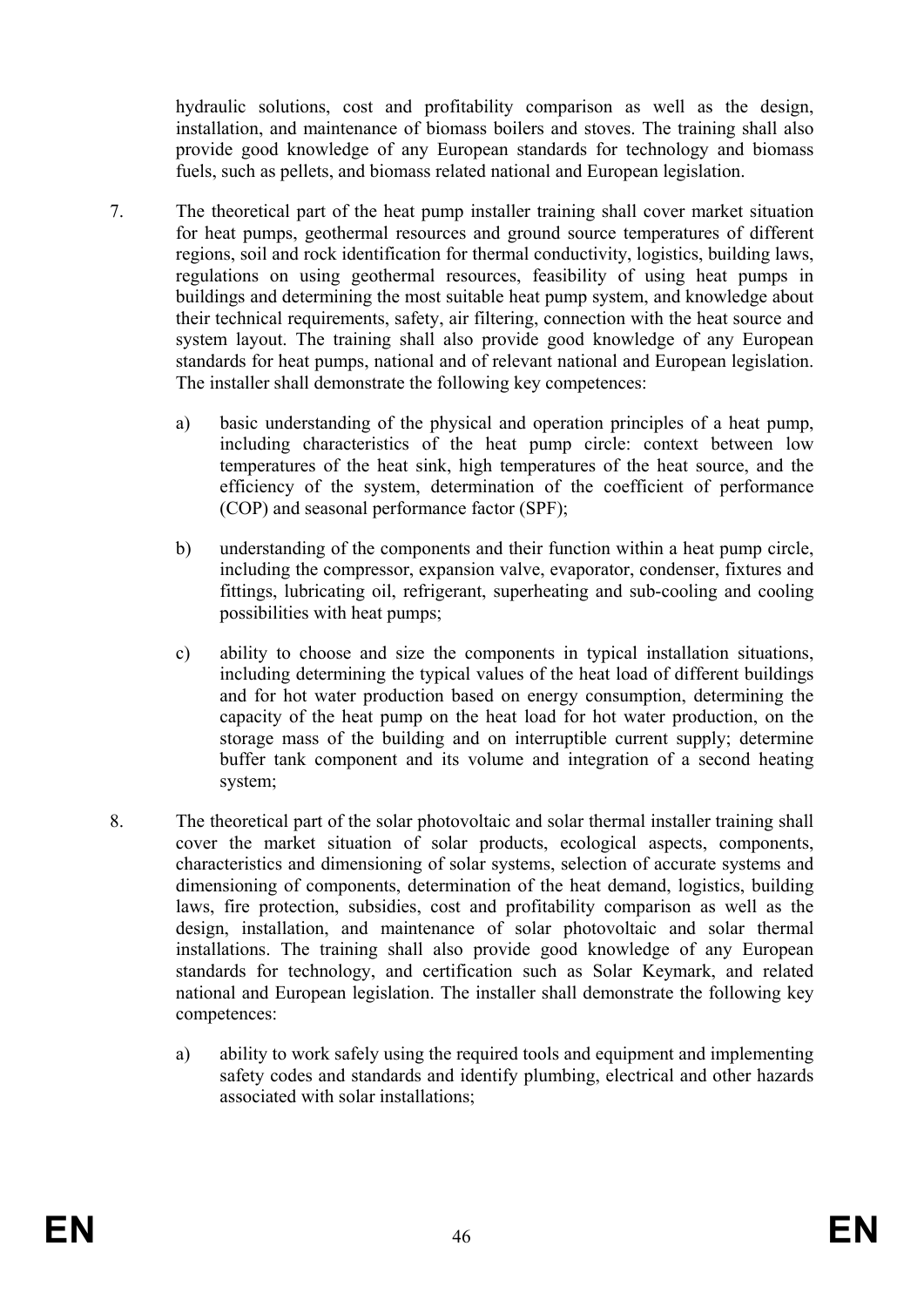- b) ability to identify systems and their components specific to active and passive systems, including the mechanical design, and determine the components' location and system layout and configuration;
- c) ability to determine the required installation area, orientation and tilt for the solar photovoltaic and solar water heater, taking account of shading, solar access, structural integrity, the appropriateness of the installation for the building or the climate and identify different installation methods suitable for roof types and the balance of system equipment required for the installation;
- d) for solar photovoltaic systems in particular, ability to adapt the electrical design, including determining design currents, selecting appropriate conductor types and ratings for each electrical circuit, determining appropriate size, ratings and locations for all associated equipment and subsystems and selecting an appropriate interconnection point.
- 9. The training course shall end with an examination leading to a certificate. The examination shall include a practical assessment of successfully installing biomass boilers or stoves, heat pumps, solar photovoltaic or solar thermal installations.
- 10. The installer certification shall be time restricted, so that a refresher seminar or event would be necessary for continued certification.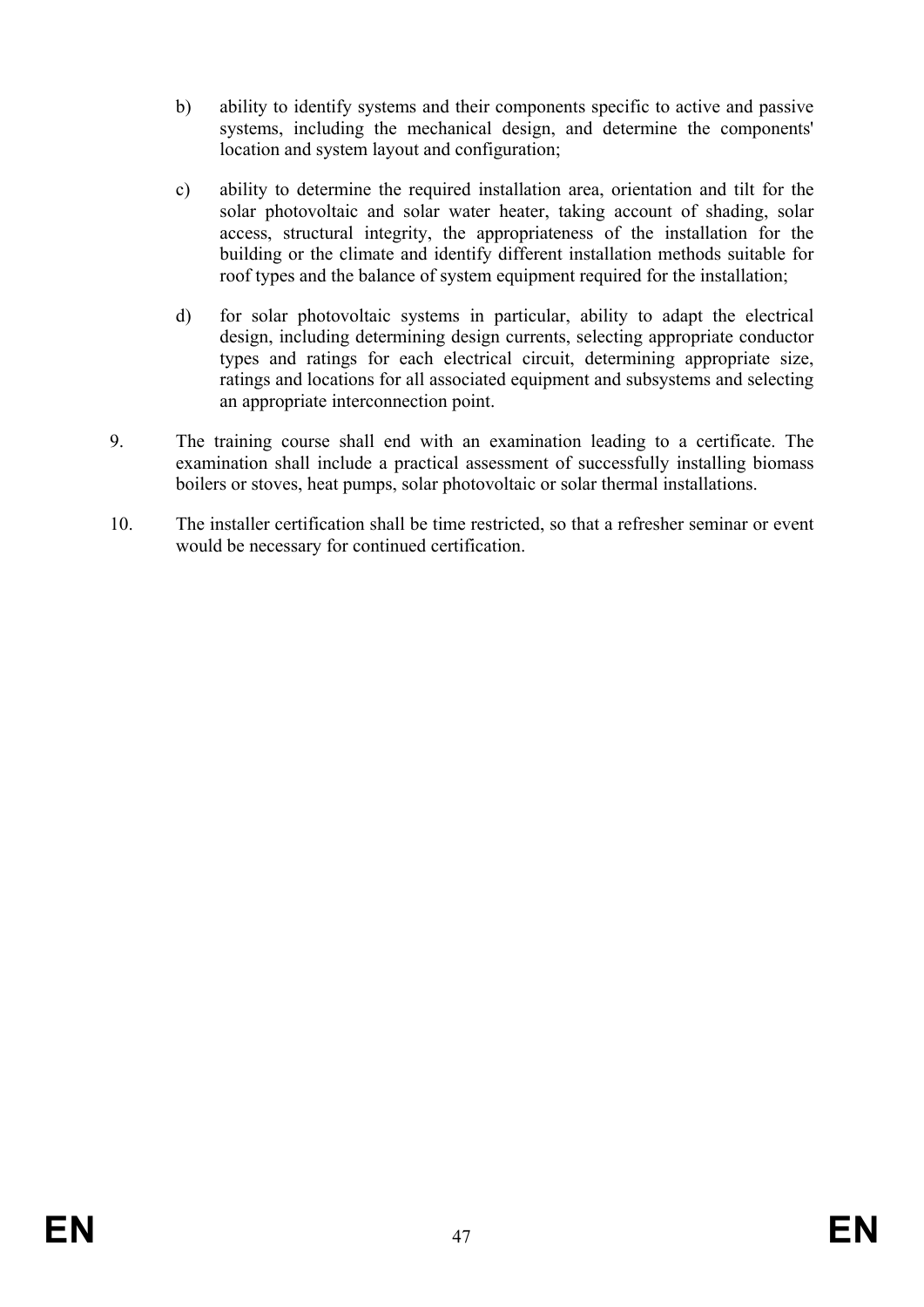| Parameter                                            | <b>Units</b>                      | Limits                 |                |
|------------------------------------------------------|-----------------------------------|------------------------|----------------|
|                                                      |                                   | <b>Minimum</b>         | <b>Maximum</b> |
| Measured cetene                                      |                                   | 51                     |                |
| Calculated cetane                                    |                                   | 46                     |                |
| Density at 15°C                                      | $\text{kg/m}^3$                   | 820                    | 845            |
| Polycyclic aromatic hydrocarbons                     | $\%$ wt                           |                        | 8              |
| Sulphur content                                      | mg/kg                             | $\blacksquare$         | 10             |
| Flash point                                          | $\rm ^{\circ}C$                   | $>55$                  |                |
| Carbon residue in 10% distillation residue           | $\frac{0}{0}$                     |                        | 0.3            |
| Ash content                                          | mg/kg                             |                        | 0.01           |
| Water content                                        | mg/kg                             |                        | 200            |
| Total contamination                                  | mg/kg                             |                        | 24             |
| Copper strip corrosion $(3h-50^{\circ}C)$            | cotation                          | class 1                |                |
| Lubricity EN ISO 12156-1                             | $\mu$ m                           |                        | 460            |
| Kinematic viscocity at 40°C                          | $\frac{1}{\text{mm}^2/\text{s}}$  | $\overline{2}$         | 4.5            |
| Distillation<br>$\%$ recovery at 250 $\rm ^{\circ}C$ | $\frac{0}{0}$                     |                        | <65            |
| $\%$ recovery at 350 $\degree$ C                     | $\frac{0}{0}$                     | 85                     |                |
| Temperature for 95% recovery                         | $\rm ^{\circ}C$                   |                        | 360            |
| FAME content EN14078                                 | $\frac{0}{0}$                     | $\theta$               | 7              |
| Cloud point                                          | $\rm ^{\circ}C$                   | Ref. national standard |                |
| Cold filter plugging point                           | $\rm ^{\circ}C$                   | Ref. national standard |                |
| Oxidation stability - EN14112                        | $\mathbf h$                       | 20                     |                |
| Oxidation stability by ASTM D2274 at 115°C           | g/m3                              |                        | 25             |
|                                                      | Anti-oxidant equivalent to BHT at |                        |                |
| Additivation for stability                           | $1000$ ppm                        |                        |                |

## **Annex V – Specifications for a 7% blend of biodiesel in diesel**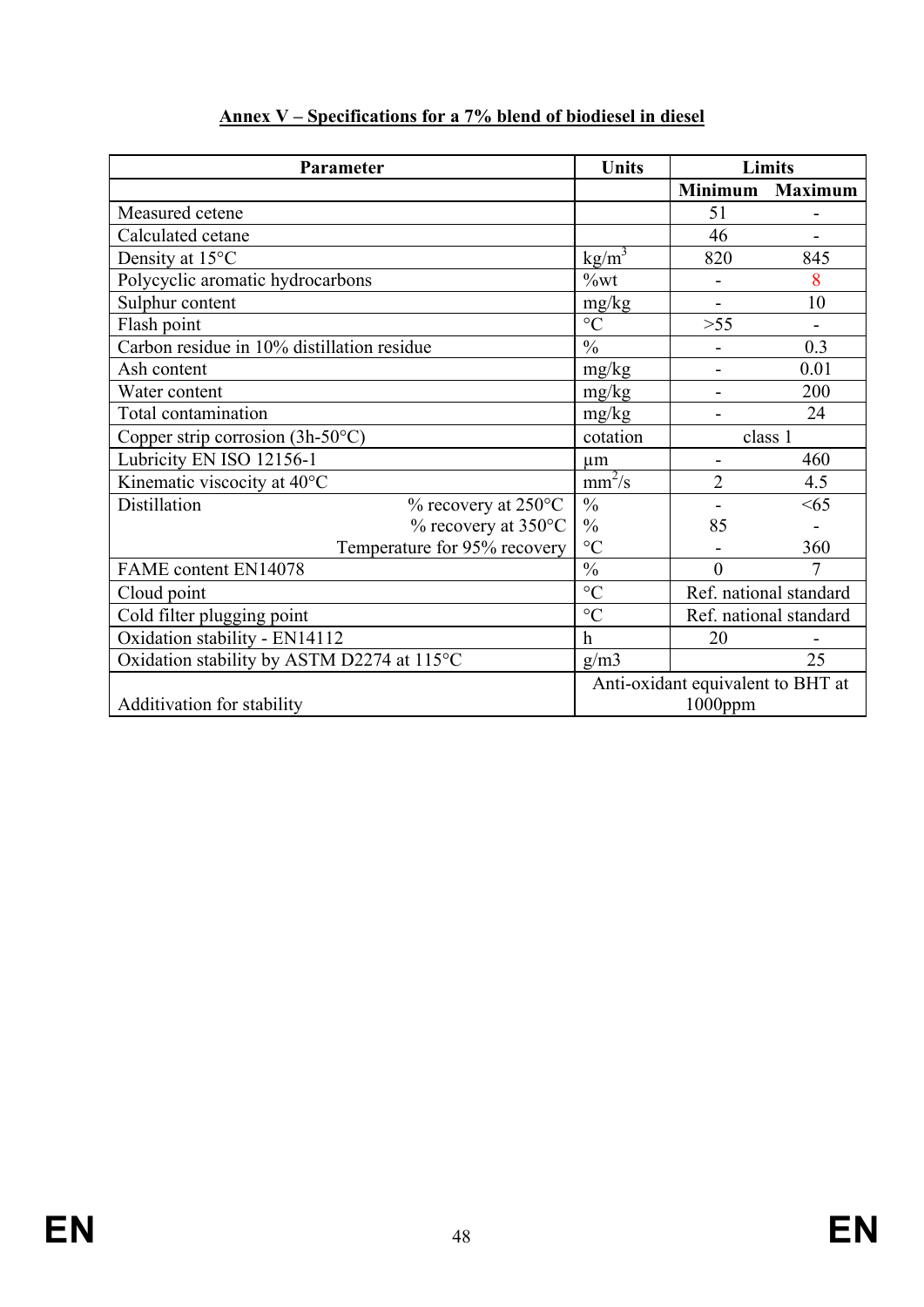| Parameter                                  | <b>Units</b>                      |                          | Limits                 |
|--------------------------------------------|-----------------------------------|--------------------------|------------------------|
|                                            |                                   | <b>Minimum</b>           | <b>Maximum</b>         |
| Measured cetene                            |                                   | 51                       |                        |
| Calculated cetane                          |                                   | 46                       |                        |
| Density at 15°C                            | $\text{kg/m}^3$                   | 820                      | 845                    |
| Polycyclic aromatic hydrocarbons           | $\%$ wt                           |                          | 8                      |
| Sulphur content                            | mg/kg                             |                          | 10                     |
| Flash point                                | $\overline{C}$                    | $>55$                    |                        |
| Carbon residue in 10% distillation residue | $\frac{0}{0}$                     |                          | 0.3                    |
| Ash content                                | mg/kg                             |                          | 0.01                   |
| Water content                              | mg/kg                             | $\overline{\phantom{0}}$ | 200                    |
| <b>Total</b> contamination                 | mg/kg                             |                          | 24                     |
| Copper strip corrosion $(3h-50^{\circ}C)$  | cotation                          | class 1a                 |                        |
| Lubricity EN ISO 12156-1                   | $\mu$ m                           |                          | 460                    |
| Kinematic viscocity at 40°C                | $\frac{1}{\text{mm}^2/\text{s}}$  | $\overline{2}$           | 4.5                    |
| Distillation<br>% recovery at 250°C        | $\overline{\frac{0}{0}}$          |                          | <65                    |
| $%$ recovery at 350 $^{\circ}$ C           | $\frac{0}{0}$                     | 85                       |                        |
| Temperature for 95% recovery               | $\rm ^{\circ}C$                   |                          | 360                    |
| <b>FAME</b> content EN14078                | $\frac{0}{0}$                     | 5                        | 10                     |
| Cloud point                                | $\overline{C}$                    |                          | Ref. national standard |
| Cold filter plugging point                 | $\rm ^{\circ}C$                   |                          | Ref. national standard |
| Phosphorus content                         | mg/kg                             |                          | 0.2                    |
| Acid index                                 | mgKOH/g                           |                          | 0.05                   |
| Peroxides EN ISO 3960                      |                                   |                          | 20                     |
| Oxidation stability - EN14112              | $\mathbf h$                       | 20                       |                        |
| Oxidation stability by ASTM D2274 at 115°C | g/m3                              |                          | 25                     |
| Acid index variation                       | mgKOH/g                           |                          | 0.12                   |
| Injector fouling                           | Detergent additive package        |                          |                        |
|                                            | Anti-oxidant equivalent to BHT at |                          |                        |
| Additivation for stability                 | $1000$ ppm                        |                          |                        |

**Annex VI – Specifications for a 10% blend of biodiesel in diesel**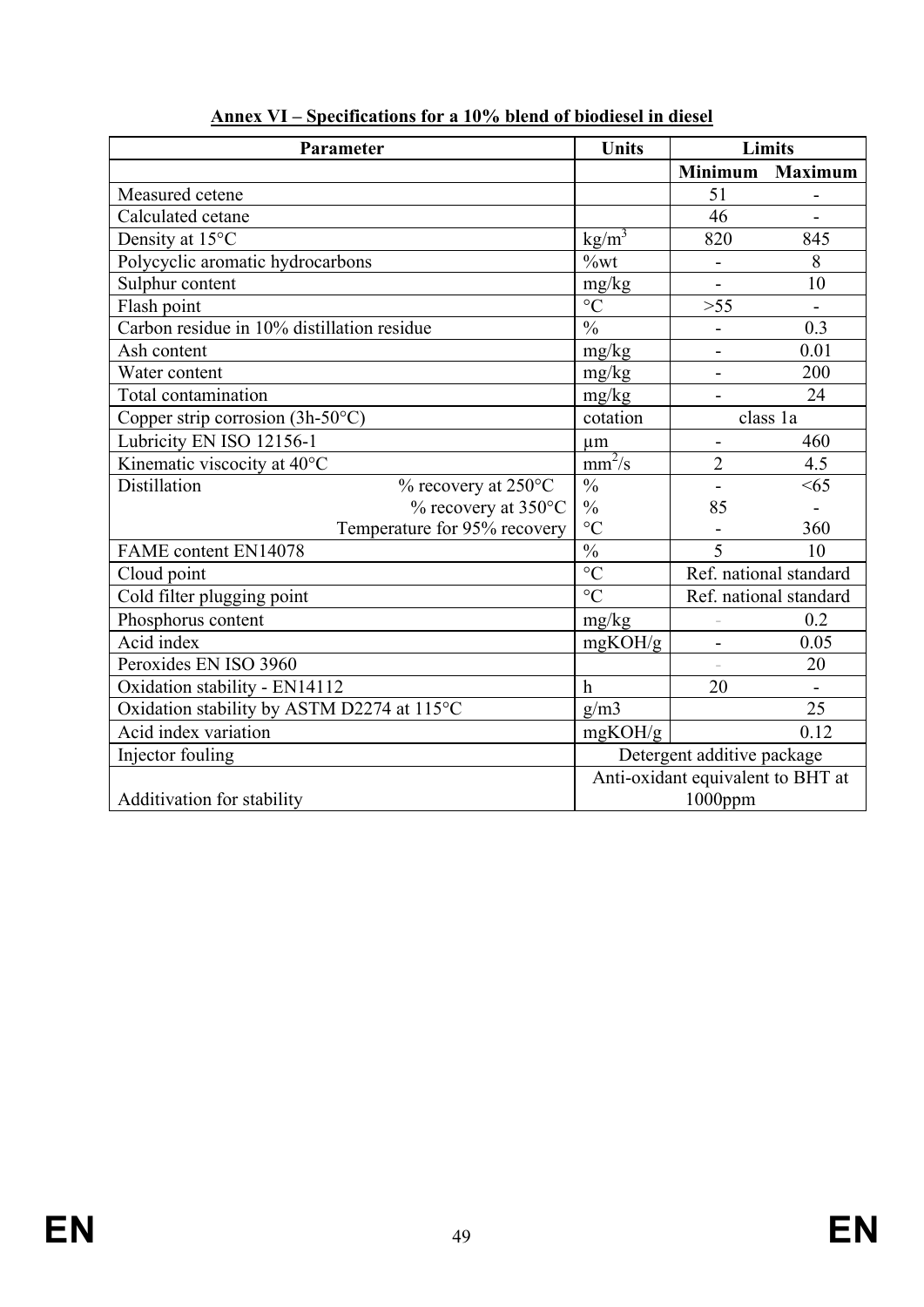#### **Annex VII – Rules for calculating the greenhouse gas impact of biofuels, other bioliquids and their fossil fuel comparators**

#### **A. Typical and default values for biofuels if produced with no net carbon emissions from land use change**

| biofuel production pathway                           | typical                 | default              |
|------------------------------------------------------|-------------------------|----------------------|
|                                                      | greenhouse<br>gas       | greenhouse<br>gas    |
|                                                      | emission                | emission             |
|                                                      | saving                  | saving               |
| sugar beet ethanol                                   | 48%                     | 35%                  |
| wheat ethanol (process fuel not specified)           | 21%                     | $0\%$                |
| wheat ethanol (lignite as process fuel in CHP plant) | 21%                     | $0\%$                |
| wheat ethanol (natural gas as process fuel in        | 45%                     | 33%                  |
| conventional boiler)                                 |                         |                      |
| wheat ethanol (natural gas as process fuel in CHP    | 54%                     | 45%                  |
| plant)                                               |                         |                      |
| wheat ethanol (straw as process fuel in CHP plant)   | 69%                     | 67%                  |
| corn (maize) ethanol, Community produced (natural    | 56%                     | 49%                  |
| gas as process fuel in CHP plant)                    |                         |                      |
| sugar cane ethanol                                   | 74%                     | 74%                  |
| the part from renewable sources of ETBE (ethyl-      | Equal<br>that<br>to     | of<br>the<br>ethanol |
| tertio-butyl-ether)                                  | production pathway used |                      |
| the part from renewable sources of TAEE (tertiary-   | Equal<br>that<br>to     | ethanol<br>of<br>the |
| amyl-ethyl-ether)                                    | production pathway used |                      |
| rape seed biodiesel                                  | 44%                     | 36%                  |
| sunflower biodiesel                                  | 58%                     | 51%                  |
| palm oil biodiesel (process not specified)           | 32%                     | 16%                  |
| palm oil biodiesel (process with no<br>methane       | 57%                     | 51%                  |
| emissions to air at oil mill)                        |                         |                      |
| waste vegetable or animal oil biodiesel              | 83%                     | 77%                  |
| Hydrotreated vegetable oil from rape seed            | 49%                     | 45%                  |
| Hydrotreated vegetable oil from sunflower            | 65%                     | 60%                  |
| Hydrotreated vegetable oil from palm oil (process    | 38%                     | 24%                  |
| not specified)                                       |                         |                      |
| Hydrotreated vegetable oil from palm oil (process    | 63%                     | 60%                  |
| with no methane emissions to air at oil mill)        |                         |                      |
| pure vegetable oil from rape seed                    | 57%                     | 55%                  |
| biogas from municipal organic waste as compressed    | 81%                     | 75%                  |
| natural gas                                          |                         |                      |
| biogas from wet manure as compressed natural gas     | 86%                     | 83%                  |
| biogas from dry manure as compressed natural gas     | 88%                     | 85%                  |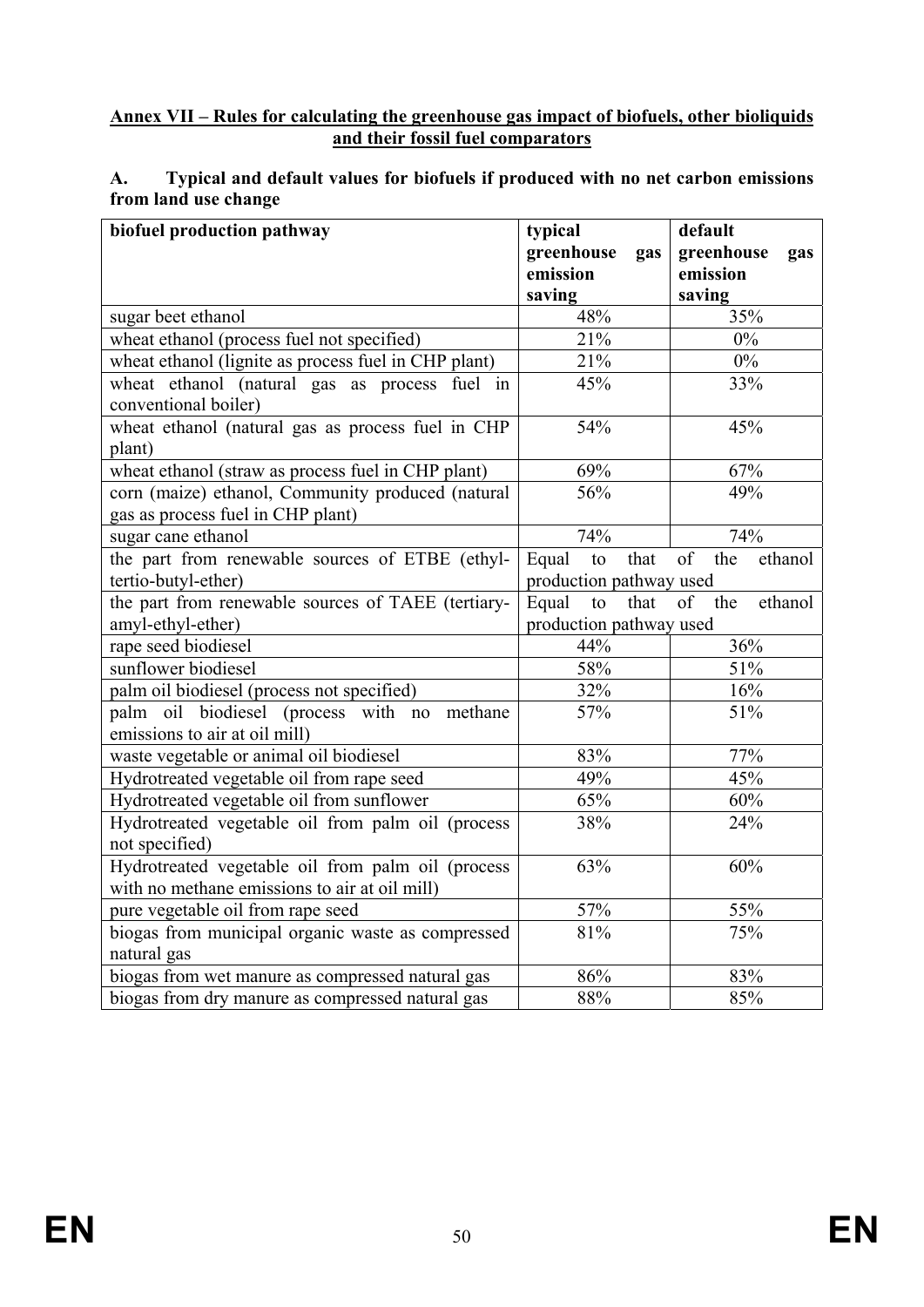**B. Estimated typical and default values for future biofuels that are not or in negligible quantities on the market in January 2008, if produced with no net carbon emissions from land use change** 

| biofuel production pathway                                               | typical<br>greenhouse<br>gas<br>emission<br>saving       | default<br>greenhouse<br>gas<br>emission<br>saving |
|--------------------------------------------------------------------------|----------------------------------------------------------|----------------------------------------------------|
| wheat straw ethanol                                                      | 87%                                                      | 85%                                                |
| waste wood ethanol                                                       | 80%                                                      | 74%                                                |
| farmed wood ethanol                                                      | 76%                                                      | 70%                                                |
| waste wood Fischer-Tropsch diesel                                        | 95%                                                      | 95%                                                |
| farmed wood Fischer-Tropsch diesel                                       | 93%                                                      | 93%                                                |
| waste wood DME (dimethylether)                                           | 95%                                                      | 95%                                                |
| farmed wood DME (dimethylether)                                          | 92%                                                      | 92%                                                |
| waste wood methanol                                                      | 94%                                                      | 94%                                                |
| farmed wood methanol                                                     | 91%                                                      | 91%                                                |
| the part from renewable sources of MTBE (methyl-<br>tertio-butyl-ether)l | Equal to that of the methanol<br>production pathway used |                                                    |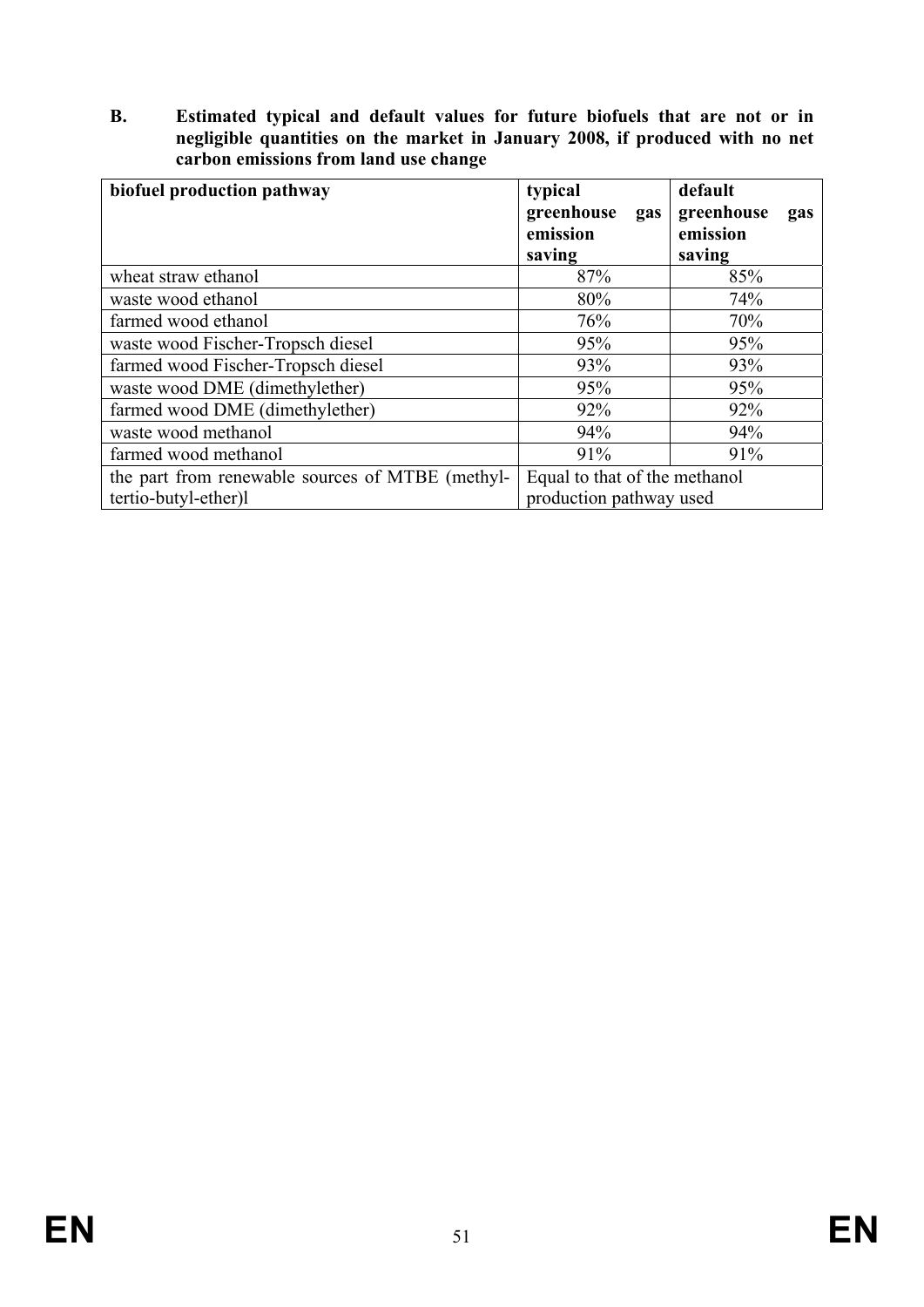#### **C. Methodology**

1. Greenhouse gas emissions from the production and use of transport fuels, biofuels and other bioliquids shall be calculated as:

$$
E = e_{ec} + e_l + e_p + e_{td} + e_u - e_{ccs} - e_{ccr} - e_{ee},
$$

where

- $E =$  total emissions from the use of the fuel;
- $e_{ec}$  = emissions from the extraction or cultivation of raw materials;
- $e_l$  = annualised emissions from carbon stock changes caused by land use change;
- $e_p$  = emissions from processing;
- $e_{td}$  = emissions from transport and distribution;
- $e_u$  = emissions from the fuel in use;
- $e_{ccs}$  = emission savings from carbon capture and sequestration;
- $e_{ccr}$  = emission savings from carbon capture and replacement; and
- $e_{ee}$  = emission savings from excess electricity from cogeneration.

 Emissions from the manufacture of machinery and equipment shall not be taken into account.

- 2. Greenhouse gas emissions from fuels,  $E$ , shall be expressed in terms of grams of  $CO<sub>2</sub>$ equivalent per MJ of fuel,  $gCO_{2eq}/MJ$ .
- 3. In exception to paragraph 2, for transport fuels, values calculated in terms of  $gCO<sub>2eq</sub>/MJ$  may be adjusted to take into account differences between fuels in useful work done, expressed in terms of km/MJ. Such adjustments shall only be made where evidence of the differences in useful work done is provided.
- 4. Greenhouse gas emission savings from biofuels and other bioliquids shall be calculated as:

$$
SAVING = (E_F - E_B)/E_F,
$$

where

 $E_B$  = total emissions from the biofuel or other bioliquid; and

 $E_F$  = total emissions from the fossil fuel comparator.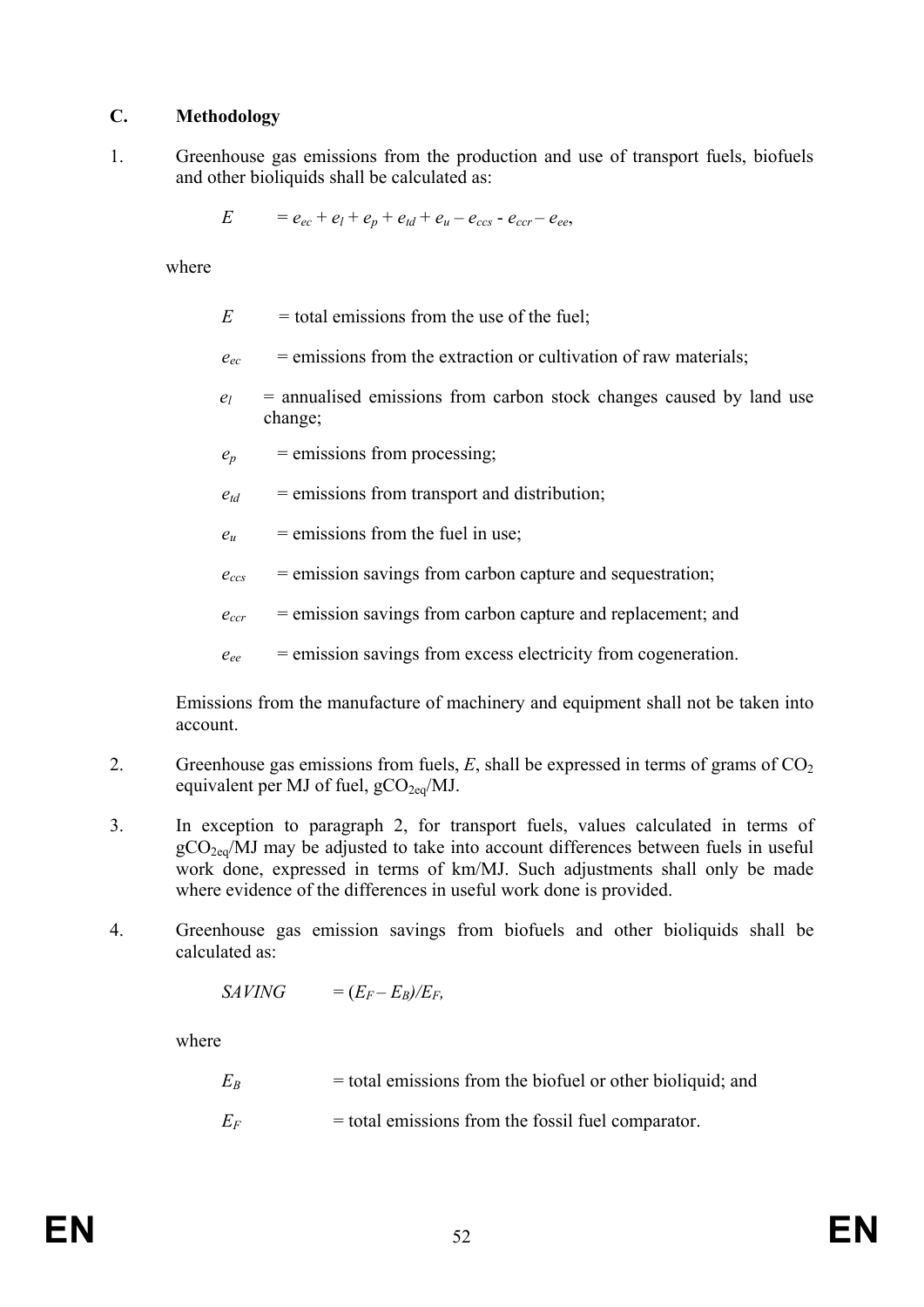- 5. The greenhouse gases taken into account for the purposes of paragraph 1 shall be  $CO<sub>2</sub>$ , N<sub>2</sub>O and CH<sub>4</sub>. For the purpose of calculating  $CO<sub>2</sub>$  equivalence, these gases shall be valued as follows:
	- $CO<sub>2</sub>: 1$  N2O: 296 CH4: 23
- 6. Emissions from the extraction or cultivation of raw materials, *eec,* shall include emissions from the extraction or cultivation process itself; from the collection of raw materials; from waste and leakages; and from the production of chemicals or products used in extraction or cultivation. Capture of  $CO<sub>2</sub>$  in the cultivation of raw materials shall be excluded. Certified reductions of greenhouse gas emissions from flaring at oil production sites anywhere in the world shall be deducted. Estimates of emissions from cultivation may be derived from the use of averages calculated for smaller geographical areas than those used in the calculation of the default values, as an alternative to using actual values.
- 7. Annualised emissions from carbon stock changes caused by land use change, *el*, shall be calculated by dividing total emissions equally over 20 years. For the calculation of these emissions the following rule shall be applied:

$$
e_l = (CS_R - CS_A) \times MW_{CO2}/MW_C \times 1/20 \times 1/P,
$$

where

- $e_l$  = annualised greenhouse gas emissions from carbon stock change due to land use change (measured as mass of CO2-equivalent per unit biofuel energy);
- $CS_R$  = the carbon stock per unit area associated with the reference land use (measured as mass of carbon per unit area, including both soil and vegetation). The reference land use shall be the land use in January 2008 or 20 years before the raw material was obtained, whichever was the latest;
- $CS<sub>A</sub>$  = the carbon stock per unit area associated with the actual land use (measured as mass of carbon per unit area, including both soil and vegetation);
- $MW_{CO2}$  = molecular weight of  $CO_2$  = 44.010 g/mol;
- $MW_C$  = molecular weight of carbon = 12.011 g/mol; and
- $P =$  the productivity of the crop (measured as biofuel or other bioliquid energy per unit area per year).
- 8. For the purposes of paragraph 7, the following values may be used for both  $CS_R$  and  $CS<sub>4</sub>$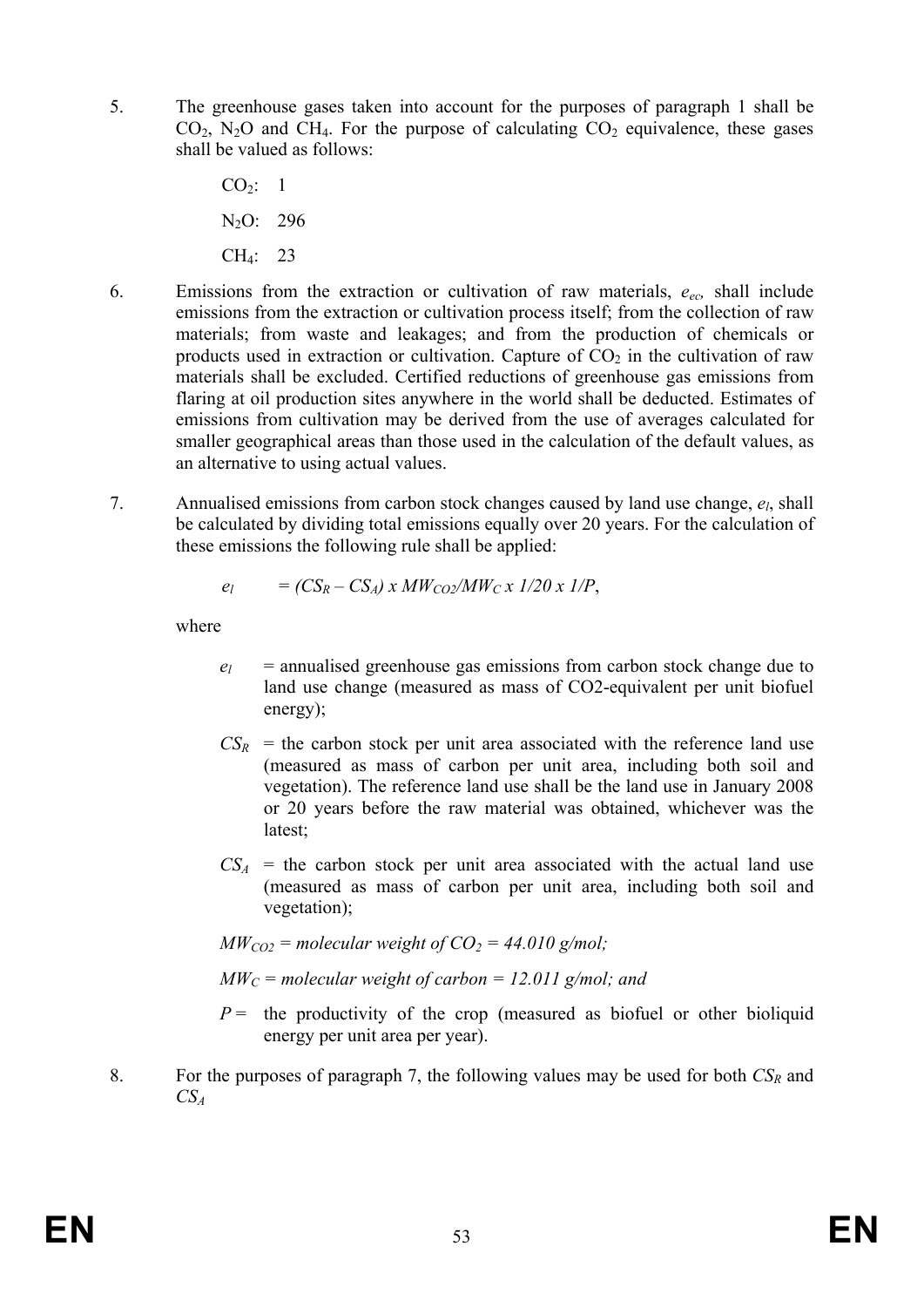| land use                                                              | carbon stock<br>(tons of carbon<br>per hectare) |
|-----------------------------------------------------------------------|-------------------------------------------------|
| oil palm plantation                                                   | 189                                             |
| permanent grassland, that is to say, rangelands and pasture land      | 181                                             |
| which have been under grassland vegetation and pasture use for        |                                                 |
| at least 5 years and are not forested                                 |                                                 |
| lightly forested area (forest that is not continuously forested area) | 181                                             |
| arable                                                                | 82                                              |
| (including grassland not considered as permanent; plantation of       |                                                 |
| tree borne oil seeds; land that has been set aside in accordance      |                                                 |
| with Article 2(1) of Commission Regulation (EC) No $796/2004^{19}$    |                                                 |
| and land that was tropical forest, was cleared before January         |                                                 |
| 2008, and had the status of abandoned land in January 2008)           |                                                 |
| desert and semidesert                                                 | 44                                              |

Alternatively, actual values may be used for both *CSR* and *CSA*.

The following values may be used to calculate *P*:

| biofuel<br>or other<br>bioliquid<br>crop | biofuel or other bioliquid yield (tons of oil<br>equivalent per hectare) |
|------------------------------------------|--------------------------------------------------------------------------|
| tree borne oil seeds                     | 1.5                                                                      |
| oil palm                                 | 4 ()                                                                     |

Alternatively, actual values may be used.

9. Emissions from processing, *ep*, shall include emissions from the processing itself; from waste and leakages; and from the production of chemicals or products used in processing.

 In accounting for the consumption of electricity not produced within the fuel production plant, the greenhouse gas emission intensity of the production and distribution of that electricity shall be assumed to be equal to the average emission intensity of the production and distribution of electricity in a defined region. In exception to this rule:

- a) producers may use an average value for an individual electricity production plant for electricity produced by that plant, if that plant is not connected to the electricity grid;
- b) producers may ascribe an emissions intensity of zero to each MWh of consumed electricity for which they transfer a guarantee of origin to a competent body in accordance with the provisions of Article 8, paragraph 1(c).

1

<sup>&</sup>lt;sup>19</sup> Commission Regulation (EC) No 796/2004 of 21 April 2004 laying down detailed rules for the implementation of cross-compliance, modulation and the integrated administration and control system provided for in of Council Regulation (EC) No 1782/2003 establishing common rules for direct support schemes under the common agricultural policy and establishing certain support schemes for farmers (OJ L 141, 30.4.2004, p. 18).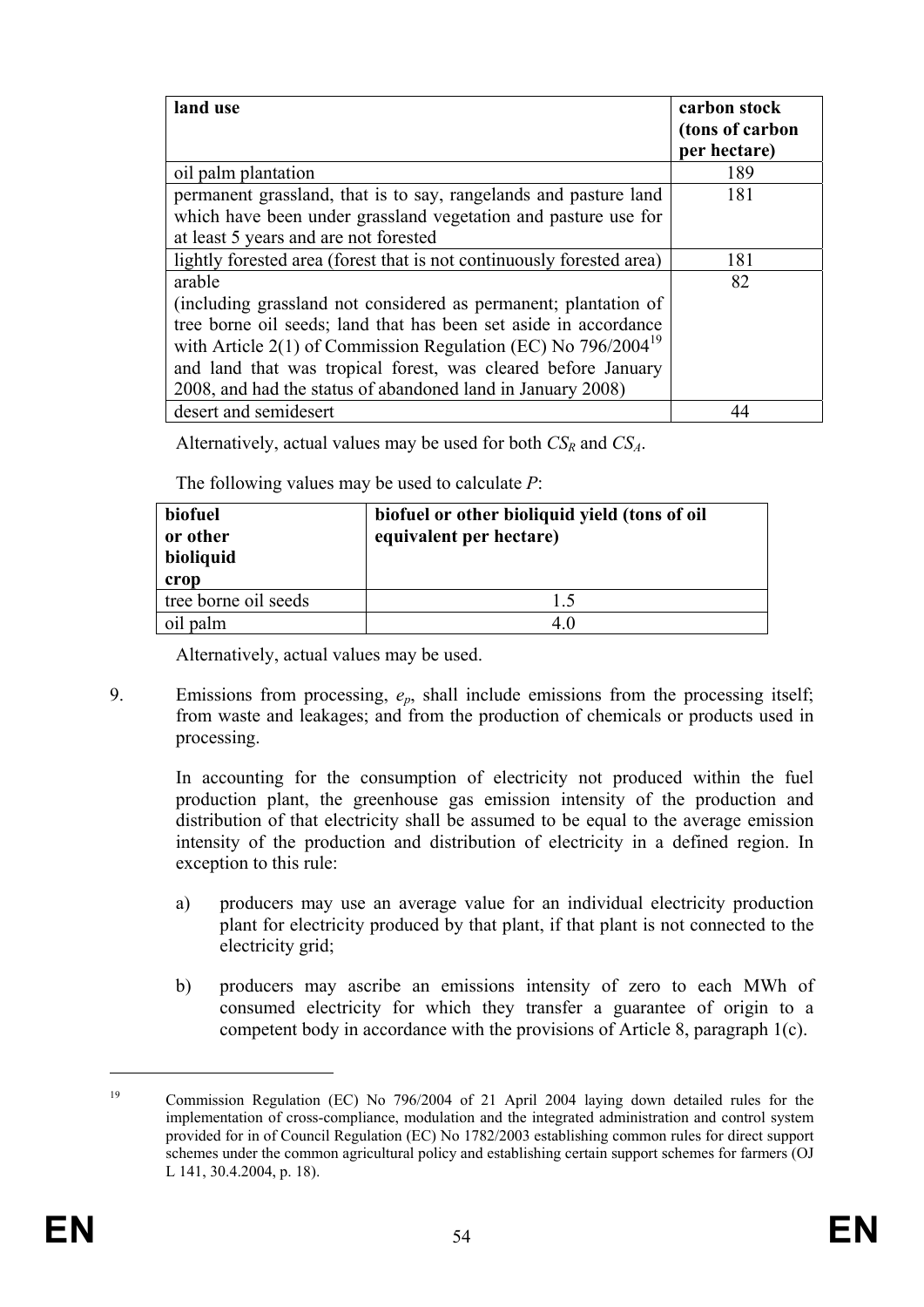- 10. Emissions from transport and distribution, *etd*, shall include emissions from the transport and storage of raw and semi-finished materials and from the storage and distribution of finished materials.
- 11. Emissions from the fuel in use, *eu*, shall be taken to be zero for biofuels and other bioliquids.
- 12. Emission savings from carbon capture and sequestration, *eccs*, shall be limited to emissions avoided through the capture and sequestration of emitted  $CO<sub>2</sub>$  directly related to the extraction, transport, processing and distribution of fuel.
- 13. Emission savings from carbon capture and replacement, *eccr*, shall be limited to emissions avoided through the capture of  $CO<sub>2</sub>$  of which the carbon originates from biomass and which is used to replace fossil-derived  $CO<sub>2</sub>$  used in commercial products and services.
- 14. Emission savings from excess electricity from cogeneration, *eee*, shall be taken into account in relation to the excess electricity produced by fuel production systems that use cogeneration except where the fuel used for the cogeneration is a co-product other than an agricultural crop residue. In accounting for this excess electricity, the size of the cogeneration unit shall be assumed to be the minimum necessary for the cogeneration unit to supply the heat that is needed to produce the fuel. The greenhouse gas emission savings associated with this excess electricity shall be taken to be equal to the amount of greenhouse gas that would be emitted when an equal amount of electricity was generated in a power plant using the same fuel as the cogeneration unit.
- 15. Where a fuel production process produces, in combination, the fuel for which emissions are being calculated and one or more other products ("co-products"), greenhouse gas emissions shall be divided between the fuel or its intermediate product and the co-products in proportion to their energy content (determined by lower heating value in the case of co-products other than electricity).
- 16. For the purposes of the calculation referred to in paragraph 15, the emissions to be divided shall be  $e_{ec} + e_l$ , + those fractions of  $e_p$ ,  $e_{td}$  and  $e_{ee}$  that take place up to and including the process step at which a co-product is produced. If any allocation to coproducts has taken place at an earlier process step in the life-cycle, the fraction of those emissions assigned in the last such process step to the intermediate fuel product shall be used for this purpose instead of the total of those emissions.

 In the case of biofuels and other bioliquids, all co-products, including electricity that does not fall under the scope of paragraph 14, shall be taken into account for the purposes of this calculation, except for agricultural crop residues, including straw, bagasse, husks, cobs and nut shells. Co-products that have a negative energy content shall be considered to have an energy content of zero for the purpose of the calculation.

 Wastes, agricultural crop residues, including straw, bagasse, husks, cobs and nut shells, and residues from processing chains, other than biofuel processing chains, with no potential food or feed use shall be considered to have zero life-cycle greenhouse gas emissions up to the process of collection of these materials.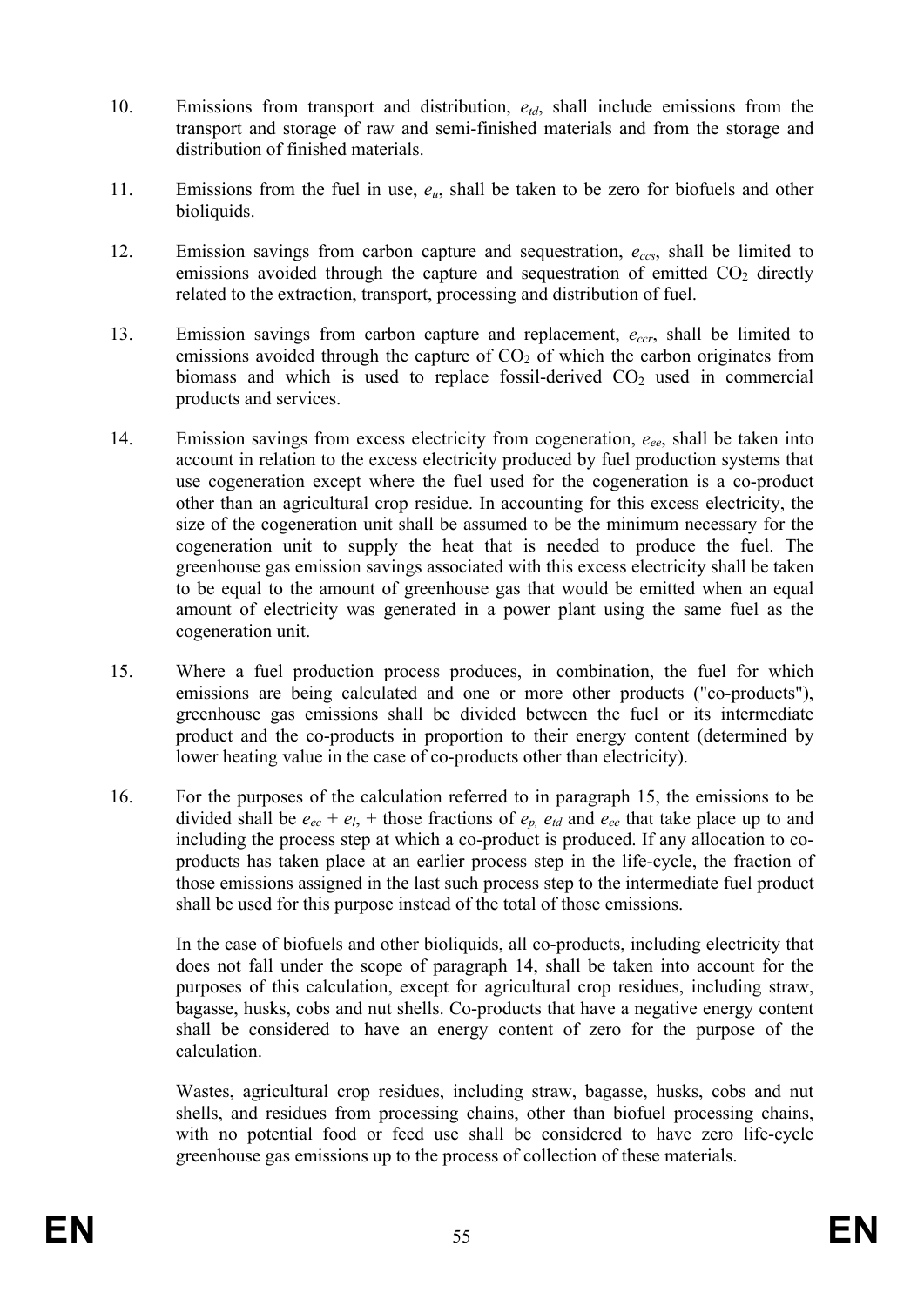In the case of fuels produced in refineries, the unit of analysis for the purposes of the calculation referred to in paragraph 15 shall be the refinery.

17. For biofuels, for the purposes of the calculation referred to in paragraph 4, the fossil fuel comparator  $E_F$  shall be the latest available actual average emissions from petrol and diesel consumed in the Community as reported under [Directive 98/70/EC]. If no such data are available, the value used shall be  $83.8 \text{ gCO}_{2eq}/\text{MJ}$ .

For bioliquids used for electricity production, for the purposes of the calculation referred to in paragraph 4, the fossil fuel comparator  $E_F$  shall be 91 gCO<sub>2eq</sub>/MJ.

For bioliquids used for heat production, for the purposes of the calculation referred to in paragraph 4, the fossil fuel comparator  $E_F$  shall be 77 gCO<sub>2eq</sub>/MJ.

For bioliquids used for cogeneration, for the purposes of the calculation referred to in paragraph 4, the fossil fuel comparator  $E_F$  shall be 85 gCO<sub>2eq</sub>/MJ.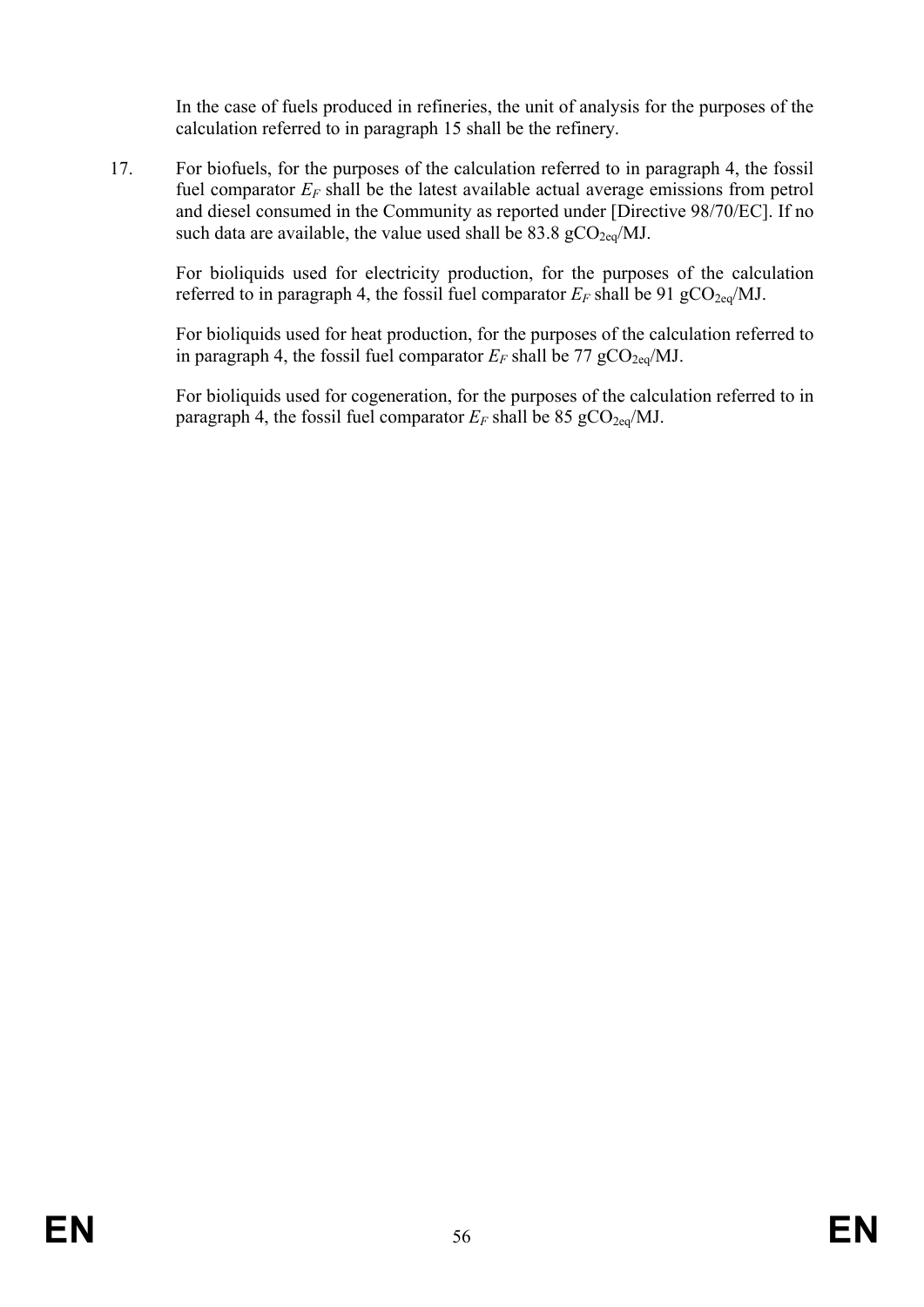## **D. Disaggregated values for biofuels and bioliquids**

**Cultivation: '***eec*' as defined in Part C of this Annex

| biofuel and other bioliquid production pathway          | <b>Typical</b><br>greenhouse gas | <b>Default</b><br>greenhouse gas |
|---------------------------------------------------------|----------------------------------|----------------------------------|
|                                                         | emissions                        | emissions                        |
|                                                         | (gCO <sub>2eq</sub> /MJ)         | (gCO <sub>2eq</sub> /MJ)         |
| sugar beet ethanol                                      | 13                               | 13                               |
| wheat ethanol                                           | 19                               | 19                               |
| corn (maize) ethanol, Community produced                | 20                               | 20                               |
| sugar cane ethanol                                      | 13                               | 13                               |
| the part from renewable sources of ETBE (ethyl-tertio-  | Equal to that of the ethanol     |                                  |
| butyl-ether)                                            |                                  | production pathway used          |
| the part from renewable sources of TAEE (tertiary-amyl- | Equal to that of the ethanol     |                                  |
| ethyl-ether)                                            | production pathway used          |                                  |
| rape seed biodiesel                                     | 30                               | 30                               |
| sunflower biodiesel                                     | 18                               | 18                               |
| palm oil biodiesel                                      | 18                               | 18                               |
| waste vegetable or animal oil biodiesel                 | $\theta$                         | $\theta$                         |
| Hydrotreated vegetable oil from rape seed               | 31                               | 31                               |
| Hydrotreated vegetable oil from sunflower               | 19                               | 19                               |
| Hydrotreated vegetable oil from palm oil                | 19                               | 19                               |
| pure vegetable oil from rape seed                       | 32                               | 32                               |
| biogas from municipal organic waste as compressed       | $\theta$                         | $\theta$                         |
| natural gas                                             |                                  |                                  |
| biogas from wet manure as compressed natural gas        | $\boldsymbol{0}$                 | $\boldsymbol{0}$                 |
| biogas from dry manure as compressed natural gas        | $\overline{0}$                   | $\overline{0}$                   |

# **Processing (including excess electricity):** ' $e_p$  -  $e_{ee}$ ' as defined in Part C of this Annex

| biofuel and other bioliquid production pathway                                         | <b>Typical</b><br>greenhouse gas<br>emissions<br>(gCO <sub>2eq</sub> /MJ) | <b>Default</b><br>greenhouse gas<br>emissions<br>(gCO <sub>2eq</sub> /MJ) |
|----------------------------------------------------------------------------------------|---------------------------------------------------------------------------|---------------------------------------------------------------------------|
| sugar beet ethanol                                                                     | 27                                                                        | 38                                                                        |
| wheat ethanol (process fuel not specified)                                             | 45                                                                        | 63                                                                        |
| wheat ethanol (lignite as process fuel in CHP plant)                                   | 45                                                                        | 63                                                                        |
| wheat ethanol (natural gas as process fuel in conventional<br>boiler)                  | 25                                                                        | 35                                                                        |
| wheat ethanol (natural gas as process fuel in CHP plant)                               | 18                                                                        | 25                                                                        |
| wheat ethanol (straw as process fuel in CHP plant)                                     | 5                                                                         |                                                                           |
| corn (maize) ethanol, Community produced (natural gas as<br>process fuel in CHP plant) | 15                                                                        | 21                                                                        |
| sugar cane ethanol                                                                     |                                                                           |                                                                           |
| the part from renewable sources of ETBE (ethyl-tertio-                                 | Equal to that of the ethanol                                              |                                                                           |
| butyl-ether)                                                                           | production pathway used                                                   |                                                                           |
| the part from renewable sources of TAEE (tertiary-amyl-                                | Equal to that of the ethanol                                              |                                                                           |
| ethyl-ether)                                                                           | production pathway used                                                   |                                                                           |
| rape seed biodiesel                                                                    | 15                                                                        | 22                                                                        |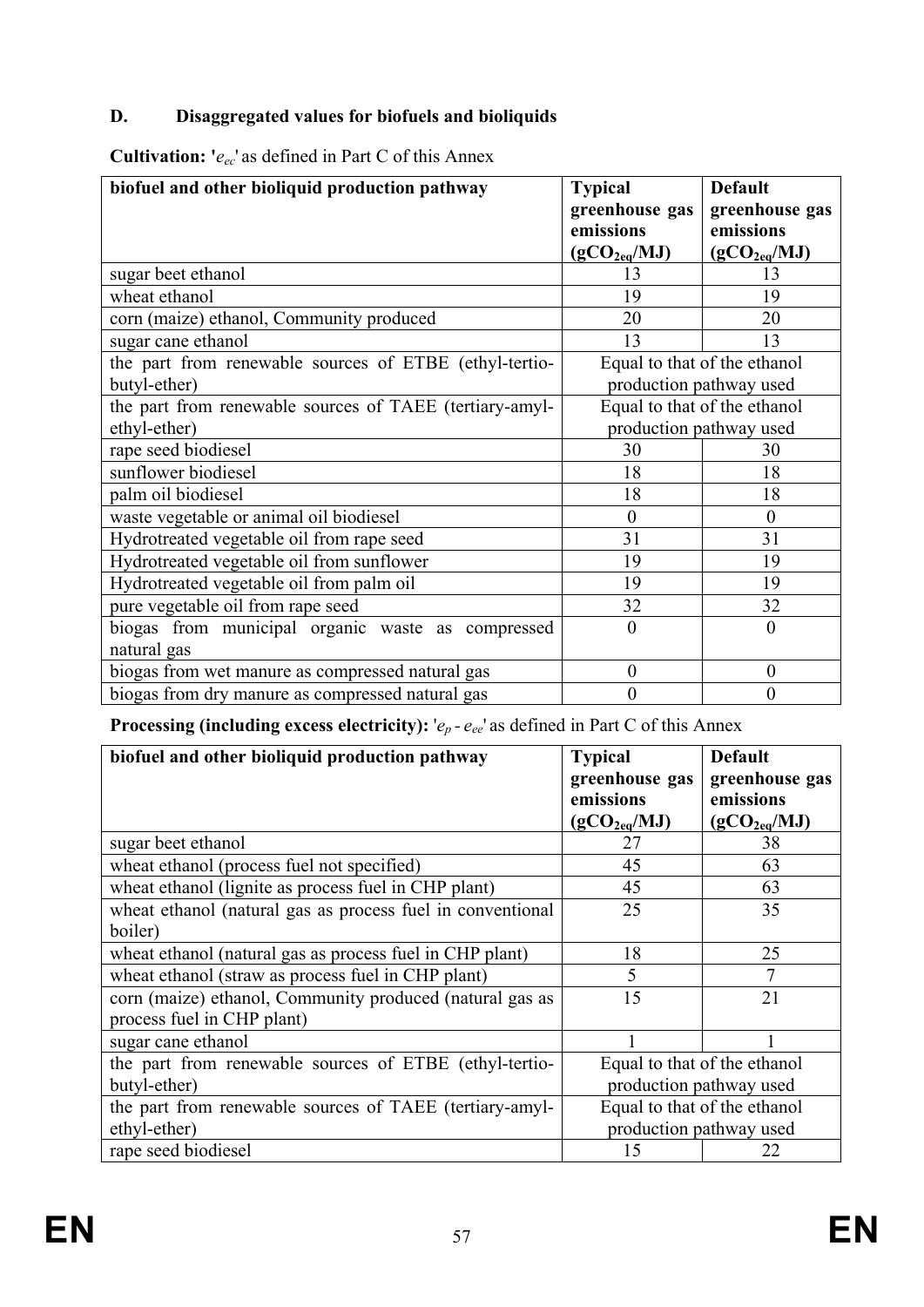| sunflower biodiesel                                       | 15 | 22          |
|-----------------------------------------------------------|----|-------------|
| palm oil biodiesel (process not specified)                | 33 | 47          |
| palm oil biodiesel (process with no methane emissions to  | 13 | 18          |
| air at the oil mill)                                      |    |             |
| waste vegetable or animal oil biodiesel                   | 13 | 18          |
| Hydrotreated vegetable oil from rape seed                 | 10 | 14          |
| Hydrotreated vegetable oil from sunflower                 | 10 | 14          |
| Hydrotreated vegetable oil from palm oil (process not     | 28 | 40          |
| specified)                                                |    |             |
| Hydrotreated vegetable oil from palm oil (process with no |    | 10          |
| methane emissions to air at the oil mill)                 |    |             |
| pure vegetable oil from rape seed                         | 4  |             |
| biogas from municipal organic waste as compressed         | 13 | 18          |
| natural gas                                               |    |             |
| biogas from wet manure as compressed natural gas          |    | $\mathbf Q$ |
| biogas from dry manure as compressed natural gas          |    | $\mathbf Q$ |

**Transport and distribution:** '  $e_{td}$ ' as defined in Part C of this Annex

| biofuel and other bioliquid production pathway          | <b>Typical</b>               | <b>Default</b>               |
|---------------------------------------------------------|------------------------------|------------------------------|
|                                                         | greenhouse gas               | greenhouse gas               |
|                                                         | emissions                    | emissions                    |
|                                                         | $(gCO_{2eq}/MJ)$             | (gCO <sub>2eq</sub> /MJ)     |
| sugar beet ethanol                                      |                              |                              |
| wheat ethanol                                           |                              | 2                            |
| corn (maize) ethanol, Community produced                | 2                            | 2                            |
| sugar cane ethanol                                      |                              |                              |
| the part from renewable sources of ETBE (ethyl-tertio-  |                              | Equal to that of the ethanol |
| butyl-ether)                                            |                              | production pathway used      |
| the part from renewable sources of TAEE (tertiary-amyl- | Equal to that of the ethanol |                              |
| ethyl-ether)                                            | production pathway used      |                              |
| rape seed biodiesel                                     |                              |                              |
| sunflower biodiesel                                     |                              |                              |
| palm oil biodiesel                                      | 5                            |                              |
| waste vegetable or animal oil biodiesel                 |                              |                              |
| Hydrotreated vegetable oil from rape seed               |                              |                              |
| Hydrotreated vegetable oil from sunflower               |                              |                              |
| Hydrotreated vegetable oil from palm oil                | 5                            |                              |
| pure vegetable oil from rape seed                       |                              |                              |
| biogas from municipal organic waste as compressed       | 3                            | 3                            |
| natural gas                                             |                              |                              |
| biogas from wet manure as compressed natural gas        | 5                            | 5                            |
| biogas from dry manure as compressed natural gas        |                              |                              |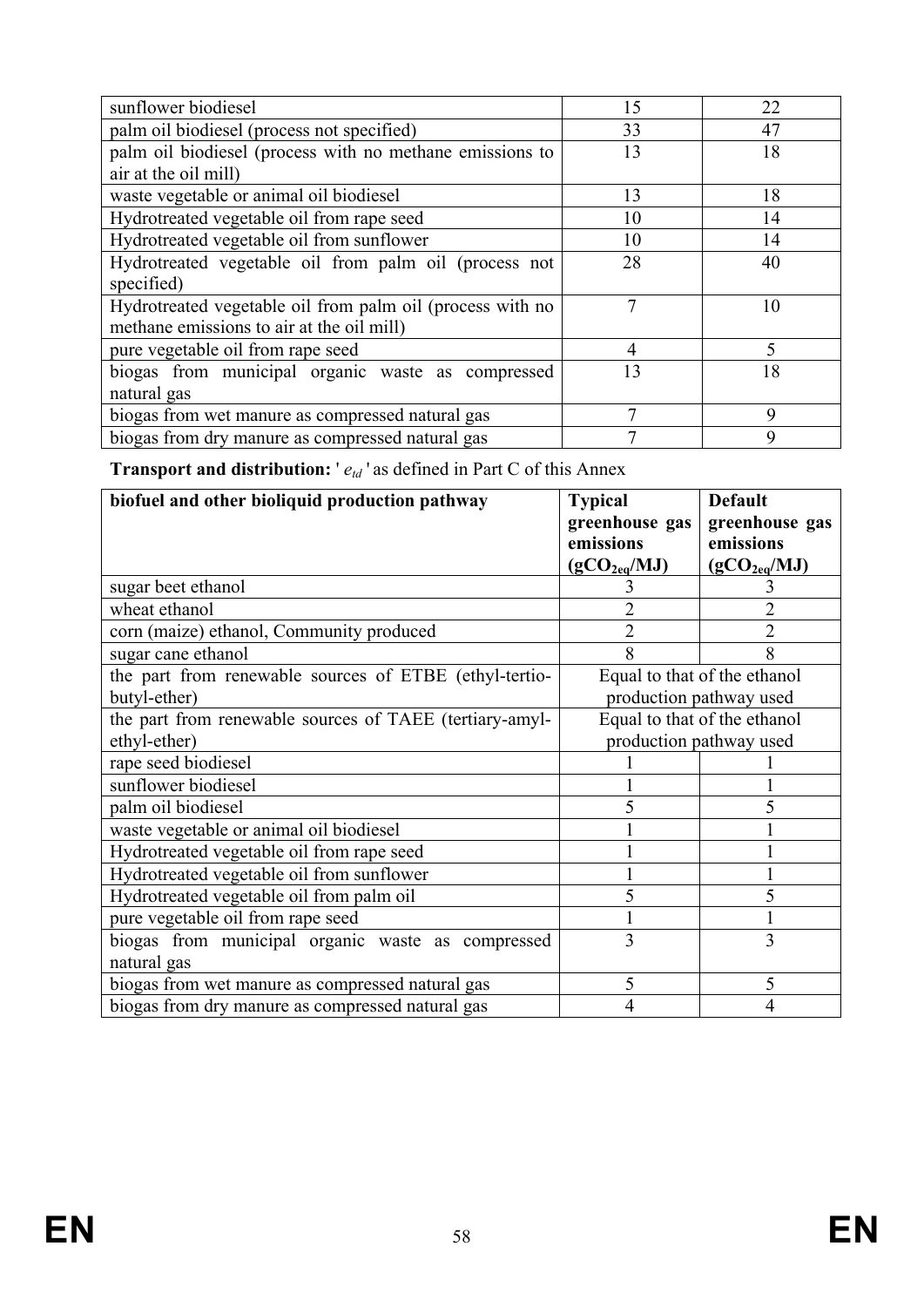# **Total**

| biofuel and other bioliquid production pathway                  | <b>Typical</b><br>greenhouse gas | <b>Default</b><br>greenhouse gas |
|-----------------------------------------------------------------|----------------------------------|----------------------------------|
|                                                                 | emissions                        | emissions                        |
|                                                                 | (gCO <sub>2eq</sub> /MJ)         | (gCO <sub>2eq</sub> /MJ)         |
| sugar beet ethanol                                              | 43                               | 54                               |
| wheat ethanol (process fuel not specified)                      | 66                               | 84                               |
| wheat ethanol (lignite as process fuel in CHP plant)            | 66                               | 84                               |
| wheat ethanol (natural gas as process fuel in conventional      | 46                               | 56                               |
| boiler)                                                         |                                  |                                  |
| wheat ethanol (natural gas as process fuel in CHP plant)        | 39                               | 46                               |
| wheat ethanol (straw as process fuel in CHP plant)              | 26                               | 28                               |
| corn (maize) ethanol, Community produced (natural gas as        | 37                               | 43                               |
| process fuel in CHP plant)                                      |                                  |                                  |
| sugar cane ethanol                                              | 21                               | 22                               |
| the part from renewable sources of ETBE (ethyl-tertio-butyl-    |                                  | Equal to that of the ethanol     |
| ether)                                                          | production pathway used          |                                  |
| the part from renewable sources of TAEE (tertiary-amyl-ethyl-   | Equal to that of the ethanol     |                                  |
| ether)                                                          |                                  | production pathway used          |
| rape seed biodiesel                                             | 47                               | 53                               |
| sunflower biodiesel                                             | $\overline{35}$                  | $\overline{41}$                  |
| palm oil biodiesel (process not specified)                      | $\overline{57}$                  | $\overline{70}$                  |
| palm oil biodiesel (process with no methane emissions to air at | 36                               | 41                               |
| the oil mill)                                                   |                                  |                                  |
| waste vegetable or animal oil biodiesel                         | 14                               | 19                               |
| Hydrotreated vegetable oil from rape seed                       | 42                               | $\overline{46}$                  |
| Hydrotreated vegetable oil from sunflower                       | 30                               | 34                               |
| Hydrotreated vegetable oil from palm oil (process not           | 52                               | 63                               |
| specified)                                                      |                                  |                                  |
| Hydrotreated vegetable oil from palm oil (process with no       | 31                               | 34                               |
| methane emissions to air at the oil mill)                       |                                  |                                  |
| pure vegetable oil from rape seed                               | 36                               | 38                               |
| biogas from municipal organic waste as compressed natural gas   | 16                               | 21                               |
| biogas from wet manure as compressed natural gas                | 12                               | 14                               |
| biogas from dry manure as compressed natural gas                | 10                               | 13                               |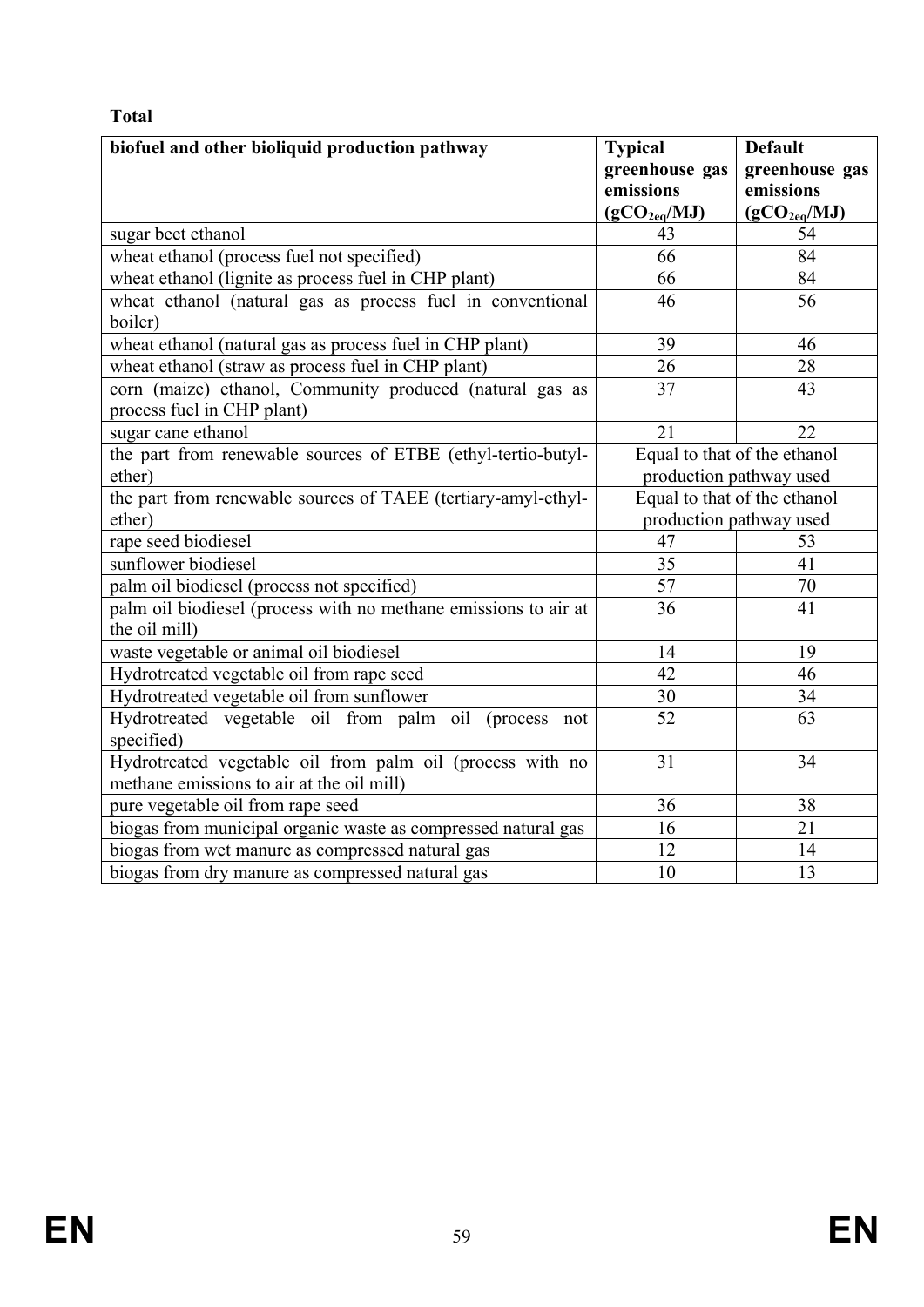#### **E. Estimated disaggregated values for future biofuels and bioliquids that are not or in negligible quantities on the market in January 2008**

| biofuel and other bioliquid production pathway                           | <b>Typical greenhouse</b><br>gas emissions<br>(gCO <sub>2eq</sub> /MJ) | Default greenhouse<br>gas emissions<br>(gCO <sub>2ea</sub> /MJ) |
|--------------------------------------------------------------------------|------------------------------------------------------------------------|-----------------------------------------------------------------|
| wheat straw ethanol                                                      |                                                                        |                                                                 |
| waste wood ethanol                                                       |                                                                        |                                                                 |
| farmed wood ethanol                                                      | n                                                                      |                                                                 |
| waste wood Fischer-Tropsch diesel                                        |                                                                        |                                                                 |
| farmed wood Fischer-Tropsch diesel                                       |                                                                        |                                                                 |
| waste wood DME (dimethylether)                                           |                                                                        |                                                                 |
| farmed wood DME (dimethylether)                                          |                                                                        |                                                                 |
| waste wood methanol                                                      |                                                                        |                                                                 |
| farmed wood methanol                                                     |                                                                        |                                                                 |
| the part from renewable sources of MTBE (methyl-<br>tertio-butyl-ether)l | Equal to that of the methanol<br>production pathway used               |                                                                 |

**Cultivation: '***eec*' as defined in Part C of this Annex

**Processing (including excess electricity):**  $e_p$  -  $e_{ee}$ ' as defined in Part C of this Annex

| biofuel and other bioliquid production pathway   | <b>Typical greenhouse</b><br>gas emissions<br>(gCO <sub>2eq</sub> /MJ) | Default greenhouse<br>gas emissions<br>(gCO <sub>2eq</sub> /MJ) |
|--------------------------------------------------|------------------------------------------------------------------------|-----------------------------------------------------------------|
| wheat straw ethanol                              |                                                                        |                                                                 |
| wood ethanol                                     | 12                                                                     |                                                                 |
| wood Fischer-Tropsch diesel                      |                                                                        |                                                                 |
| wood DME (dimethylether)                         |                                                                        |                                                                 |
| wood methanol                                    |                                                                        |                                                                 |
| the part from renewable sources of MTBE (methyl- | Equal to that of the methanol                                          |                                                                 |
| tertio-butyl-ether)l                             | production pathway used                                                |                                                                 |

## **Transport and distribution:** '  $e_{td}$ ' as defined in Part C of this Annex

| biofuel and other bioliquid production pathway   | <b>Typical greenhouse</b><br>gas emissions<br>(gCO <sub>2eq</sub> /MJ) | Default greenhouse<br>gas emissions<br>(gCO <sub>2eq</sub> /MJ) |
|--------------------------------------------------|------------------------------------------------------------------------|-----------------------------------------------------------------|
| wheat straw ethanol                              |                                                                        |                                                                 |
| waste wood ethanol                               |                                                                        |                                                                 |
| farmed wood ethanol                              |                                                                        | 2                                                               |
| waste wood Fischer-Tropsch diesel                | 3                                                                      | 3                                                               |
| farmed wood Fischer-Tropsch diesel               |                                                                        |                                                                 |
| waste wood DME (dimethylether)                   |                                                                        |                                                                 |
| farmed wood DME (dimethylether)                  | ∍                                                                      | າ                                                               |
| waste wood methanol                              |                                                                        |                                                                 |
| farmed wood methanol                             |                                                                        | າ                                                               |
| the part from renewable sources of MTBE (methyl- | Equal to that of the methanol                                          |                                                                 |
| tertio-butyl-ether)l                             | production pathway used                                                |                                                                 |